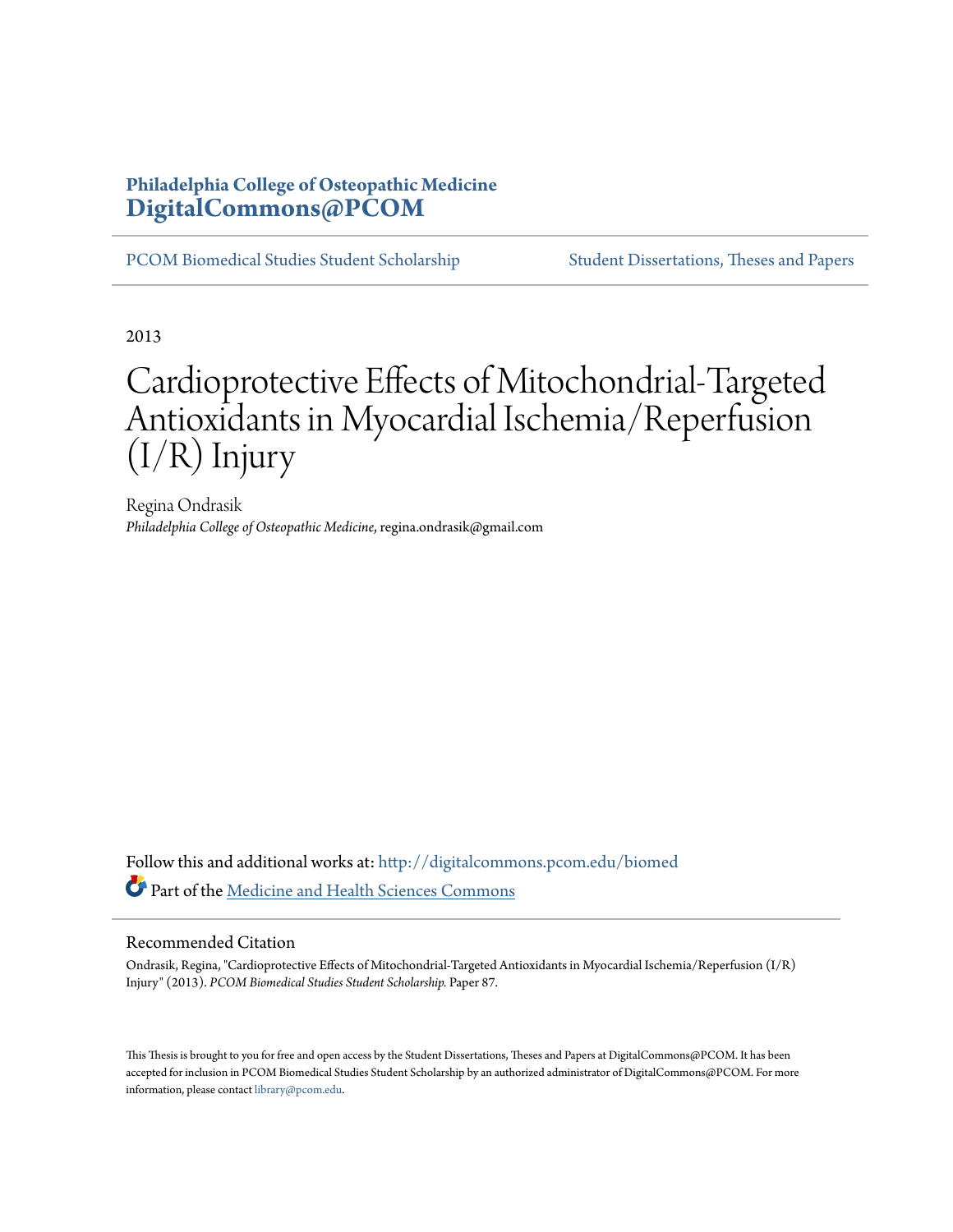Philadelphia College of Osteopathic Medicine The Graduate Program in Biomedical Sciences Department of Biomedical Sciences

# **Cardioprotective Effects of Mitochondrial-Targeted Antioxidants in Myocardial Ischemia/Reperfusion (I/R) Injury**

A Thesis in Myocardial Ischemia/Reperfusion Injury by Regina Ondrasik

**Submitted in Partial Fulfillment of the Requirements for the Degree of** 

**Master of Science in Biomedical Sciences**

**July 2013**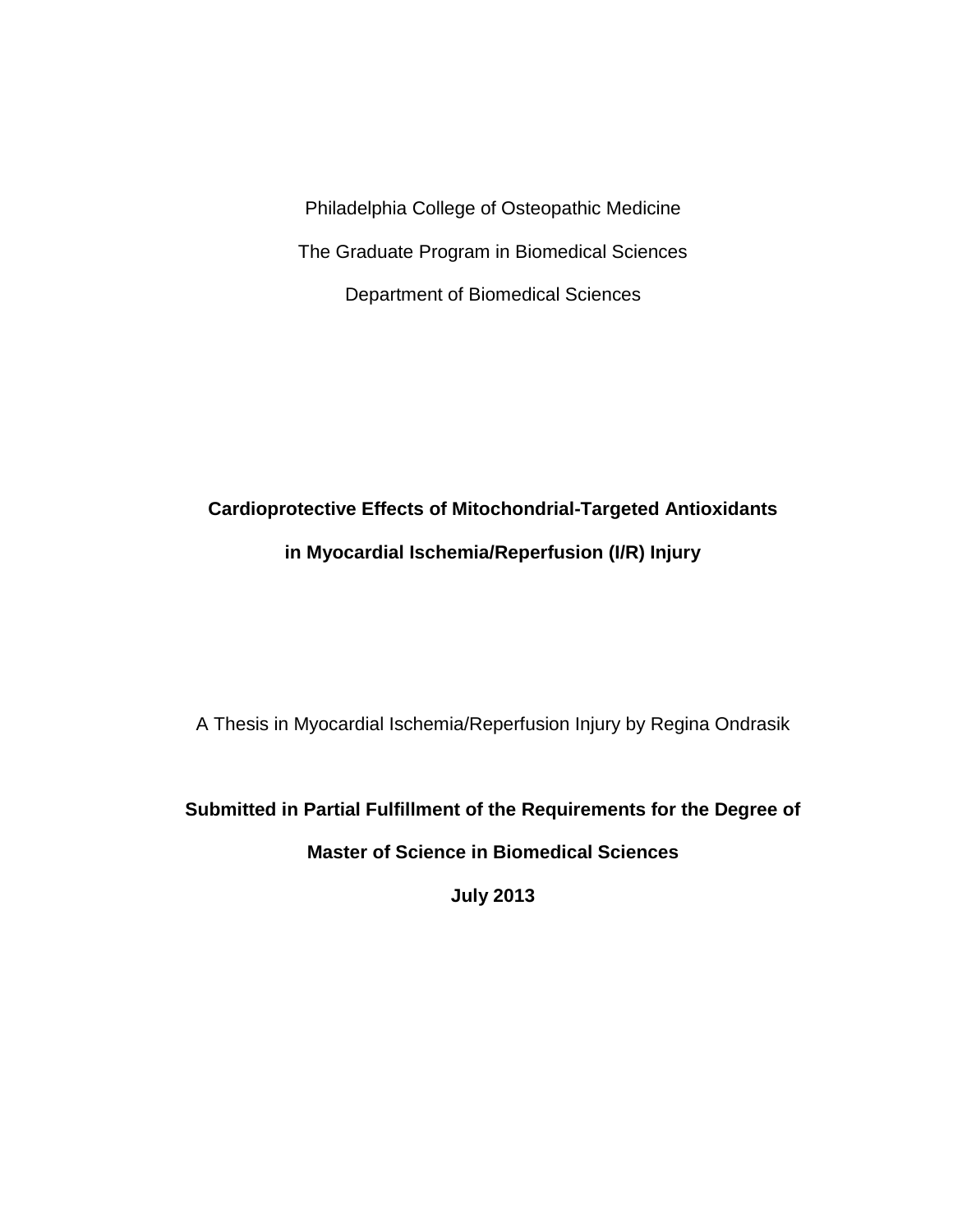We approve the thesis of Regina Ondrasik

\_\_\_\_\_\_\_\_\_\_\_\_\_\_\_\_\_\_\_\_\_\_\_\_\_\_\_\_\_\_\_\_\_\_\_\_\_\_

\_\_\_\_\_\_\_\_\_\_\_\_\_\_\_\_\_\_\_\_\_\_\_\_\_\_\_\_\_\_\_\_\_\_\_\_\_\_\_\_

\_\_\_\_\_\_\_\_\_\_\_\_\_\_\_\_\_\_\_\_\_\_\_\_\_\_\_\_\_\_\_\_\_\_\_\_\_\_\_\_

\_\_\_\_\_\_\_\_\_\_\_\_\_\_\_\_\_\_\_\_\_\_\_\_\_\_\_\_\_\_\_\_\_\_\_\_\_\_\_\_

Lindon H. Young, Ph.D. Professor of Biomedical Sciences Thesis Advisor

Robert Barsotti, Ph.D. Professor of Biomedical Sciences

Ruth Borghaei, Ph.D. Professor of of Biomedical Sciences

Marcus Bell, Ph.D. Program Director, Research, Master of Science in Biomedical Sciences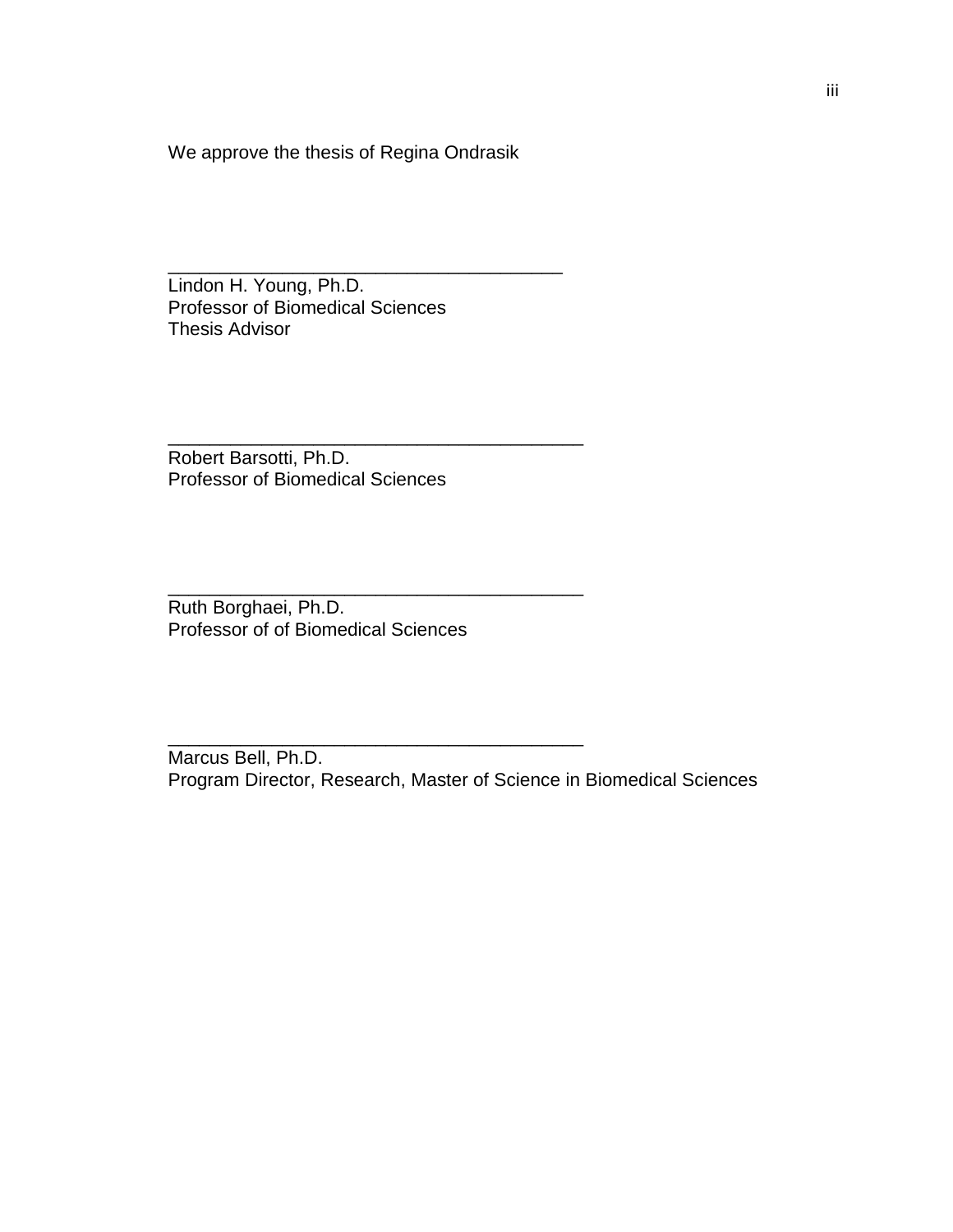#### **ABSTRACT**

# **Cardioprotective Effects of Mitochondrial-Targeted Antioxidants in Myocardial Ischemia/Reperfusion (I/R) Injury**

Reactive oxygen species (ROS) generated during myocardial I/R contribute to post-reperfused cardiac contractile dysfunction. Damaged cardiomyocyte mitochondria are major sites of excess ROS generation during reperfusion. We hypothesized that reducing mitochondrial ROS formation should attenuate myocardial I/R injury and thereby improve function of isolated perfused rat hearts subjected to I(30min)/R(45min) compared to untreated I/R hearts. Mitoquinone (MitoQ, MW=579g/mol; complexed with cyclodextrin (MW=1135g/mol) to improve water solubility, total MW=1714g/mol), a coenzyme Q derivative, and SS-31 (Szeto-Schiller) peptide ((D-Arg)-Dmt-Lys-Phe-Amide, MW=639g/mol, Genemed Synthesis, Inc., San Antonio, TX), an alternating cationic-aromatic peptide, are selective mitochondrial ROS inhibitors which significantly improved post-reperfused cardiac function compared to untreated I/R controls in this study (p<0.05). MitoQ elicits antioxidant effects through the recycling of ubiquinone to ubiquinol, whereas SS-31 utilizes an antioxidant dimethyltyrosine residue. Improvement in postreperfused cardiac function by MitoQ or SS-31 was associated with a significant decrease in myocardial tissue infarct size compared to untreated I/R hearts (p<0.01). These results suggest mitochondrial-derived ROS are important contributors to I/R injury, and MitoQ or SS-31 when administered at reperfusion may potentially augment the benefits of angioplasty or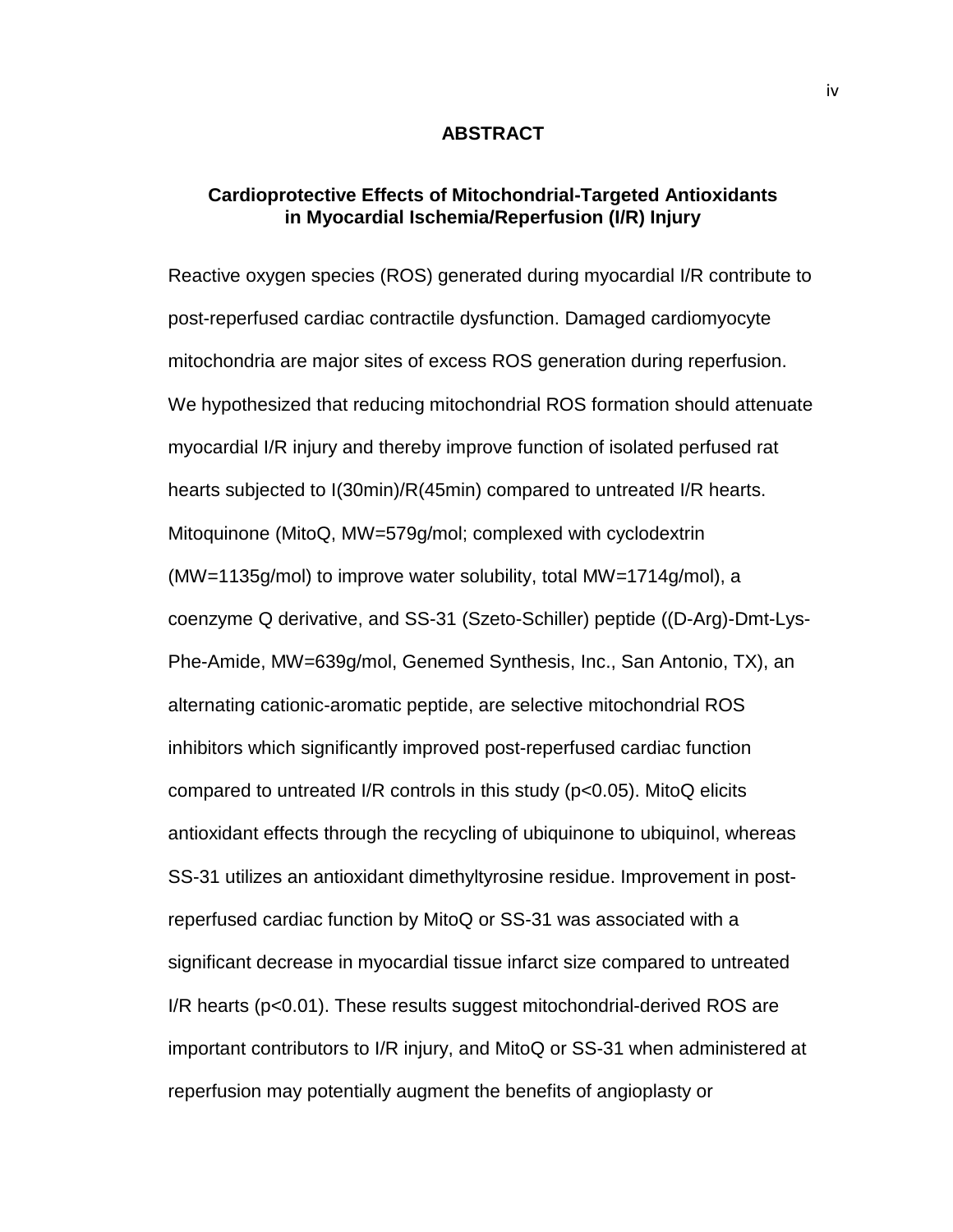thrombolytic treatment in the clinical setting for myocardial infarction, where pretreatment may not be a practical option.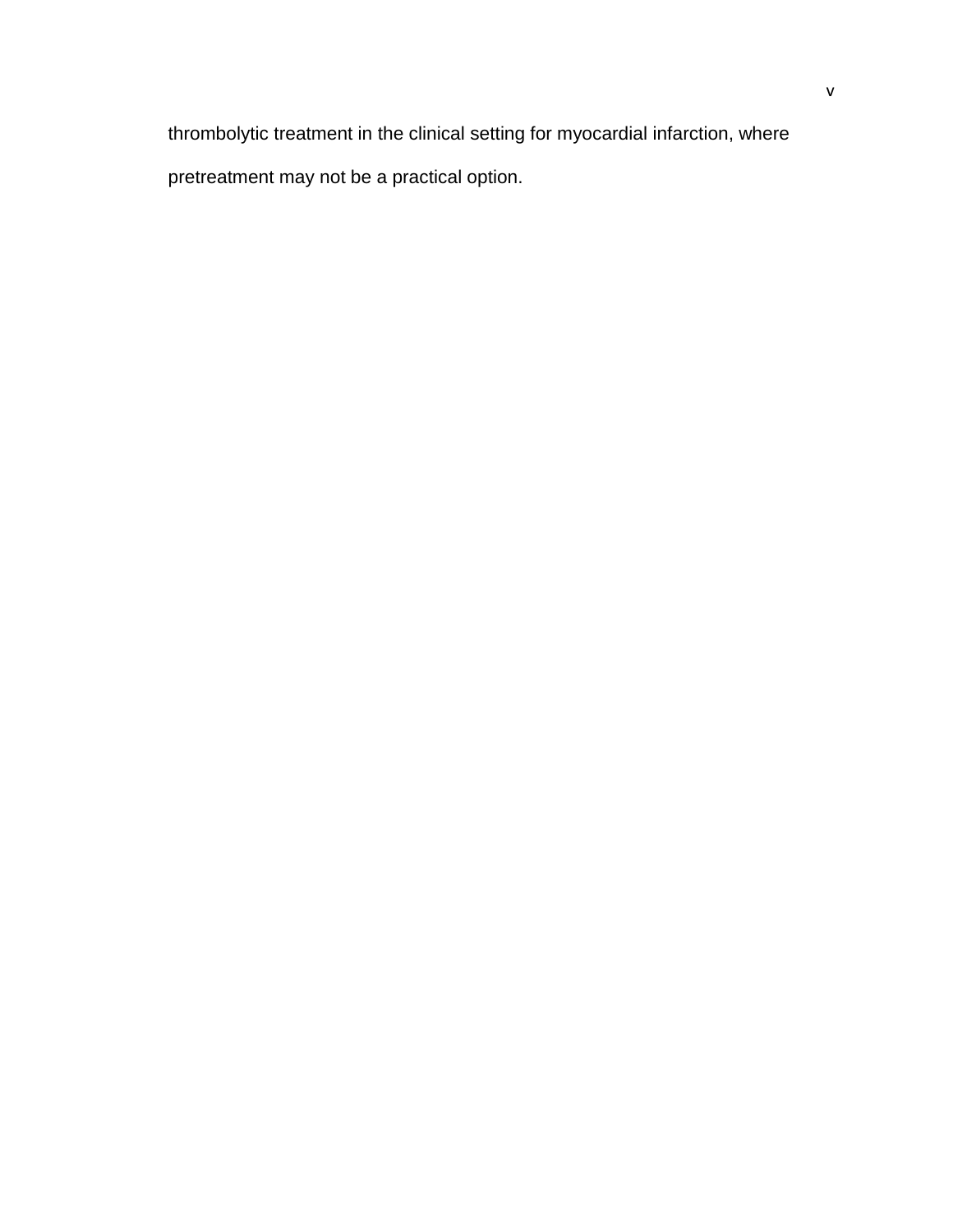# **TABLE OF CONTENTS**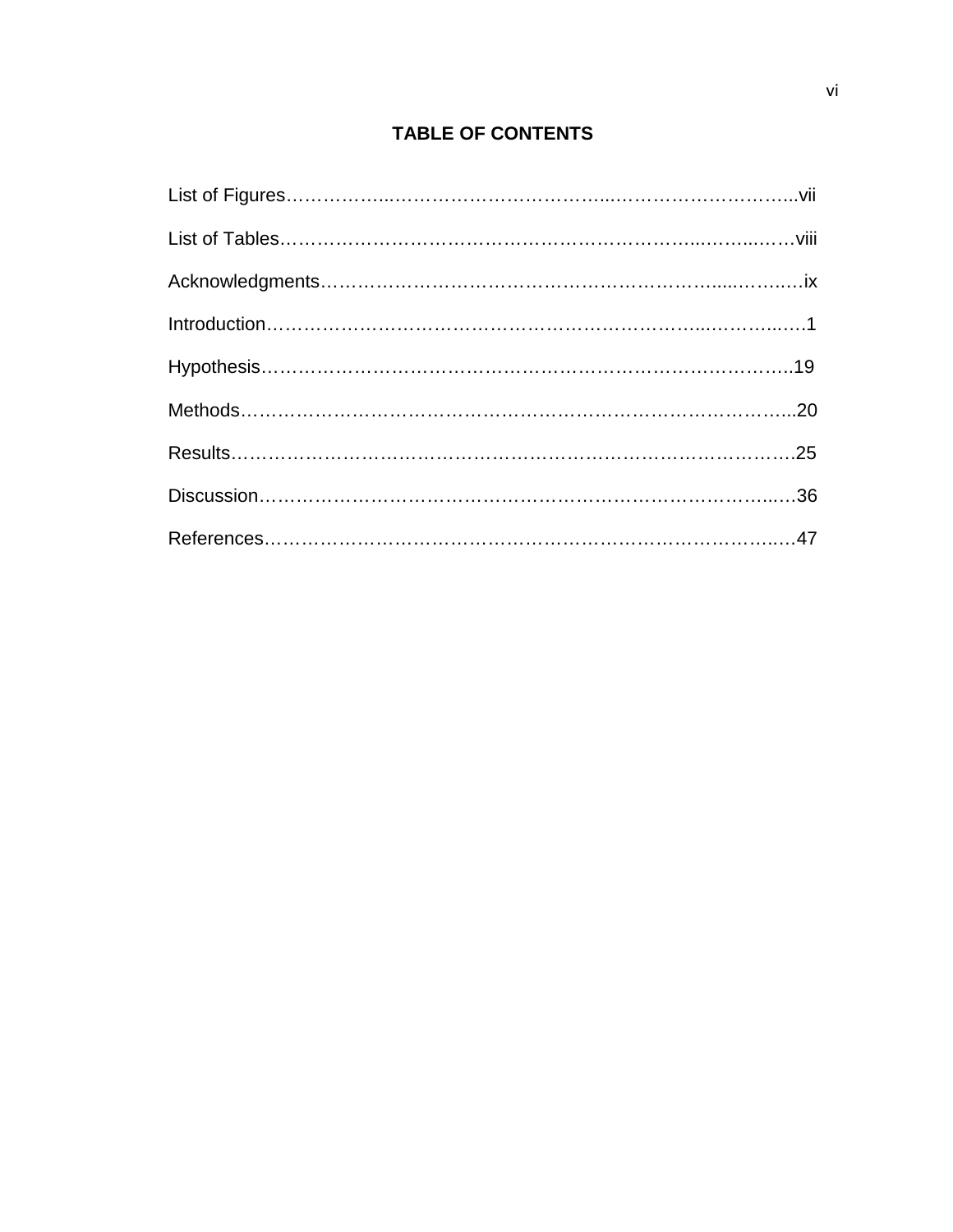# **LIST OF FIGURES**

| Electron transport chain function in physiological conditions5                  |
|---------------------------------------------------------------------------------|
|                                                                                 |
| Schematic diagram of PKC-mediated ROS overproduction in I/R8                    |
| Structure of the mitochondrial permeability transition pore12                   |
| Mitochondrial permeability transition pore in apoptosis pathways13              |
| Reduction of mitochondrial ROS limits excess cell death14                       |
|                                                                                 |
|                                                                                 |
|                                                                                 |
|                                                                                 |
|                                                                                 |
|                                                                                 |
|                                                                                 |
|                                                                                 |
|                                                                                 |
|                                                                                 |
|                                                                                 |
|                                                                                 |
|                                                                                 |
|                                                                                 |
| Representative cross sections of I/R left ventricles stained for infarct size34 |
|                                                                                 |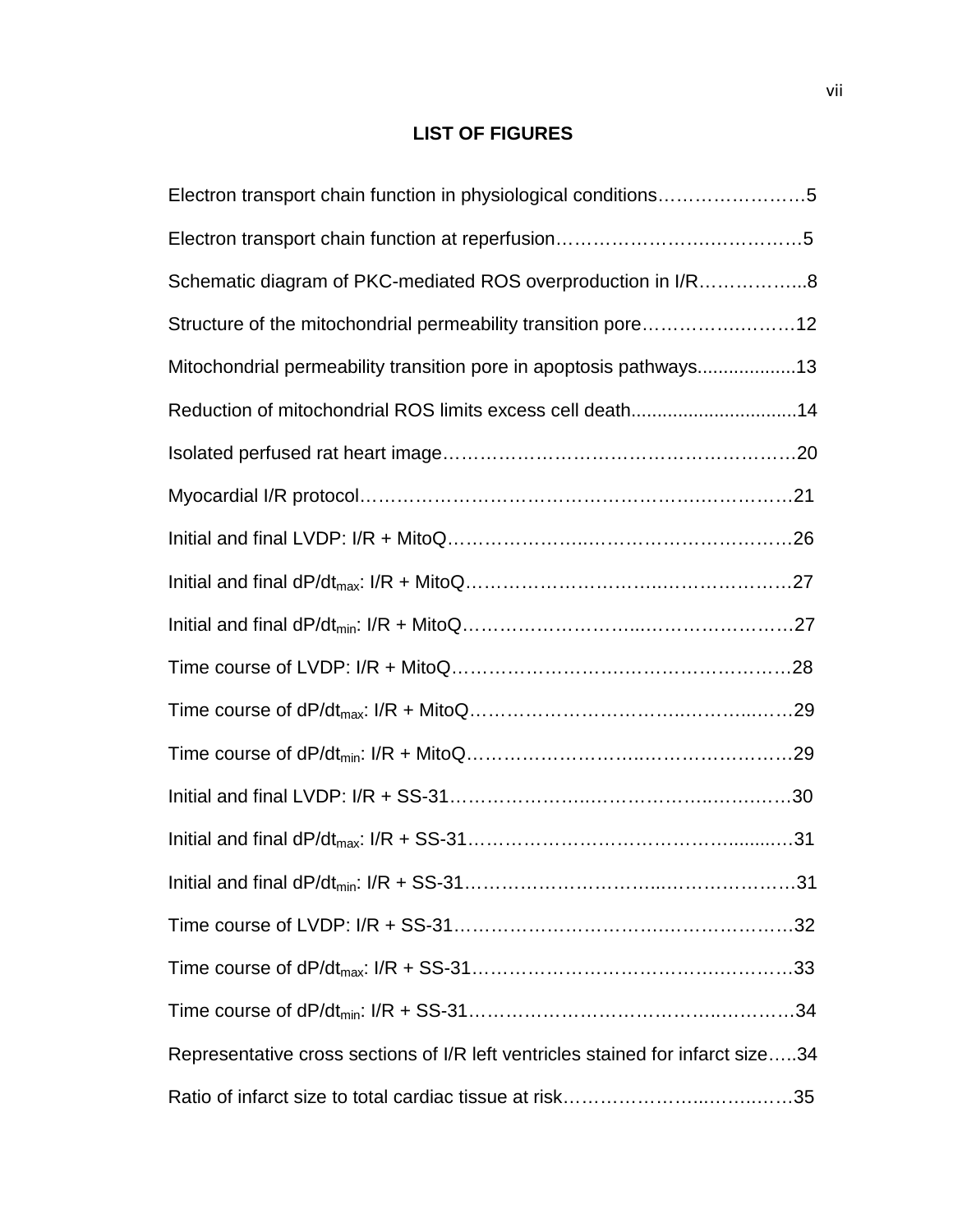# **LIST OF TABLES**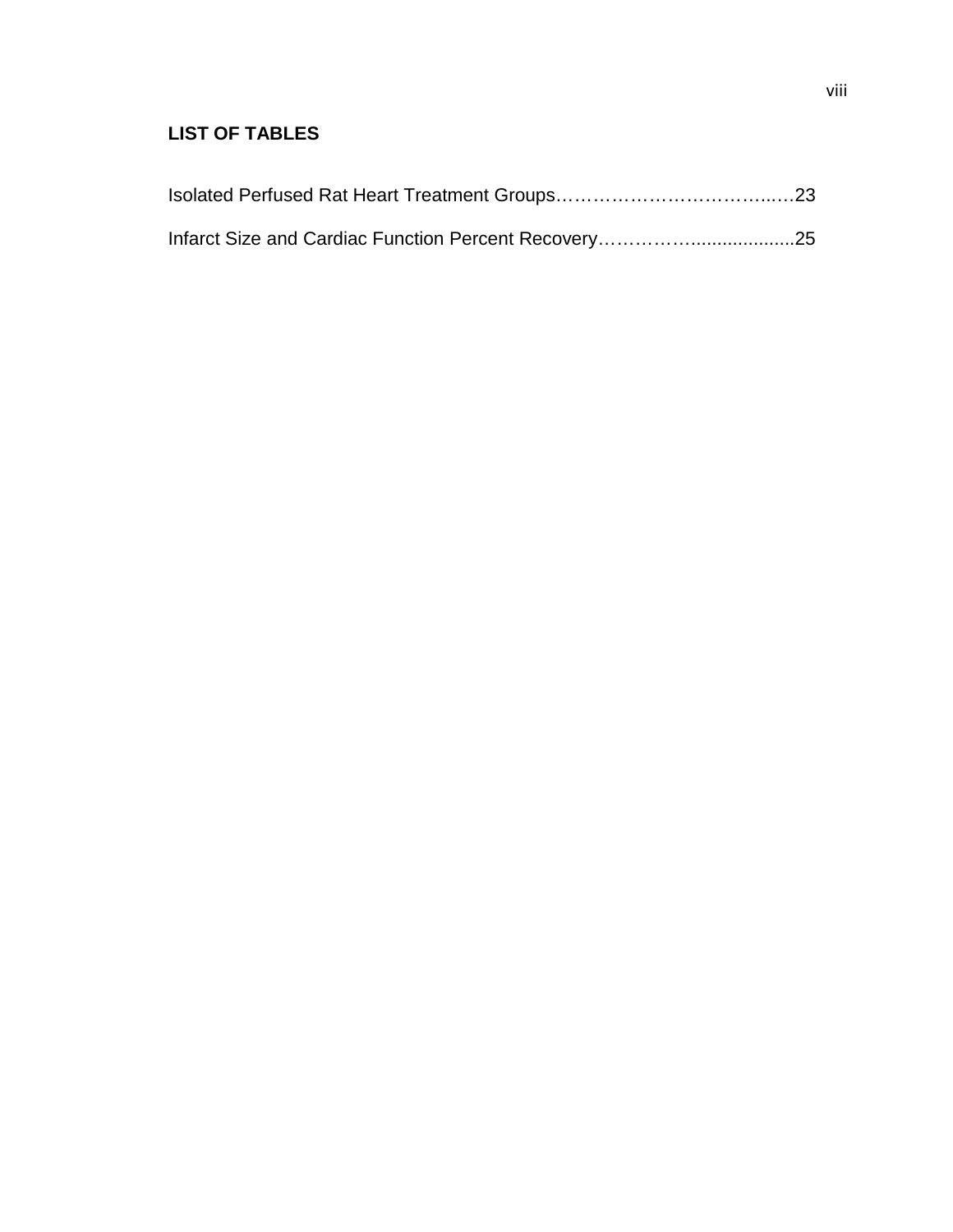# **ACKNOWLEDGMENTS**

I would like to acknowledge the following people for their contributions to my

thesis:

Dr. Lindon H. Young, Professor of Biomedical Sciences, Thesis Advisor

Dr. Robert Barsotti, Professor of Biomedical Sciences, Thesis Committee Member

Dr. Ruth Borghaei, Professor of Biomedical Sciences, Thesis Committee **Member** 

Dr. Qian Chen, Research Assistant Professor of Biomedical Sciences

Dr. Marcus Bell, Director of Graduate Program in Biomedical Sciences

Christine Hammond, Laboratory Research Coordinator II

James Wood, Director of Laboratory Animal Resources

William Chau, Katelyn Navitsky, On Say Lau, Issachar Devine, Tyler Galbreath, Matthew Bertolet, Alexandra Lopez, Hung Pham; Philadelphia College of Osteopathic Medicine Students

Center for Chronic Disorders of Aging (C.C.D.A.)

The Department of Biomedical Sciences, Philadelphia College of Osteopathic Medicine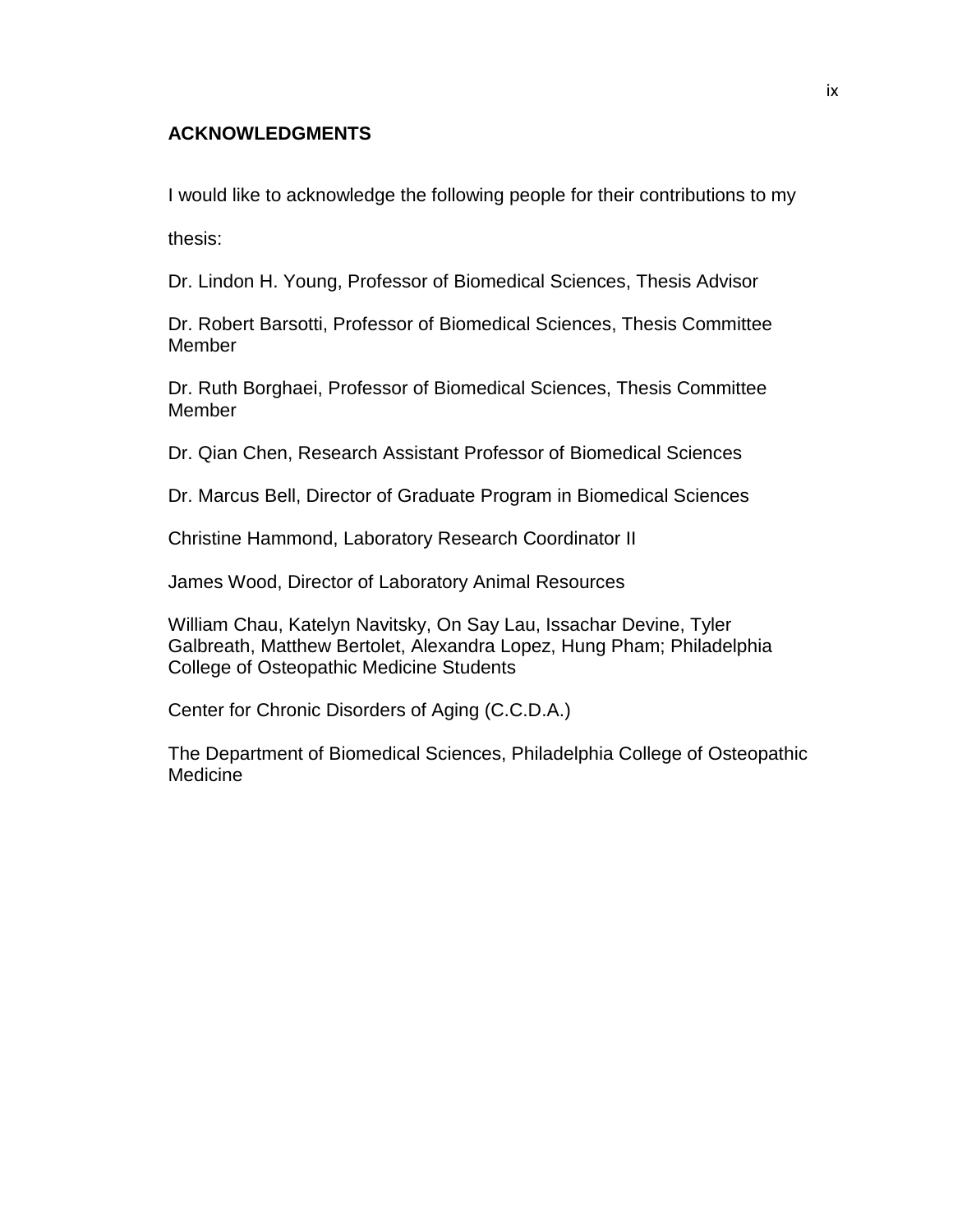#### **INTRODUCTION**

#### **The Clinical Setting of Myocardial I/R**

Ischemic heart disease is the leading cause of morbidity and mortality in the industrialized world and also is the leading cause of mortality in the United States, accounting for nearly 20% of all deaths in the United States(1-5). Acute myocardial infarction can progress into persisting conditions of morbidity, such as heart failure(5, 6). During myocardial ischemia the coronary blood flow is interrupted, depriving cardiomyocytes of oxygen  $(O_2)$ , glucose, and fatty acids. Ischemia lasting for 30 minutes or longer will result in irreversible cardiac damage(7). Quickly restoring blood flow (i.e., reperfusion) following ischemia is critical in salvaging heart tissue. Surgical interventions, such as coronary angioplasty or emergency coronary artery bypass grafting, as well as thrombolytic drug treatments can enable restoration of coronary blood flow to reduce the amount of irreversible tissue damage that occurs in the myocardium during periods of prolonged ischemia(5, 8). However, as coronary blood flow is reestablished, ischemic damage is exacerbated by a burst of reactive oxygen species (ROS) generated within seconds of reperfusion(8, 9). Increased oxidative stress during reperfusion contributes to the death of cardiomyocytes that were viable before reperfusion occurred(10, 11). It has been suggested that up to 50% of myocardial infarct size is due to reperfusion injury occurring after ischemia, and the prognosis for patients surviving an acute myocardial infarction is dependent on infarct size(5, 10). Clinical treatment of I/R injury remains a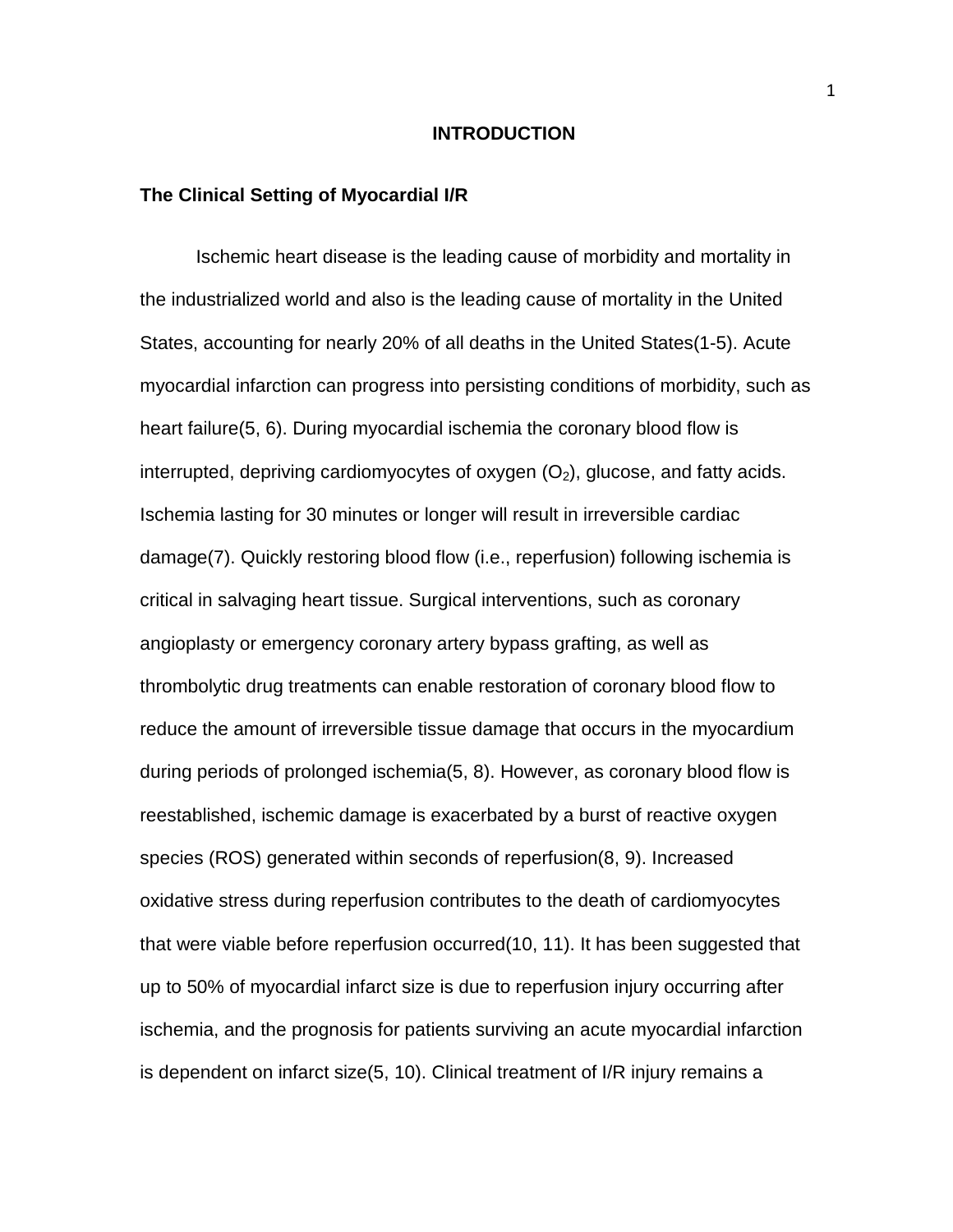challenge as no approved pharmaceutical agents effectively limit I/R-induced damage(4, 12).

#### **The Need for Preclinical Investigation of Myocardial I/R**

Jennings et al. first described the concept of myocardial I/R injury in 1960 using a canine I/R model, which resulted in cell swelling, myofibril contracture, sarcolemma disruption, and calcium phosphate accumulation within mitochondria(13). Treatment of myocardial I/R injury remains to be a challenge because reperfusion itself is associated with ventricular arrhythmias, stunning (i.e., contractile dysfunction of viable cells), and coronary vascular dysfunction(8, 10). Identifying the specific mechanisms by which myocardial I/R injury occurs will allow for the development of efficient treatment strategies to reduce I/R injury in myocardial infarction or heart transplantation patients and further prevent ischemic heart failure. Effective cardioprotective treatment should reduce both the amount of tissue infarction and viable cell dysfunction.

## **Implications of Mitochondria in Myocardial I/R**

Ischemia has a direct effect on adenosine triphosphate (ATP) production. As previously mentioned, ischemia prevents cardiomyocytes from receiving  $O<sub>2</sub>$ , glucose, and fatty acids and also reduces the amount of adenine nucleotides and cytochrome *c* available in mitochondria. Since mitochondria consume 85 to 90% of the  $O<sub>2</sub>$  in a cell to synthesize ATP from adenosine diphosphate (ADP) and inorganic phosphate  $(P_i)$  during oxidative phosphorylation, the function of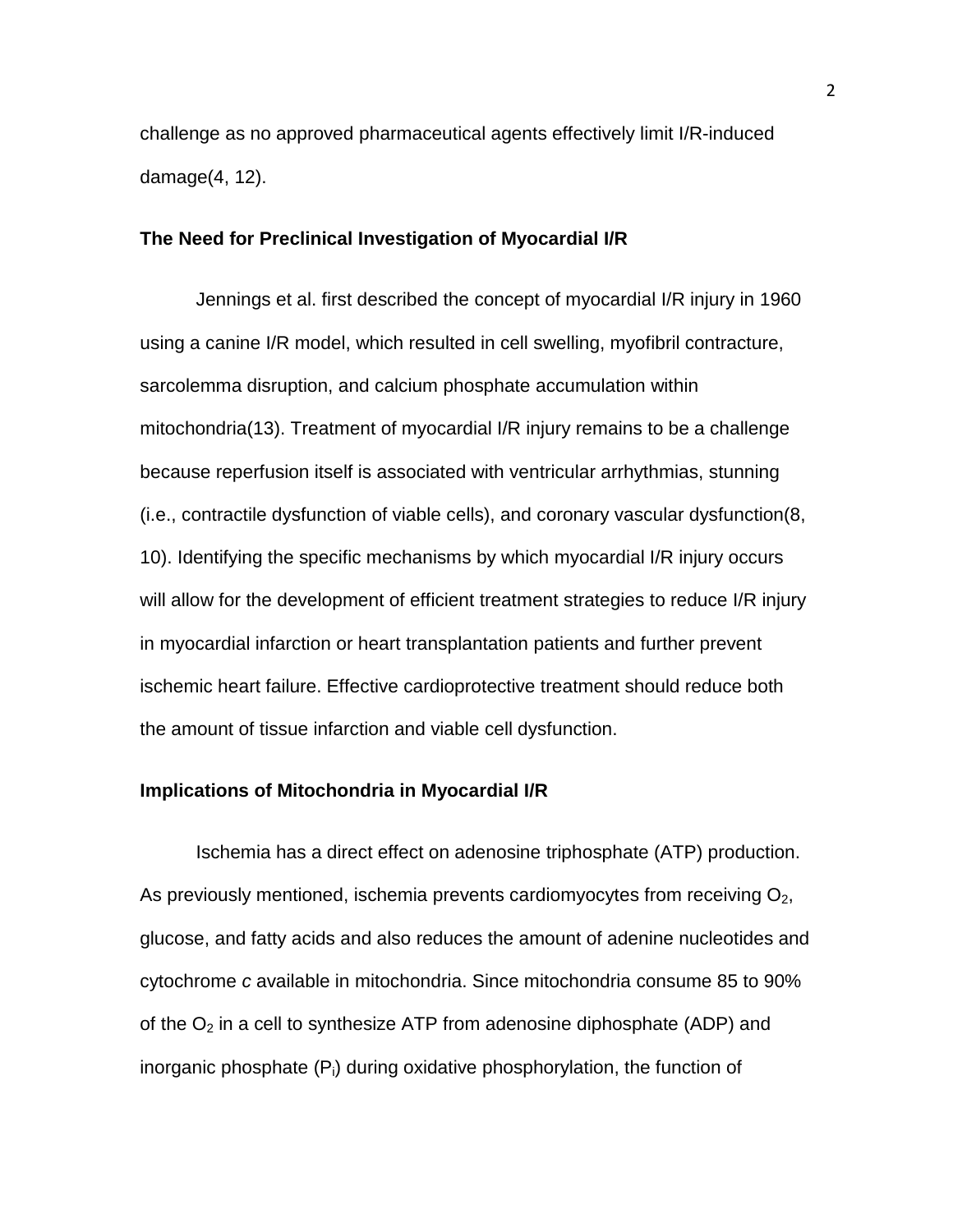mitochondria is quickly disrupted by ischemia. Under normal conditions, mitochondria produce over 90% of cellular energy in the form of ATP. Ischemic conditions disrupt ATP production, leading to an overproduction of ROS at reperfusion with the reestablishment of  $O<sub>2</sub>$  supplied by coronary blood vessels. Mitochondria are implicated in I/R as a major source of ROS(14-20). Excess ROS leads to mitochondrial and cardiac contractile dysfunction, which can result in cell damage and additional tissue death, contributing to I/R injury.

#### **Mitochondria, Both a Source and a Target for ROS**

Mitochondria are extremely susceptible to oxidative damage since a large amount of ROS is generated within the mitochondria during I/R(14-18, 20). An excess of ROS leads to mitochondrial dysfunction, which is an important factor in the development of cardiac hypertrophy, contractile dysfunction, and subsequent heart failure(1, 6, 21). This sequence of events could lead to a decreased ability to recover from myocardial I/R and reduce the quality of life in patients following myocardial I/R. In dysfunctional myocardium, there is a significant increase in ROS production(1, 21, 22). Increased ROS production in dysfunctional mitochondria induces further ROS production resulting in a feed forward-loop of ROS elevation(14, 18). Dysfunctional mitochondria are associated with increased ROS production and oxidative mitochondrial DNA damage due to their inability to produce energy through the electron transport chain (ETC) complexes(6, 12, 21). Since mitochondrial DNA is situated closer to the primary site of ROS generation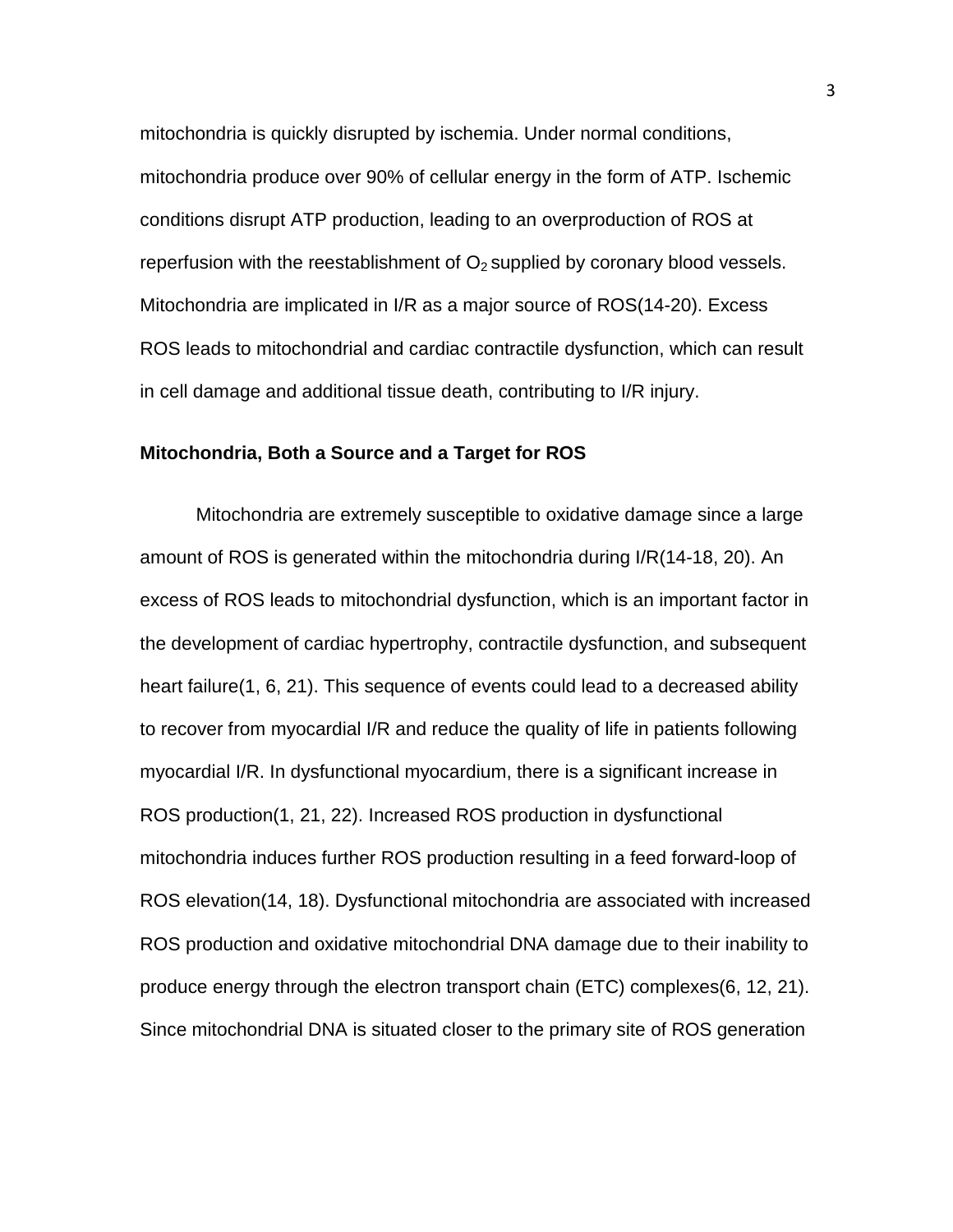and lacks both protective histones and efficient DNA repair mechanisms, it can easily become mutated and potentially lead to cardiomyopathy(14, 18, 23, 24).

# **Sequence of ROS-Mediated I/R Damage: The Mitochondrial Respiratory Chain Releases ROS**

Oxidative phosphorylation is inactivated by ischemia, which results in an accumulation of phosphate, fatty acids, lactic acid, and cellular calcium while decreasing cellular pH and the amount of adenine nucleotides and cytochrome *c* available in the mitochondria(10, 12, 25, 26). The rapid restoration of the decreased pH upon reperfusion, possibly involving the opening of the mitochondrial permeability transition pore complex (MPTP), is a contributing factor to I/R injury. Reoxygenation with an acidic buffer inhibits opening of the MPTP(10, 27). At the time of reperfusion, a burst of ROS including superoxide (SO), hydrogen peroxide  $(H_2O_2)$ , and peroxynitrite are generated by the interaction of  $O<sub>2</sub>$  with the damaged mitochondrial respiratory chain, primarily through the uncoupling of complexes I and III(12, 28, 29). It is suggested that a large portion of ROS in the I/R heart is a result of the uncoupling of complexes I and III in the mitochondrial ETC(28). Under physiological conditions  $O_2$  is the final electron acceptor, accepting four electrons from complex IV, and is used to produce water  $(H_2O)$ , a by-product of respiration(14, 18)(Figure 1).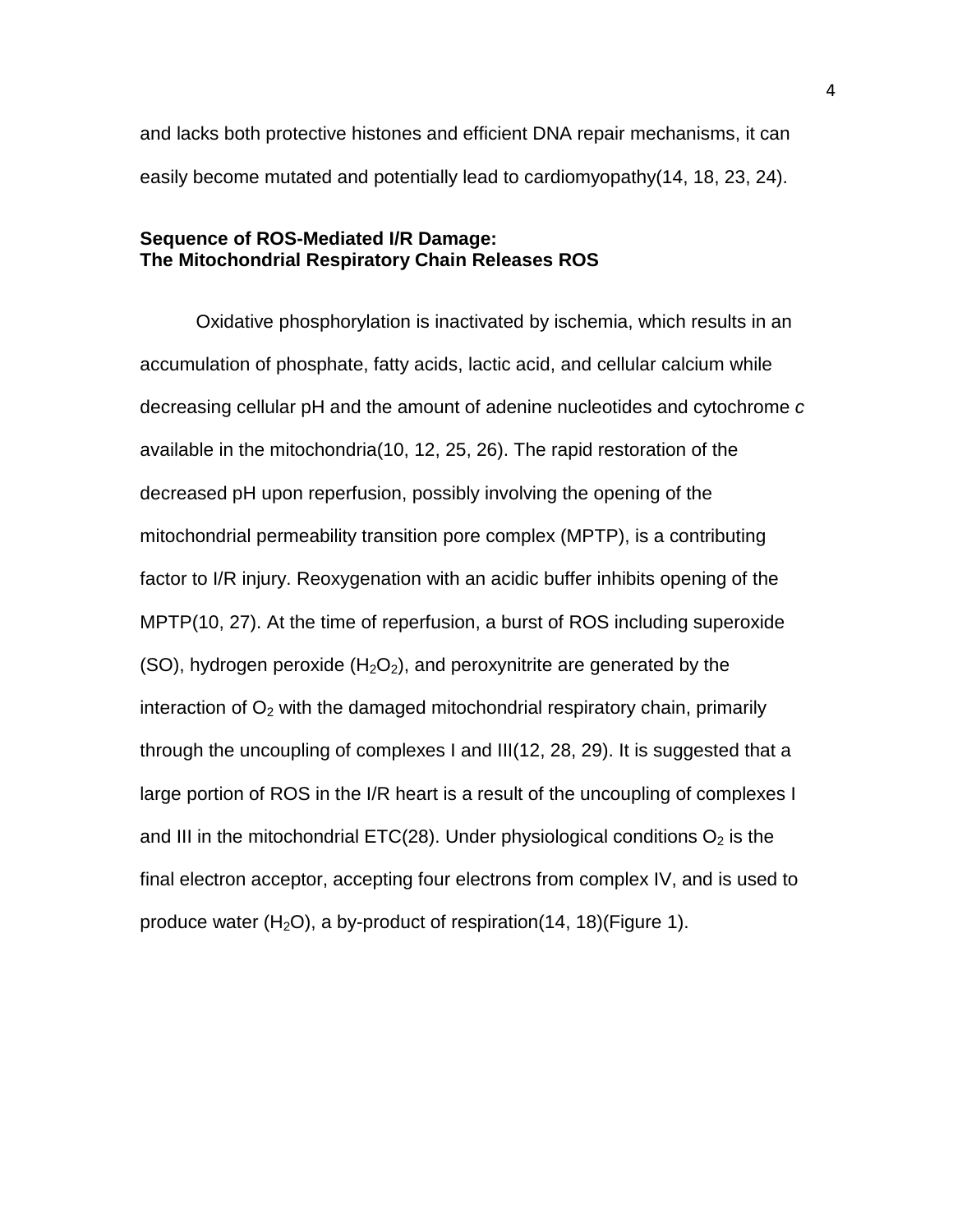

**Figure 1.** Electron transport chain (ETC) function in physiological conditions. Maintanence of the electrochemical gradient of the mitochondrial membranes by the ETC is essential for ATP production. In these conditions, oxygen  $(O<sub>2</sub>)$  accepts four electrons from complex IV. Adapted from Szeto 2006.

However, in dysfunctional mitochondria, electrons leaking from complexes I and

III are accepted by  $O<sub>2</sub>$  to generate SO, a form of ROS(14, 18, 30)(Figure 2).



**Figure 2.** Electron transport chain (ETC) function at reperfusion. Oxygen  $(O_2)$ generates superoxide  $(O_2)$  by accepting electrons leaking from complexes I and III. Even though  $O<sub>2</sub>$  cannot diffuse across membranes,  $O_2$  is generated in both the intermembrane space and within the matrix by this mechanism. Forms of superoxide dismutase can quickly convert  $O_2$  to hydrogen peroxide  $(H_2O_2)$ , which is more stable and able to diffuse into the cytosol. Adapted from Szeto 2006 and modified.

Excessive amounts of ROS produced during myocardial I/R overwhelm the physiological antioxidant mechanisms of glutathione, glutathione peroxidase, thioredoxin, glutaredoxina-tocopherol, ubiquinol, ascorbic acid, superoxide dismutase, and catalase(14, 18, 21, 26). The release of excess ROS damages cells directly. As a signaling molecule, ROS can activate hypertrophy and apoptosis pathways(21, 31-33). ROS directly damages nucleic acids, proteins,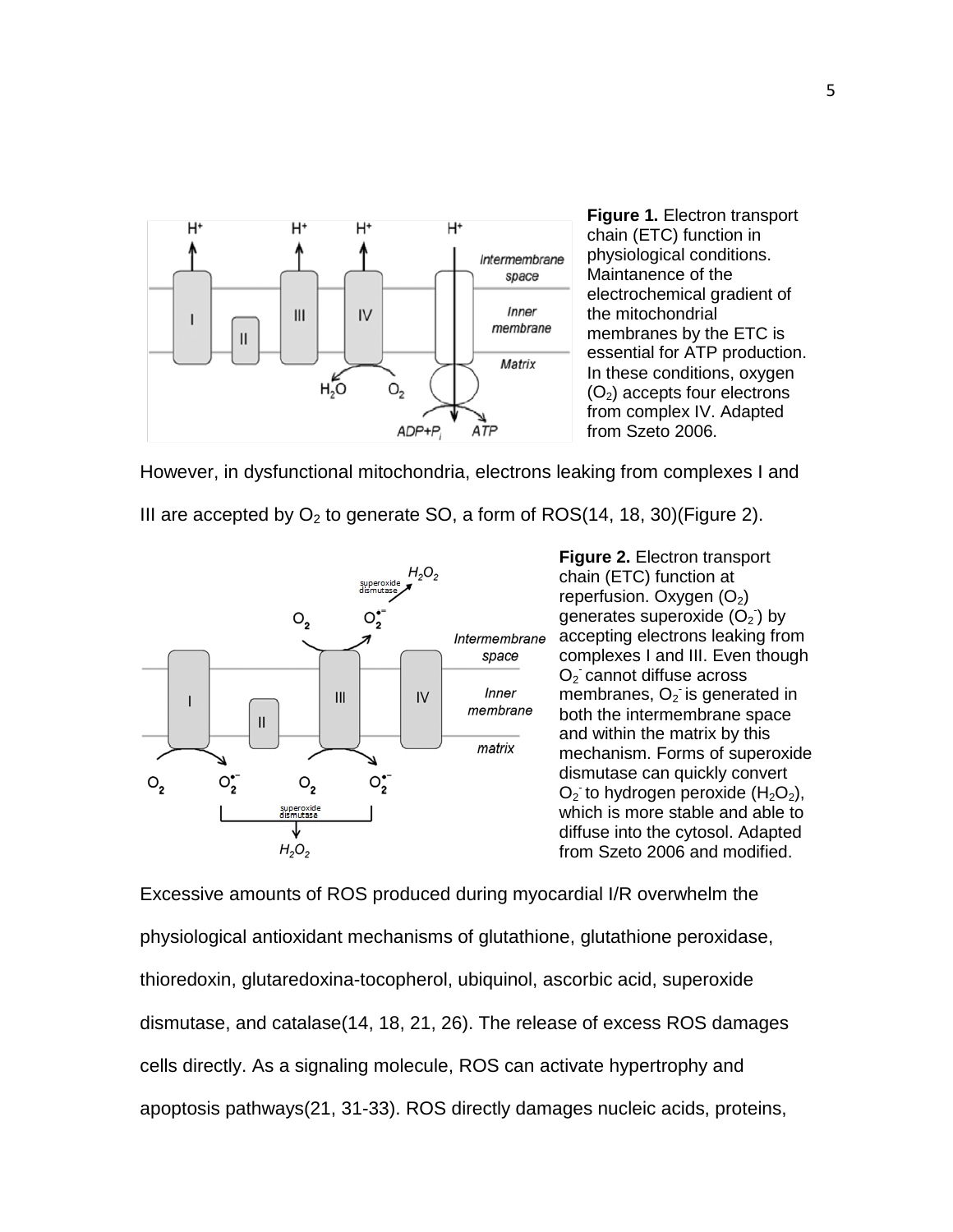and lipids, consequently disrupting membrane integrity and cell function as a result(14, 18, 21, 26, 30). SO can quickly be converted into  $H_2O_2$ , which is more stable, has a longer half-life, and can diffuse across the mitochondrial membranes into the cytosol(14, 32, 34). Conversion of  $H_2O_2$  into hydroxyl radicals or carbonate anions, which are both highly reactive forms of ROS, can further promote oxidative stress(14). Adult rat cardiomyocytes treated with  $H_2O_2$ showed that  $H_2O_2$  concentration-dependently activates four kinase signaling pathways (i.e., ERK1/2, p38 kinase, JNK, and Akt) involved in the regulation of cardiomyocyte hypertrophy and/or apoptosis. Lower  $H_2O_2$  concentrations resulted in hypertrophy, while higher  $H_2O_2$  concentrations induced apoptosis(31, 35, 36). Varying levels of oxidative stress induced in neonatal rat ventricular myocytes also showed the same concentration-dependent effect of ROS on cardiac hypertrophy and apoptosis(32, 37-40). Nitric oxide (NO) can interact with SO to form peroxynitrite, a highly reactive form of ROS(30, 41). Peroxynitrite can rapidly modify proteins, DNA, and membranes to cause oxidative damage(10, 21, 30, 42) and irreversibly inhibit cellular respiration(43).

# **Sequence of ROS-Mediated I/R Damage: NADPH Oxidase, Another Important ROS Source**

Another source of ROS that originates in the mitochondria of cardiomyocytes and endothelial cells is nicotinamide adenine dinucleotide phosphate oxidase (Nox)(10, 22, 44-48). Nox4, for example, is primarily localized in mitochondria and exhibits increased ROS producing activity in dysfunctional cardiomyocytes(22, 44-48). Genetic deletion of  $p47<sup>phox</sup>$ , the cytosolic component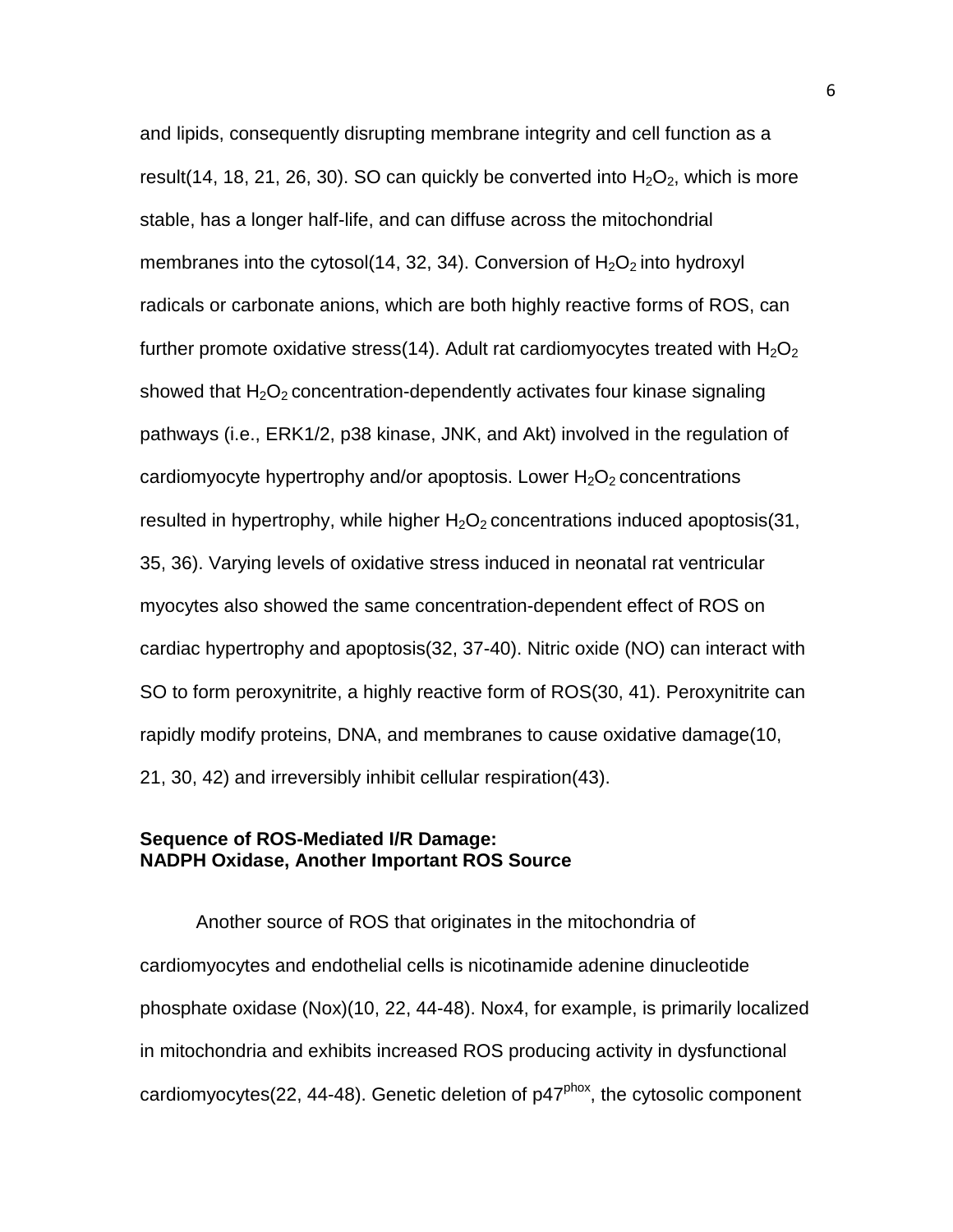of Nox, has confirmed the implication of Nox in ROS-induced cardiac dysfunction in a mouse myocardial infarction model. Analysis 30 days following myocardial infarction showed that there was a reduction in left ventricular remodeling, dysfunction, and dilation which paralleled the decrease in cardiomyocyte apoptosis, hypertrophy, and intersititial fibrosis at the same time point. These results also suggest that Nox may be involved in the development of heart failure following myocardial infarction(6, 28, 48). However, it has been suggested that Nox4, which is primarily localized in mitochondria, does not require p47phox, p67phox, or Rac for activation but is dependent on SO levels for its expression. At both cardiac cellular and tissue levels, the overexpression of Nox4 has been shown to increase SO generation in mitochondria and contribute to cardiac dysfunction, fibrosis, apoptosis, and mitochondrial dysfunction(49).

# **Sequence of ROS-Mediated I/R Damage: ROS-induced eNOS Uncoupling**

The production of ROS during reperfusion from mitochondria and Nox can stimulate further increases in ROS formation as a feed-forward loop. ROS from these sources may oxidize tetrahydrobiopterin  $(BH_4)$  to dihydrobiopterin  $(BH_2)$ and consequently promote eNOS uncoupling, which leads to additional ROS production(29, 50). When using  $BH<sub>2</sub>$  as a co-factor, endothelial nitric oxide synthase (eNOS) is considered uncoupled and produces SO instead of NO. The release of SO from uncoupled eNOS causes oxidative damage and increases production of other forms of ROS(51). A schematic diagram of the implications of uncoupled eNOS in continuing the feed-forward loop of excessive ROS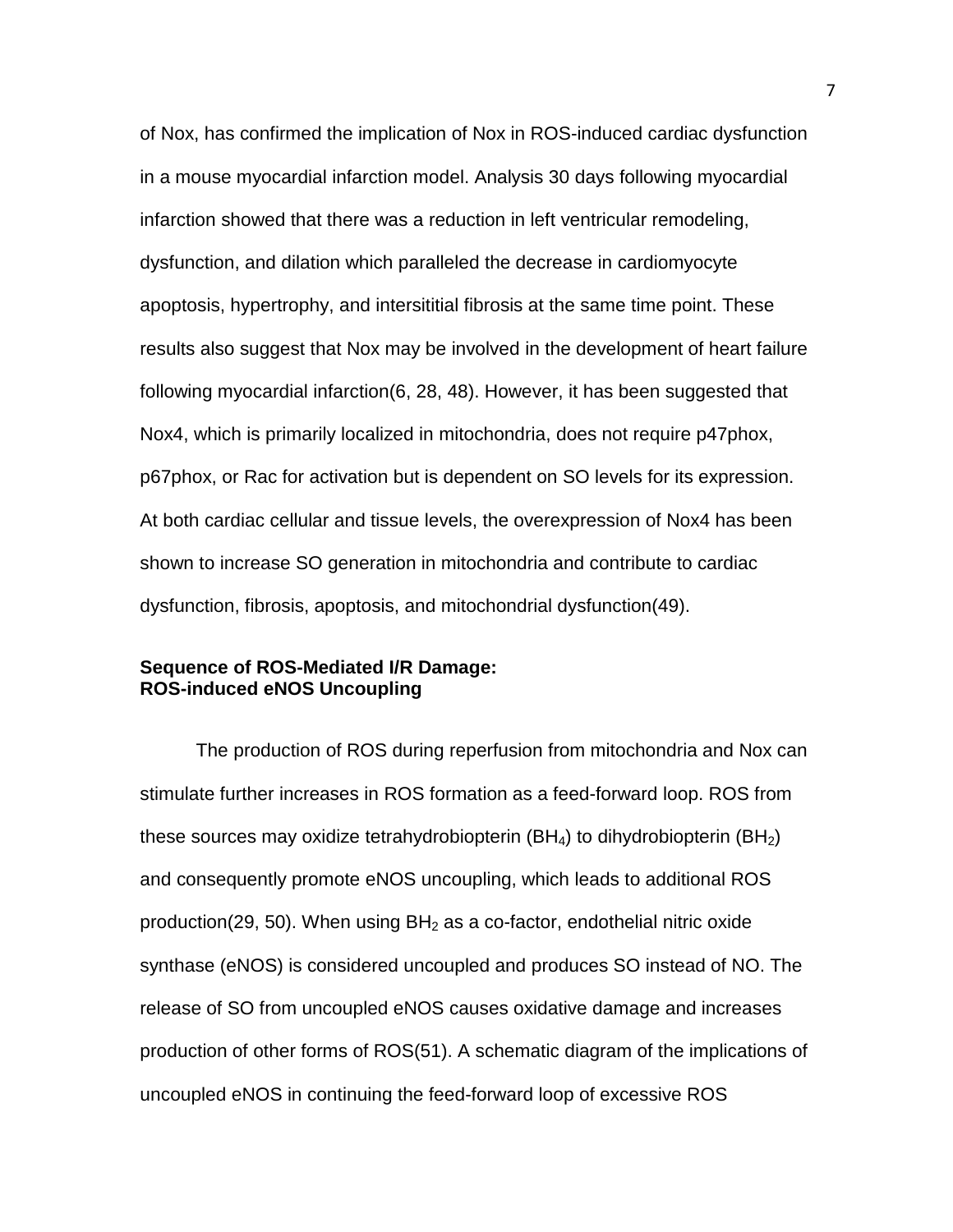production in I/R is shown in Figure 3. This diagram focuses on protein kinase C (PKC)-mediated ROS generation in I/R as an example, though other pathways contributing to the feed-forward loop of ROS overproduction in I/R exist.



**Figure 3.** Schematic diagram of protein kinase C (PKC)-mediated ROS overproduction in ischemia/reperfusion (I/R). The insult caused by I/R stimulates the release of cytokines, which activate cytokine receptors. These cytokine receptors in turn generate diacylglycerol (DAG), a second messenger signaling lipid which activates PKC. PKC phosphorylates p47phox, an essential component in NADPH oxidase (Nox) activity, to activate Nox, resulting in SO  $(O_2)$  release. Phosphorylation by PKC can also directly promote  $O_2$  release from mitochondria and uncoupled eNOS. All of these sources of excess  $O_2$  contribute to the oxidation of BH<sub>4</sub> to BH<sub>2</sub>, which promotes further eNOS uncoupling, resulting in a feed-forward loop of ROS overproduction during I/R. Adapted and modified from Schmidt and Alp 2007.

It has previously been shown that eNOS uncoupling is a major source of

ROS in a hind limb I/R model and contributes to post-reperfused cardiac

contractile dysfunction in myocardial I/R(52). The uncoupling of eNOS can

quickly cause endothelial dysfunction within the first 5-10 min of reperfusion(52,

53). Hemodynamic stress is also known to lead to eNOS uncoupling. However,

supplementation with  $BH<sub>4</sub>$  in mice with heart disease following pressure overload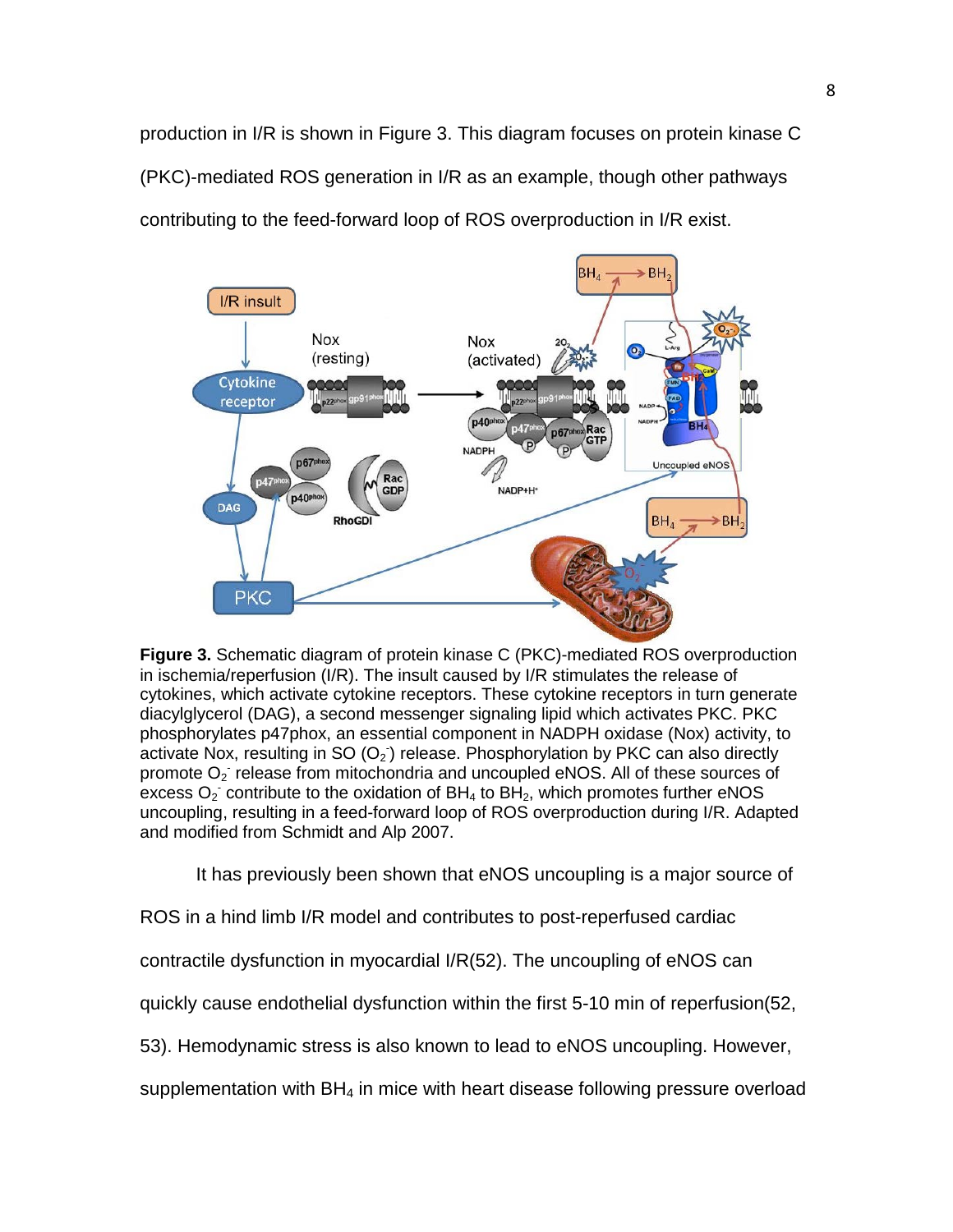prevents eNOS uncoupling and reduces left ventricular hypertrophy, cardiac dysfunction, and fibrosis (54). Folic acid also restores reduced BH4 production, which increases coupled eNOS activity to protect the heart. Folic acid preserves cardiac function in I/R rats, suggesting that there is a cardioprotective effect in decreasing ROS production by increasing available BH4 to increase coupled eNOS activity in I/R(55). Coupled eNOS produces NO.

Once NO is released it acts as a diffusable signaling molecule and regulates blood pressure by increasing the production of cyclic guanosine monophospate (cGMP) to relax smooth muscle(1). Previous studies have shown that the pathway between eNOS, NO, and cGMP is an essential activator of mitochondrial biogenesis(56, 57). Mitochondrial biogenesis increases energy production and has a cardioprotective function in studies using rats, dogs, and humans(58-62). NO is able to improve coronary blood flow, inhibit accumulation of neutrophils, and inactivate SO radicals(10, 43, 63). The importance of these effects of NO were demonstrated by systemically inhibiting NO synthesis *in vivo*, resulting in peripheral vasoconstriction and hypertension, which induce cardiovascular reflexes that change preload, afterload, and heart rate(43, 64, 65). Additionally, it has been shown that NO regulates cellular respiration in the myocardium by increasing the efficiency of  $O<sub>2</sub>$  consumption in oxidative phosphorylation. Inhibiting NO sythesis at all levels of cardiac contractile performance significantly increased  $O<sub>2</sub>$  consumption with no effect on the rate of ATP synthesis or amount of ATP produced, suggesting that the effect of inhibition of NO synthesis is unrelated to contractile performance. It has therefore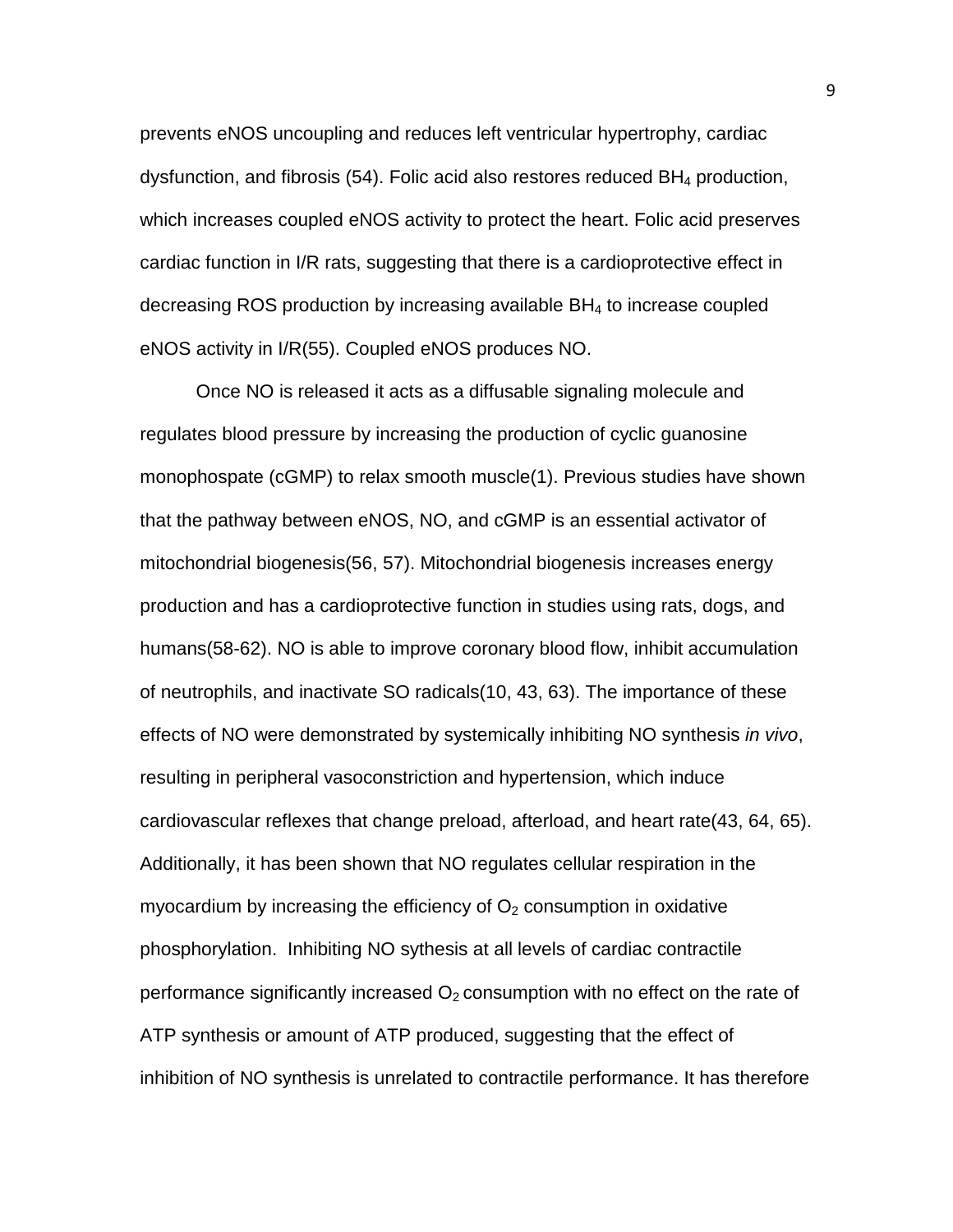been suggested that endogenous NO enhances the coupling of  $O<sub>2</sub>$  consumption to both ATP synthesis and cardiac performance(43). Despite its cardioprotective effects, NO is also known to reversibly bind to cytochrome *c* to inhibit energy production in the mitochondria and produce ROS and reactive nitrogen species by displacing  $O<sub>2</sub>(66)$ . NO can react with SO to generate peroxynitrite, a highly reactive form of ROS(30, 42). NO is also able to induce apoptosis by activating the opening of the MPTP(41). It has been demonstrated that at pathological concentrations, NO activity switches from an anti-apoptotic effect to a proapoptotic effect(67, 68) Endothelial dysfunction is a key event to induce leukocyte mediated inflammation leading to contractile dysfunction in the myocardium(52, 53). This sequence of events contributes to I/R injury. However, initiating sources of ROS that induce eNOS uncoupling are not well defined. Investigating the initiating sources of ROS and ways to inhibit excess ROS production in I/R is therefore of great significance.

# **Sequence of ROS-Mediated I/R Damage: Lipid Peroxidation and Mitochondrial Permeability**

As mentioned before, excess release of ROS leads to an increased production of ROS. Lipid peroxidation can occur as a result of ROS release during I/R and cause membrane damage, such as loss of membrane potential. Lipid peroxidation can damage the sarcolemmal membrane and cause an increase of intracellular calcium that overwhelms the physiological calcium regulation mechanisms(10-12, 26). Excessive increases in intracellular calcium leads to cardiac hypertrophy, fibrosis, opening of the MPTP, contractile

10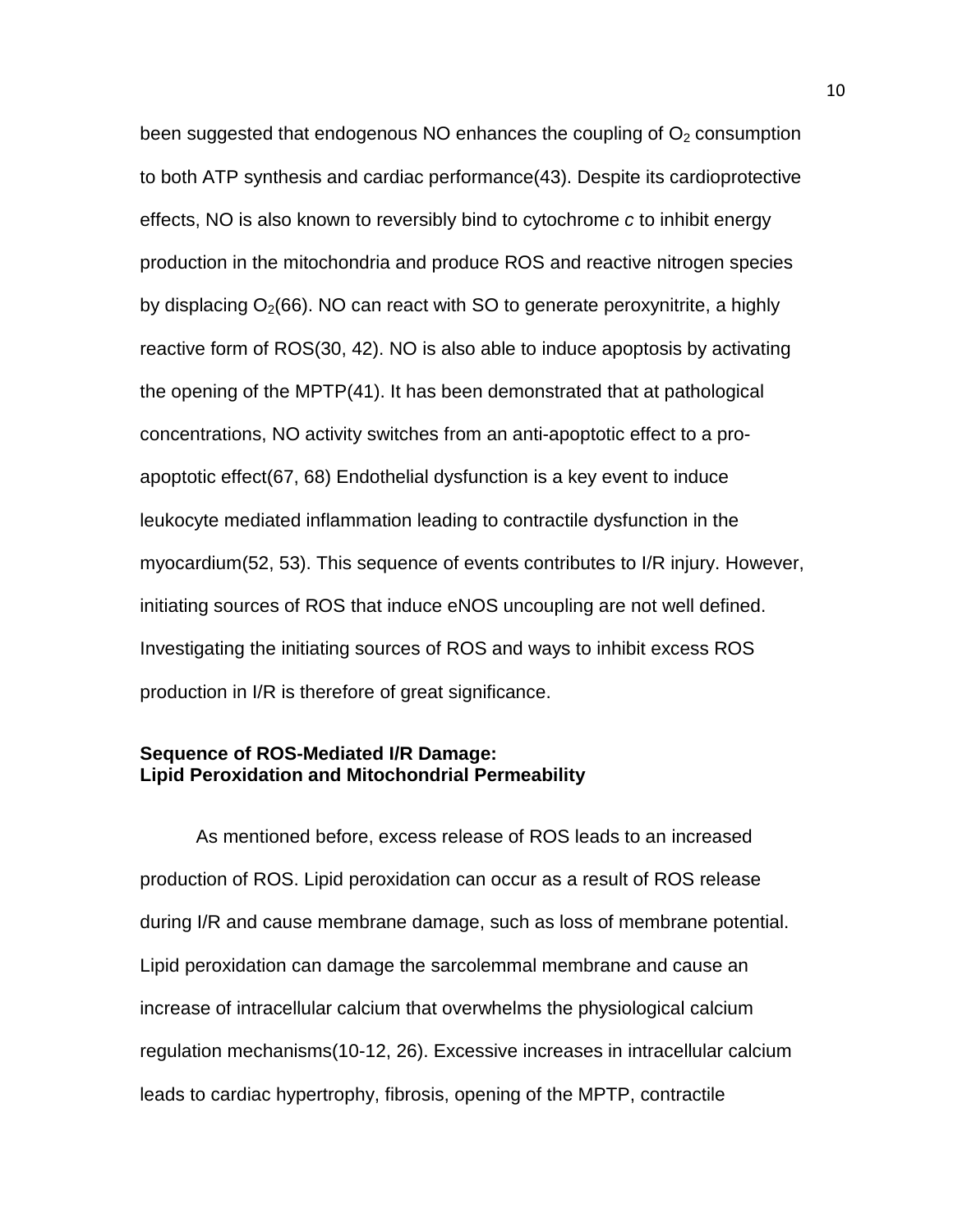dysfunction, cell death, and potentially heart failure(10, 11, 69). The opening of the MPTP induces cell death by the irreversible loss of the mitochondrial electrochemical membrane, causing mitochondrial swelling and rupture. Cytochrome *c* release from the MPTP into the cytosol inhibits electron transport and activates caspase mediated apoptosis cascades(12, 69, 70). Linoleic and arachidonic acid, for example, are unsaturated fatty acids that create 4 hydroxynonenal (HNE) as a by-product of their peroxidation. HNE can create protein adducts and cause additional lipid peroxidation. HNE also induces formation of mitochondrial membrane permeabilization (MMP) and subsequent apoptosis. NO, peroxynitrite, and HNE can each independently cause lipid peroxidation and MMP. It is suggested that this effect is mediated by MPTP since the opening of the pore by this mechanism is inhibited by cyclosporin A, a direct inhibiter of the MPTP(71). Cyclosporin A binds to cyclophilin D and detaches cyclophilin D from the inner mitochondrial membrane(72) (Figure 4). The MPTP is a channel made up of proteins that form a complex to span the inner and outer mitochondrial membranes. The adenine nucleotide translocator, cyclophilin D, and the voltage-dependent anion channel are the key functional MPTP constituents(18, 72)(Figure 4).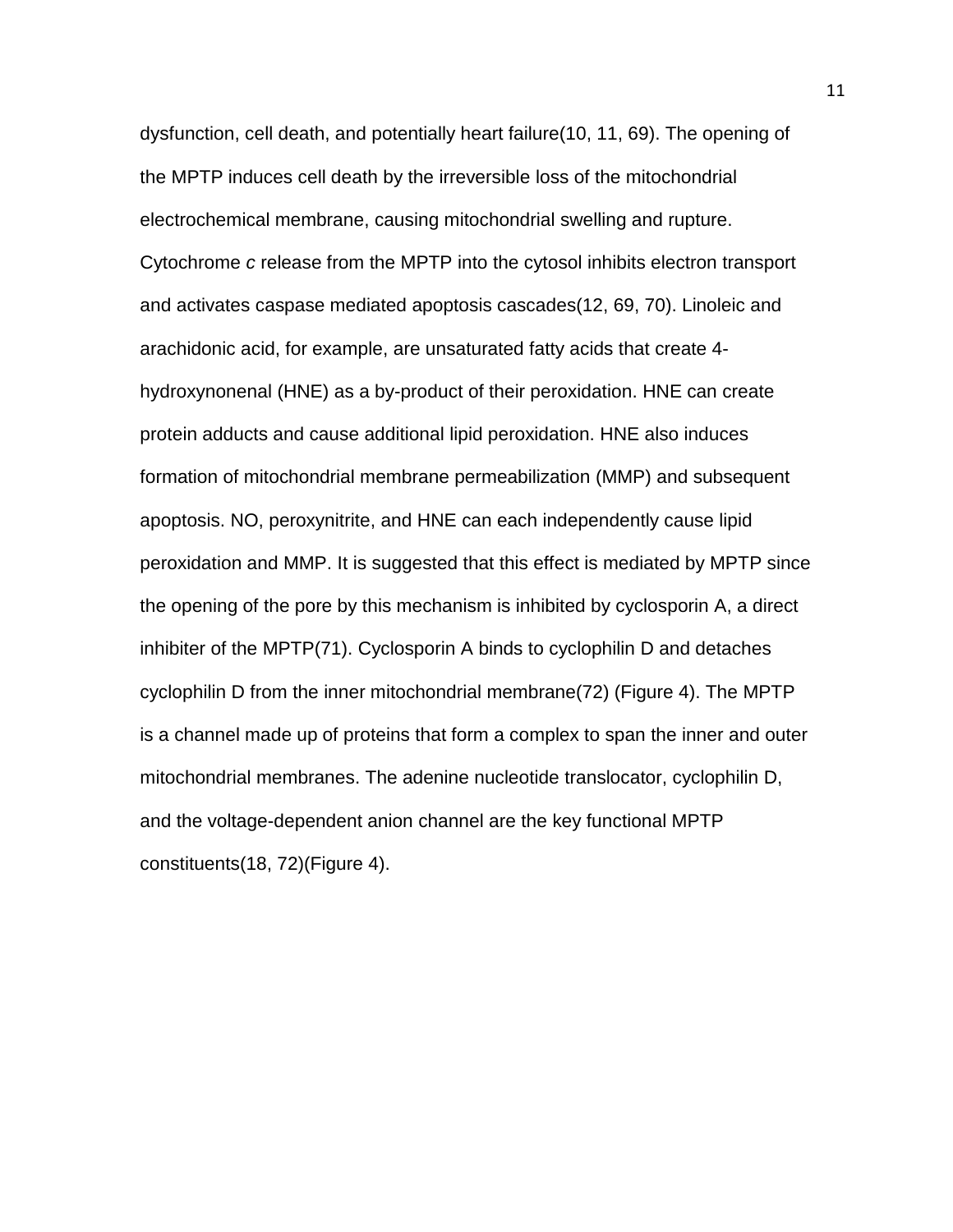

**Figure 4.** The mitochondrial transition pore (MPTP) spans the outer and inner mitochondrial membranes. The peripheral benzodiazepine receptor (IBP), hexokinase (HK), adenine nucleotide translocase (ANT), creatine kinase (CK, in muscle mitochondria) and cyclophilin D (CpD) are the basic subunits of the MPTP. When cyclosporin A  $(CsA)$  binds  $(\oplus)$  to CpD, CpD is unable to associate with the MPTP, preventing the MPTP from opening. Adapted and modified from Szewczyk and Wojtzak 2002.

Although the mechanism by which NO, peroxynitrite, and HNE initiate MMP has not been clearly defined, the adenine nucleotide translocator component of the MPTP responds to these forms of ROS by opening the MPTP to increase MMP. MMP can affect both the outer and inner mitochondrial membranes simultaneously, or each individually. The opening of the MPTP uncouples oxidative phosphorylation, reducing the amount of ATP available, and allows the release of compounds normally sequestered by either or both of the mitochondrial membranes(10, 42, 69). Both of these effects can result in cell death. For example, prolonged MPTP opening can cause a loss of electrochemical membrane potential and release cytochrome *c*, Smac/DIABLO, and apoptosis-inducing factor (AIF) from the intermembrane space to activate apoptosis pathways, including those mediated by caspase activity(26, 41)(Figure 5).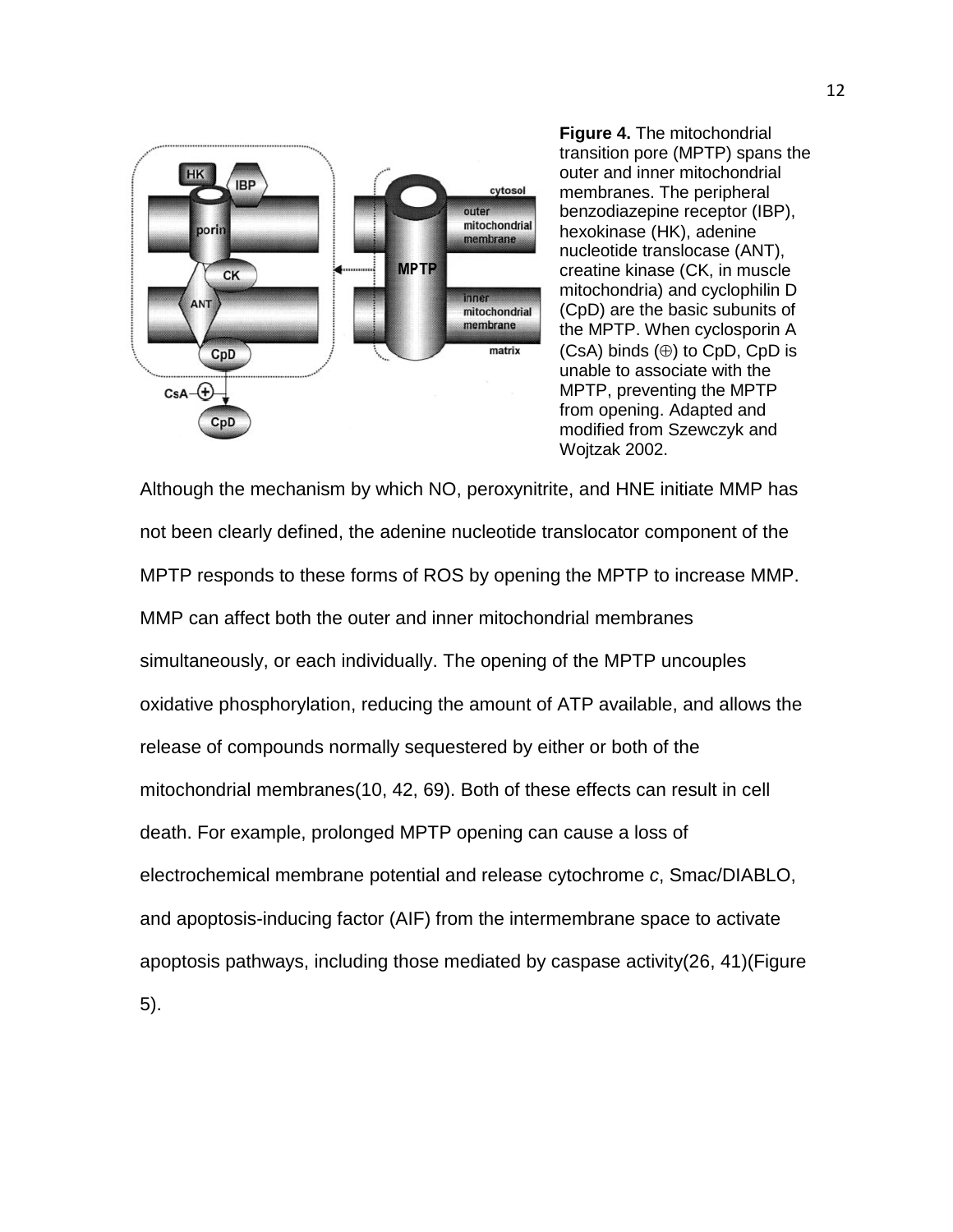

**Figure 5.** The mitochondrial transition pore (MPTP) in apoptosis pathways. ROS, DNA damage, and other apoptosis-inducing signals promote the binding of Bax, a proapoptotic protein, with the outer mitochondrial membrane near the MPTP. Bax activity promotes the opening of the MPTP, which releases cytochrome *c* and apoptosisinducing factor (AIF) into the cytosol. Elevated calcium and ROS can also directly stimulate MPTP opening. The release of cytochrome *c* and AIF into the cytosol activates caspasemediated apoptosis pathways. Adapted from Szewczyk and Wojtzak 2002 and modified.

#### **Mitochondria as a Potential Therapeutic Target in I/R**

Although mitochondrial-targeted antioxidant pretreatment can effectively limit I/R injury, pretreatment is not always possible in cases of myocardial infarction(5, 15, 16, 73, 74). Therefore, evaluating the cardioprotective efficacy of mitochondrial-targeted antioxidants when given at reperfusion is of high significance. Previous studies have shown that selective mitochondrial antioxidants administered before ischemia and at reperfusion can reduce heart, liver, and kidney damage beginning immediately following ischemia, thus suggesting that selective mitochondrial antioxidants can work quickly in attenuating I/R injury(18, 30, 75). If these agents can work expeditiously and effectively when administered at the time of coronary blood flow restoration, mitochondrial-targeted antioxidants may be a practical option in the clinical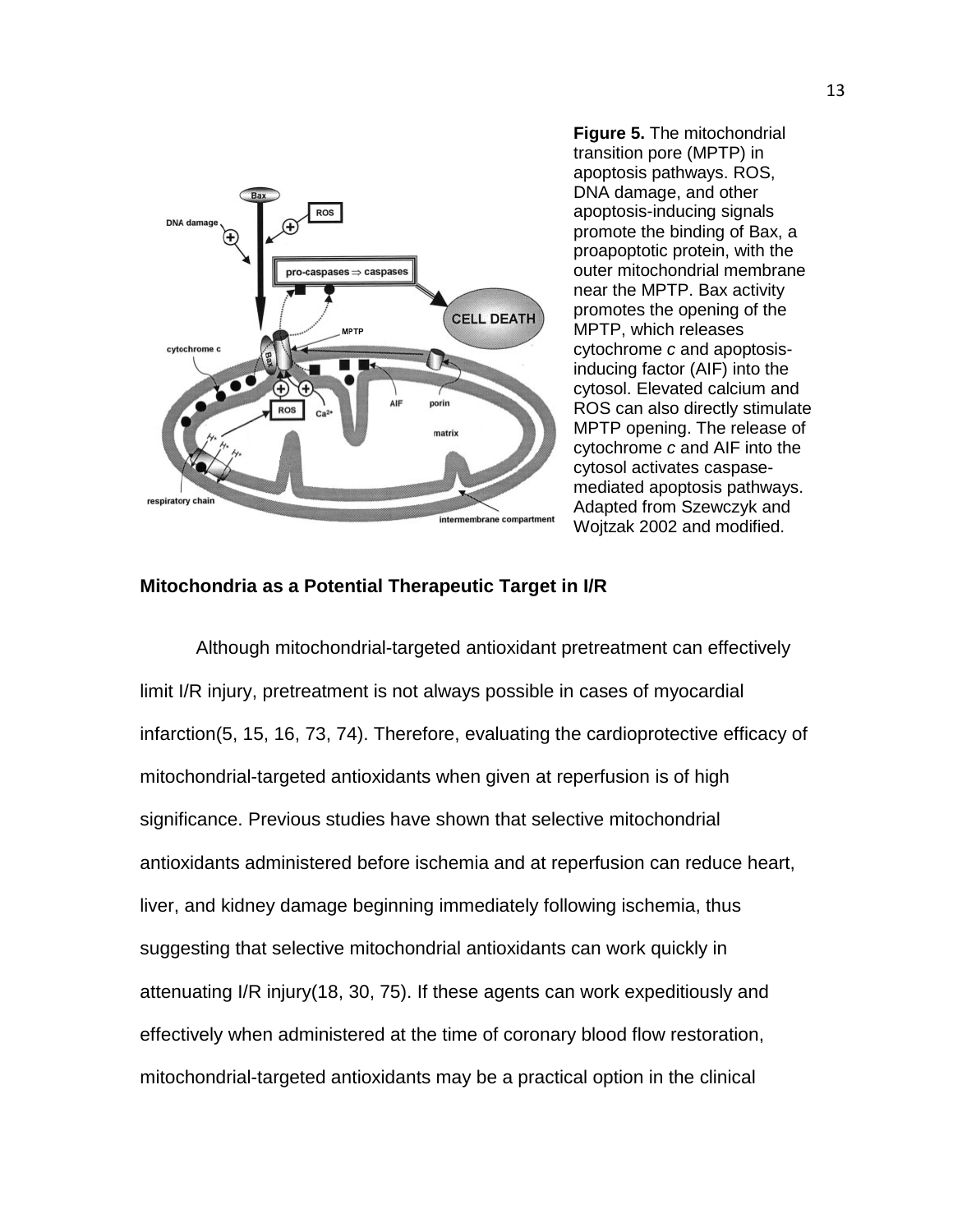setting in cases of myocardial infarction. Following myocardial I/R, treatments that can attenuate endothelial and cardiac contractile dysfunction will limit tissue damage and allow these patients to have a better quality of life.

# **Mitoquinone, a Mitochondrial-Targeted Antioxidant**

Conventional antioxidants, such as coenzyme Q, vitamin E, and Nacetylcysteine, have limited efficacy in protecting mitochondria from oxidative damage because they are not targeted selectively to the mitochondria, where most I/R damage occurs(14-18, 26). Therefore, selectively targeting mitochondria with antioxidants may be an effective strategy to attenuate release of mitochondrial ROS (Figure 6).



**Figure 6.** Reduction of mitochondrial reactive oxygen species (ROS) limits excess cell death. Mitochondrial ROS stimulate ROS production outside mitochondria, increasing oxidative stress and apoptosis signaling cascade activation. ETC complexes and Nox4 are major ROS sources in dysfunctional mitochondria. Specific mitochondrialtargeted antioxidants exert cardioprotective effects. Adapted from Bayeva et al. 2013 and modified.

Attachment of an antioxidant to a lipophilic cation allows the antioxidant to concentrate 100 to 1000-fold within mitochondria(14, 17, 76). Mitoquinone (MitoQ, MW=579g/mol; the MitoQ referred to in this study was complexed with cyclodextrin (MW=1135g/mol) to improve water solubility, total MW=1714g/mol), a coenzyme Q analog, incorporates a lipophilic triphenylphosphonium (TPP)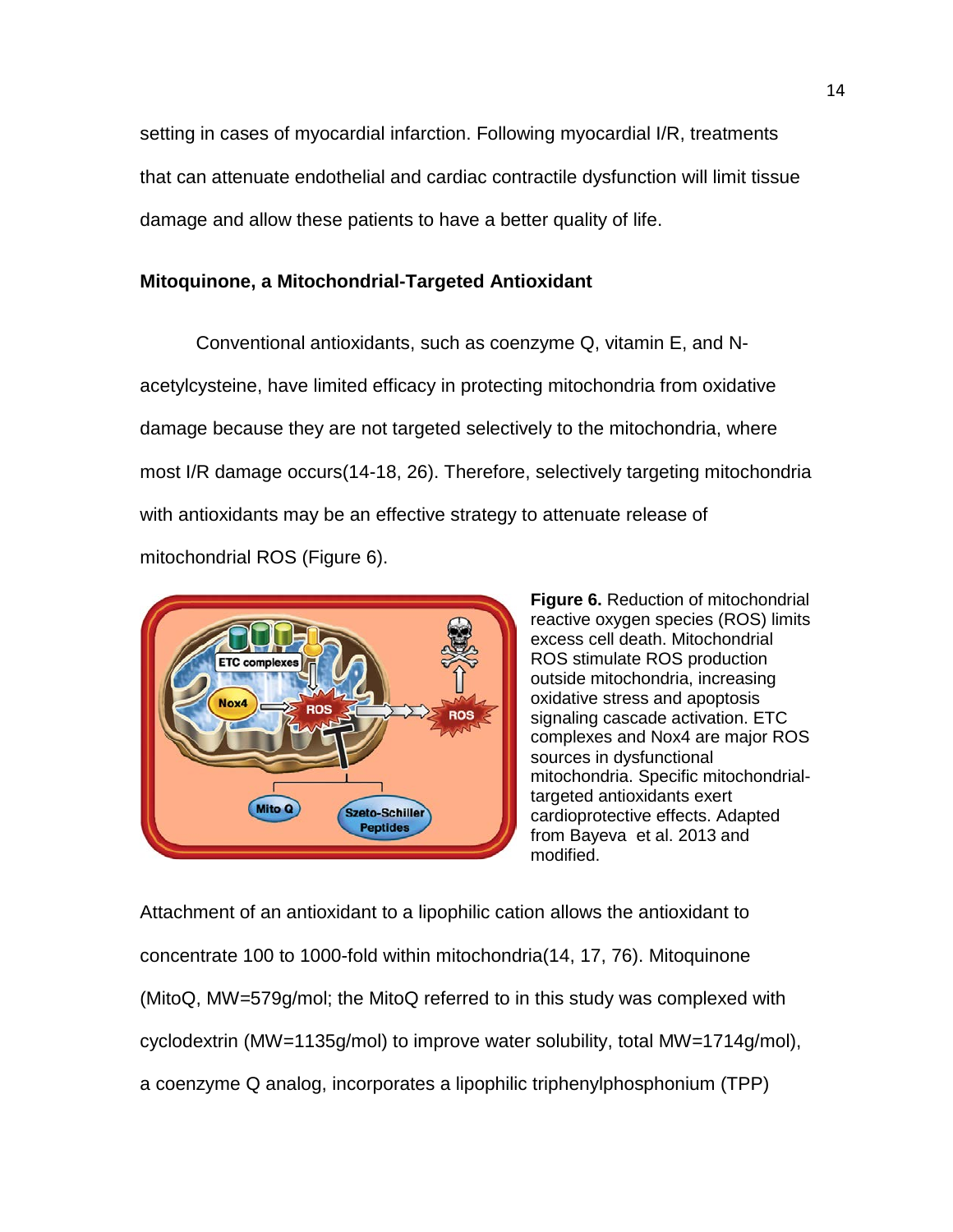cation, which easily passes through phospholipid bilayers and is driven by the large electrochemical mitochondrial membrane potential (150-180 mV), to concentrate MitoQ specifically within the mitochondria at a several hundred-fold concentration(16-18, 76). The TPP cation is covalently attached to an ubiquinol antioxidant to scavenge ROS and prevent lipid peroxidation(1, 16, 17, 76, 77). After entering the mitochondria, the respiratory chain reduces MitoQ to its active ubiquinol form. A previous study has shown that accumulation of ubiquinol within mitochondria is necessary for the efficacy of MitoQ in limiting myocardial I/R injury since quinol by itself is unable to cross the mitochondrial membrane(16). The oxidation of MitoQ into its quinone form scavenges ROS inside mitochondria; complex II of the respiratory chain then recycles MitoQ back into its active quinol form continuously after each time MitoQ completes antioxidant activity(16, 17, 78). Another aspect of MitoQ that could make it an attractive therapeutic tool is that no significant adverse effects have been reported after long-term administration. MitoQ does not act as a pro-oxidant in wild-type mice in vivo(17). No significant adverse effects were reported when MitoQ was administered as an oral tablet to patients for up to a year, however there was mild nausea and vomiting reported in the MitoQ treatment groups(76, 79). In one study, administration of MitoQ (500 µM in drinking water) to mice for 20-28 weeks allowed MitoQ to accumulate primarily in the liver and heart but also slightly in the brain. Long term MitoQ administration did not increase mitochondrial oxidative stress in vivo, suggesting that MitoQ does not have pro-oxidant effects when administered over an extended period of time. Additionally, mitochondrial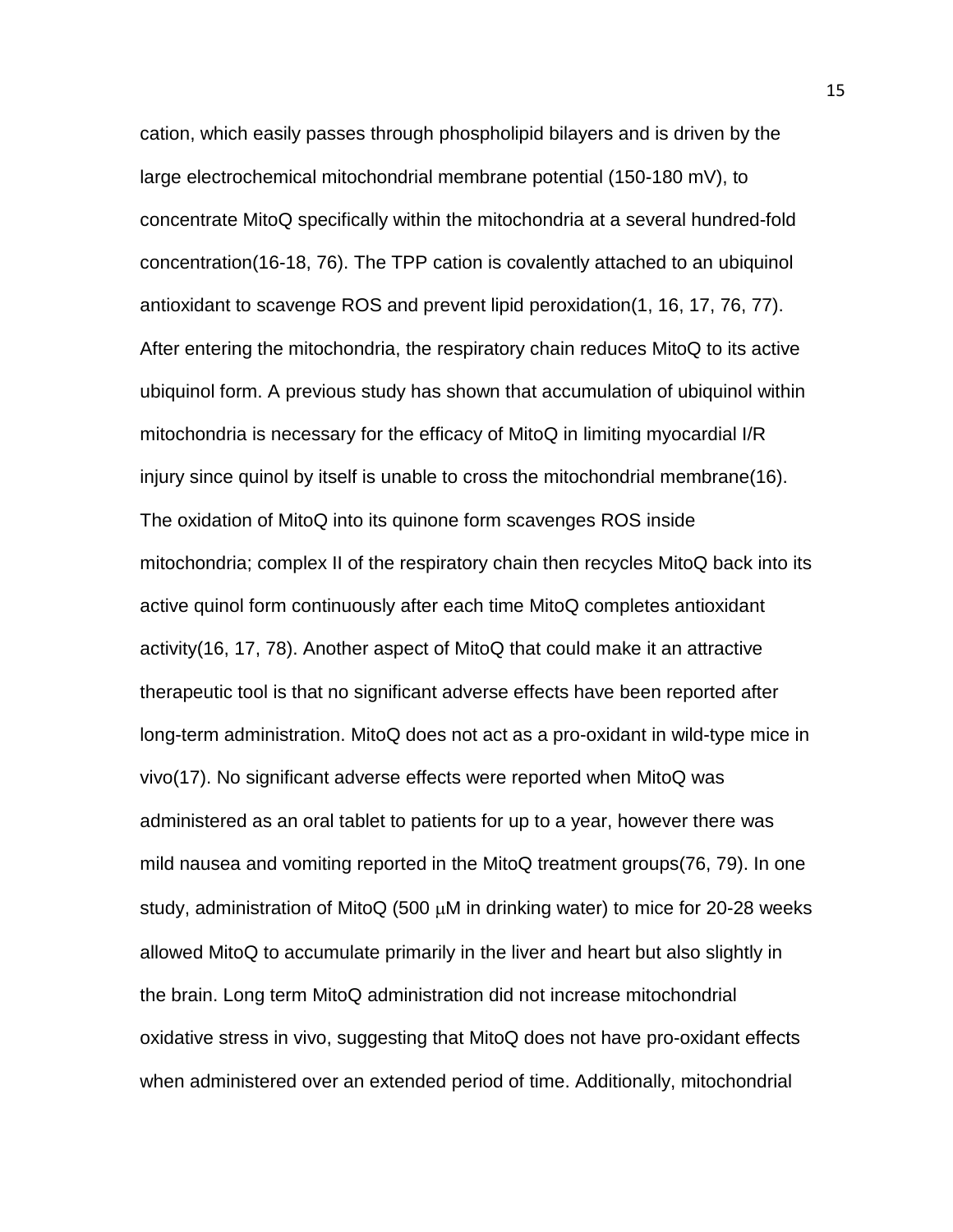enzyme activity was not negatively affected. MitoQ seemed to reduce plasma levels of triglyceride but did not alter glucose, insulin, free fatty acid, or cholesterol levels in plasma. Additionally, these MitoQ treated mouse heart and liver tissues did not have any significant differences in their gene expression profile compared to untreated controls(17). In human studies where MitoQ was administered orally as a daily dose for up to one year, no severe side effects were reported(76, 79). Another aspect of TPP conjugated antioxidants is that uptake is reversible; they can be rapidly cleared from any organ of the body once administration is stopped(80).

## **SS-31, Also a Mitochondrial-Targeted Antioxidant**

The SS-31 (Szeto-Schiller) peptide ((D-Arg)-Dmt-Lys-Phe-Amide, MW=639 g/mol, Genemed Synthesis, Inc., San Antonio, TX) is also of interest in further understanding the role of mitochondrial derived ROS and efficacy of inhibiting mitochondrial ROS production in myocardial I/R. SS-31 is a cellpermeable peptide, specifically targeted to inner mitochondrial membranes based on its alternating aromatic residues and basic amino acid sequence, with an antioxidant dimethyltyrosine moiety (Dmt)(14, 26). Tyrosine scavenges ROS to form unreactive compounds, attributing the ability of SS-31 to scavenge ROS to the Dmt amino acid residue, which has been found to be more effective than tyrosine(18, 81, 82). The backbones of most peptides have a tendency to form hydrogen bonds with water, making these peptides not cell-permeable. However, the alternating aromatic-cationic motif of SS-31 allows it to rapidly diffuse through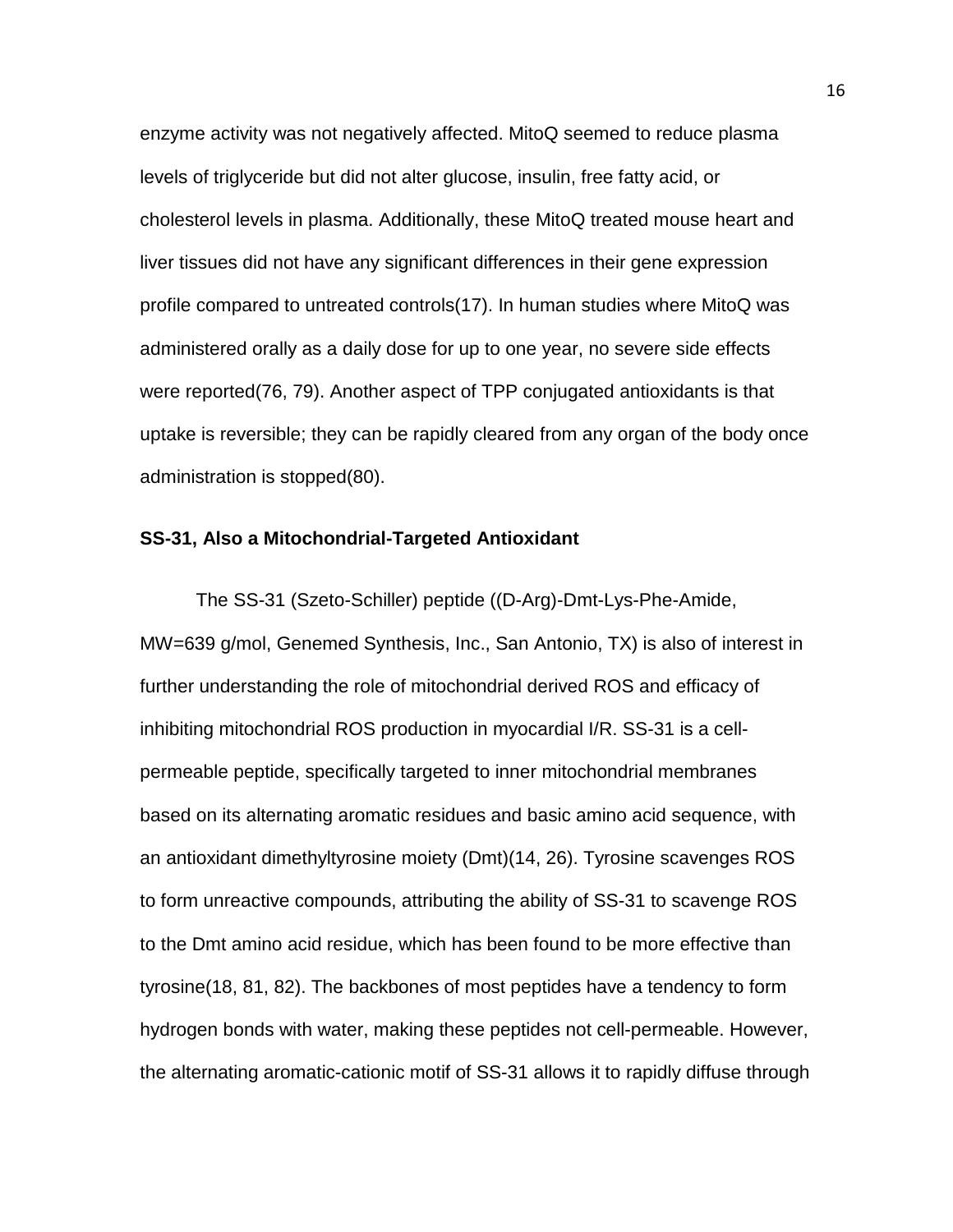cell membranes(18). Unlike TPP-conjugated antioxidants, SS-31 does not rely on the electrochemical mitochondrial membrane potential to selectively accumulate 10,000-fold inside mitochondria(14, 18). In dysfunctional mitochondria, the electrochemical membrane potential may be disrupted(18, 73). Therefore, the ability to target an antioxidant selectively to mitochondria independent of membrane potential may prove useful in I/R. Additionally, high doses of lipophilic cation attached antioxidants may depolarize the mitochondrial membrane potential, but SS-31 at concentrations as high as 1 mM did not depolarize the mitochondrial membrane potential(14, 18, 26). SS-31 can cross plasma membranes in both directions in an energy-independent manner(14, 26, 83). In liver and brain mitochondria, SS-31 reached its maximum intracellular concentration within 2 min of incubation(26). SS-31 achieved steady state by 30 minutes of incubation with neuronal cell lines(26). SS peptides have relatively long elimination half-lives and are also small, water soluble, stable and resistant to peptidase degradation(14, 26). When SS-31 was incubated in mouse, rat, dog, monkey and human plasma at 37  $^{\circ}$ C for 1 hour there was little degradation. SS-31 was most stable in human plasma, with a half-life of about 30 hours, and was classified as a low clearance compound in human liver microsomes(12, 84). Previous studies have shown that in *ex vivo* and *in vivo* I/R models, SS peptides scavenge  $H_2O_2$ , hydroxyl radicals, and peroxynitrite while also inhibiting lipid peroxidation. Consequently, there is less cytochrome *c* release and subsequent oxidant-induced cell death because the opening of the MPTP is inhibited(12, 14, 18, 26, 73, 85). Since SS-31 reduced infarct size and tissue dysfunction in I/R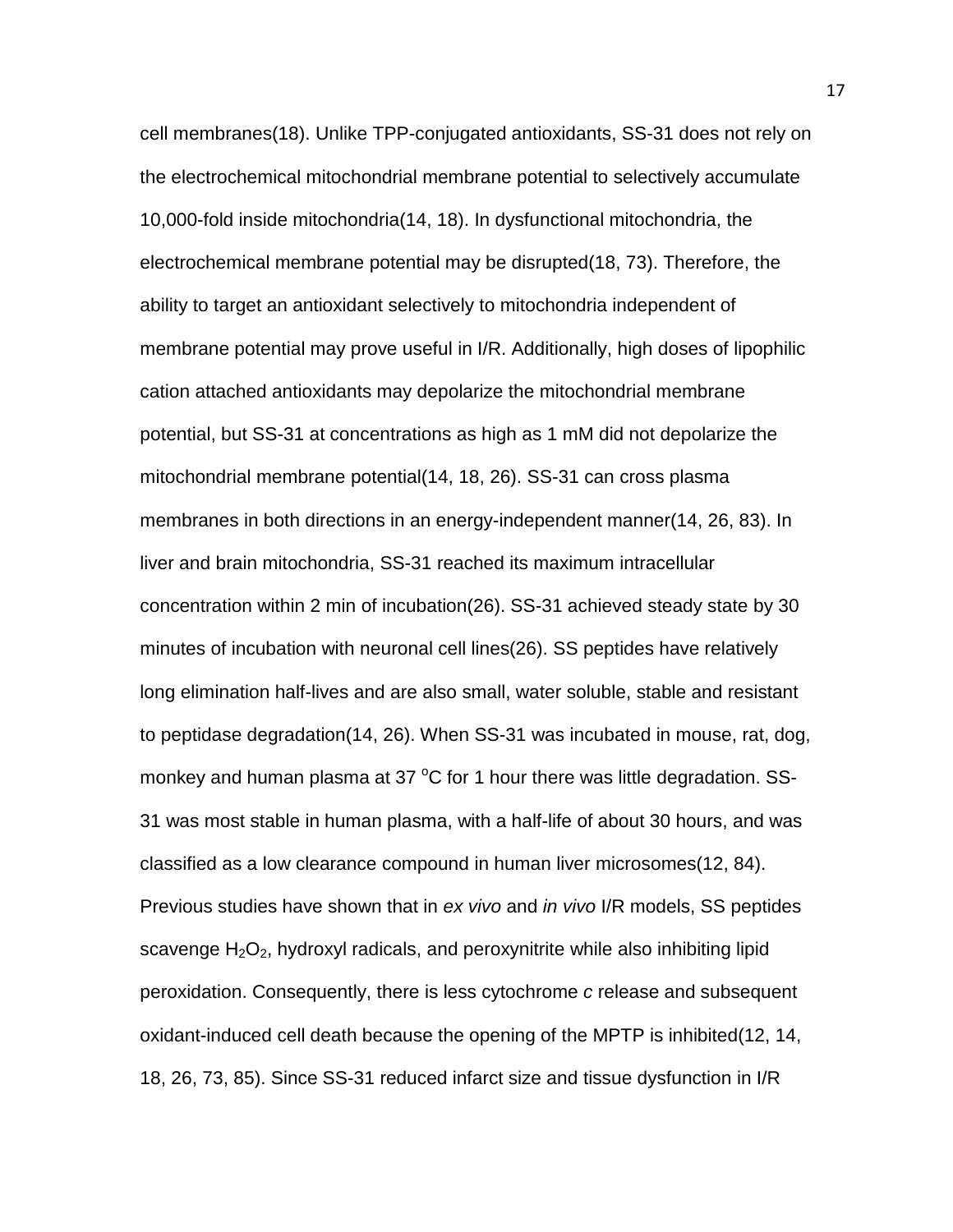models as a pretreatment, it is possible that SS-31 would have a similar effect when administered at reperfusion(86). One limitation of previous studies is that they did not measure both cardiac function and infarct size in the same animals that were administered SS-31 exclusively at the time of reperfusion.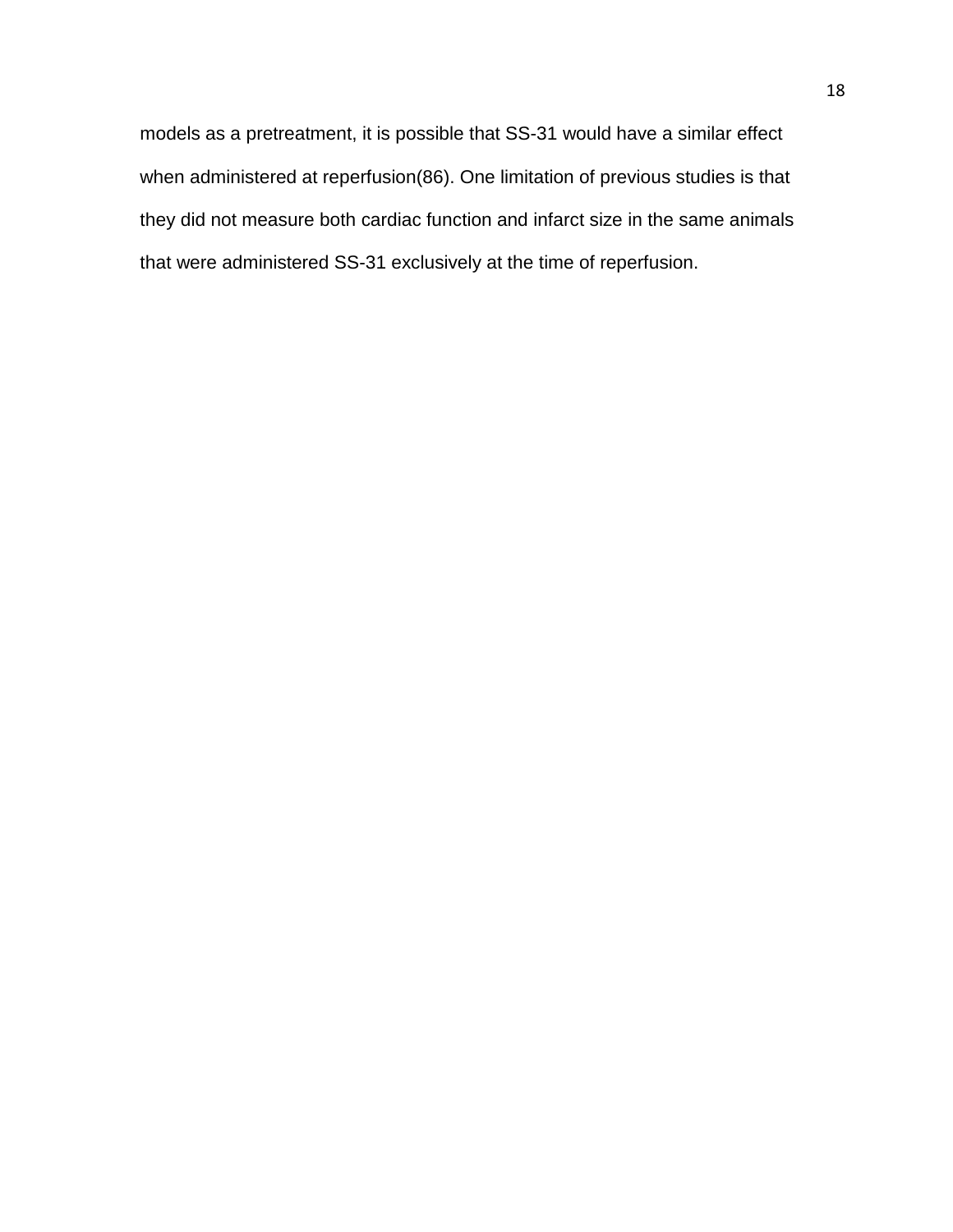#### **HYPOTHESIS**

It has previously been determined that the formation of ROS within the mitochondria under I/R conditions is a major contributor to I/R injury(14-16). It is hypothesized that antioxidants specifically targeted to the mitochondria to attenuate ROS formation will reduce I/R injury by limiting cardiac contractile dysfunction and cardiac tissue damage. MitoQ, a coenzyme Q derivative, and SS-31, an alternating cationic-aromatic peptide, are selective mitochondrial ROS inhibitors. MitoQ incorporates a lipophilic TPP cation covalently attached to a ubiquinol antioxidant, whereas SS-31 is a cell-permeable peptide with an antioxidant dimethyltyrosine residue specifically targeted to the inner mitochondrial membrane based on its alternating cationic aromatic residue sequence(15, 16, 87). It is expected that the myocardial I/R rat hearts treated with MitoQ or SS-31, given at reperfusion, will have greater preserved cardiac contractile function and smaller infarct size following myocardial I/R in comparison to the untreated I/R rat hearts.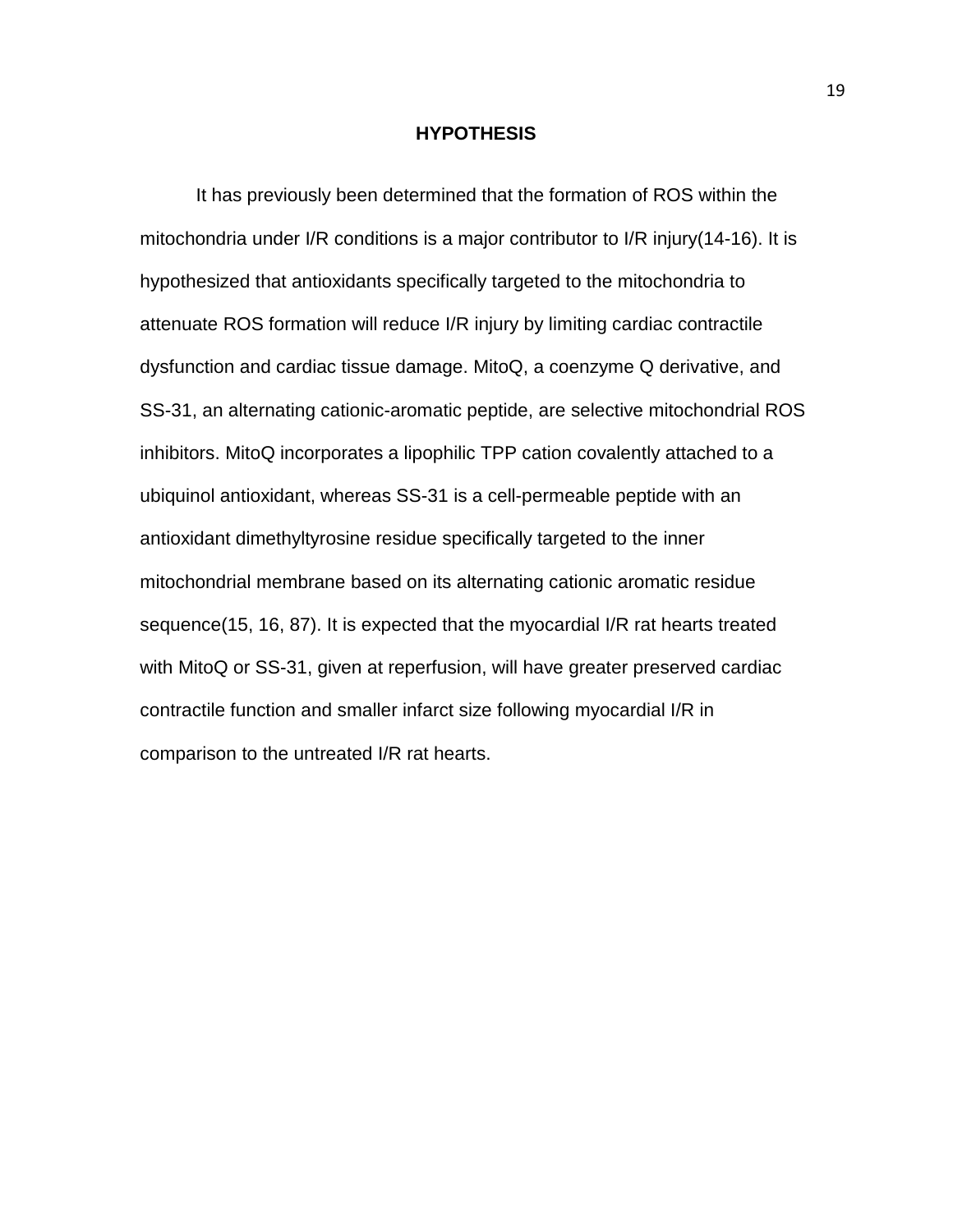#### **METHODS**

#### **Isolated Rat Heart Preparation**

Male Sprague-Dawley rats (275-325 g, Charles River, Springfield, MA) were anesthetized intraperitoneally (i.p.) with pentobarbital sodium (60 mg/kg); the injection also contained sodium heparin (1,000 U). Each heart was rapidly excised and subjected to retrograde perfusion via the aorta with a modified Krebs-Henseleit buffer (in mmol/L: 17.0 dextrose, 120.0 NaCl, 25.0 NaHCO $_3$ , 2.5 CaCl<sub>2</sub>, 0.5 EDTA, 5.9 KCl and 1.2 MgCl<sub>2</sub>). The perfusate was maintained at 37 °C, kept at 80 mmHg constant pressure, aerated with 95%  $O_2$ -5%  $CO_2$  and equilibrated at a pH of 7.35-7.45(88, 89).

The aorta of the isolated rat heart was cannulated onto a perfusion needle and immersed in a water-jacketed reservoir containing 160 mL of modified Krebs-Henseleit buffer (Figure 7).



**Figure 7.** The isolated perfused rat heart was cannulated via the aorta with a perfusion needle while immersed in a water-jacketed reservoir containing 160 mL of modified Krebs-Henseleit buffer. Also shown in this picture is the pressure transducer inserted into the left ventricular cavity to monitor cardiac function parameters.

A flowmeter (T106, Transonic Systems, Inc., Ithaca, NY) was inserted into the perfusion line to monitor coronary flow. Left ventricular endsystolic pressure (LVESP), left ventricular end-

diastolic pressure (LVEDP), heart rate, and the peak rates of rise and fall in the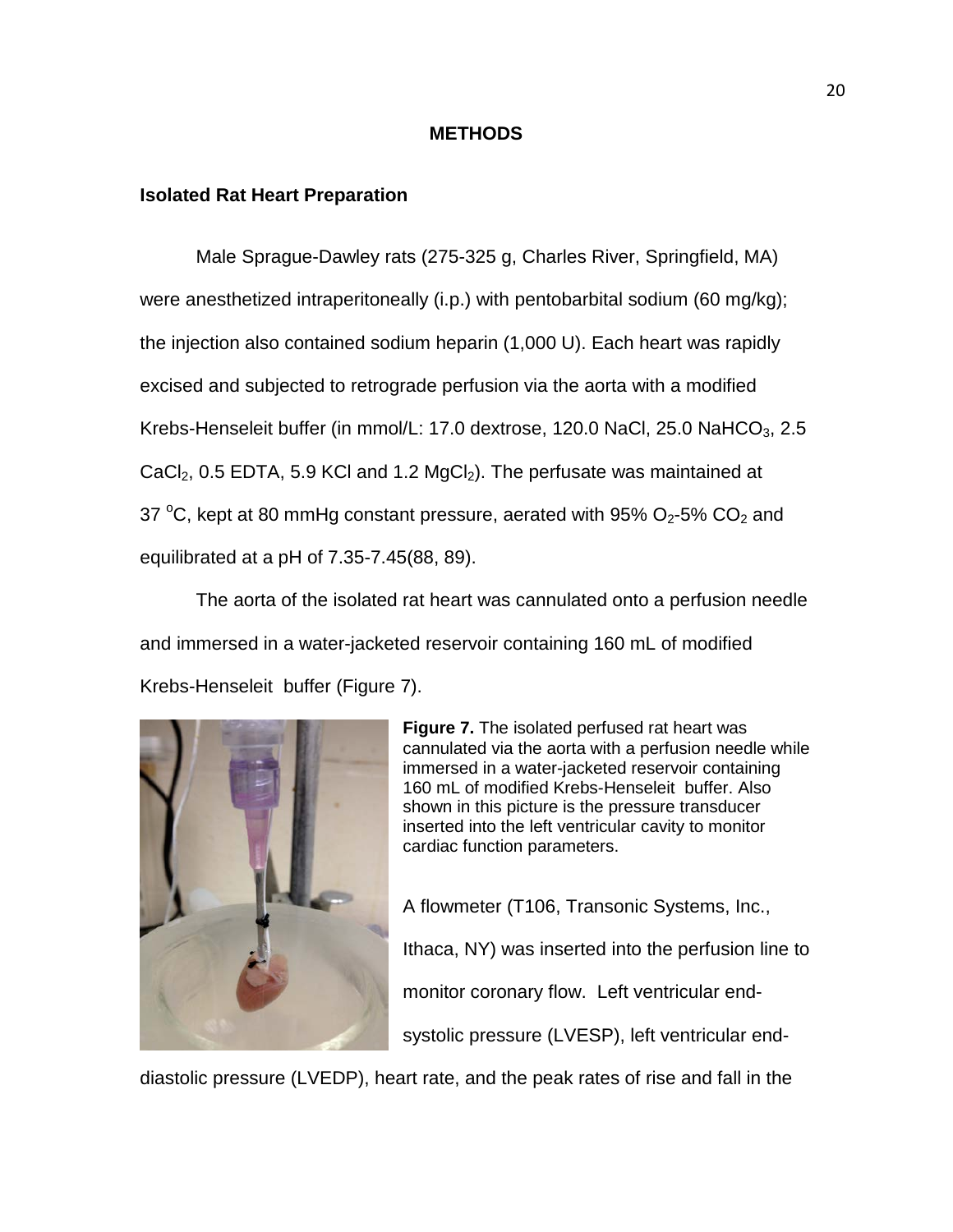first derivative of left ventricular pressure ( $dP/dt_{max}$  and  $dP/dt_{min}$ , respectively) were monitored using a pressure transducer (SPR-524, Millar Instruments, Inc., Houston, TX) positioned in the left ventricular cavity and recorded using a Powerlab Station acquisition system (ADInstruments, Grand Junction, CO). Left ventricular developed pressure (LVDP) was calculated by subtracting the LVEDP from the LVESP. Insertion of the pressure transducer catheter into the left ventricle allowed Krebs' buffer to fill the left ventricle and establish preload volume. During the baseline period, the preload of the hearts of all study groups were be similar due to the limited weight range (275-325 g) of the animals as seen in previous studies(89-91). The initial baseline LVEDP was between 4-9 mmHg for all hearts in each study group. Coronary flow, LVESP, LVEDP, heart rate,  $dP/dt_{max}$ , and  $dP/dt_{min}$  were measured every 5 min for 15 min to ensure that stable baseline measurements were obtained. Figure 8 illustrates a schematic diagram of the I/R protocol in the isolated perfused rat heart.

| baseline<br>stabilization              | ischemia                                                   | reperfusion                                             | <b>TTC</b><br>staining |
|----------------------------------------|------------------------------------------------------------|---------------------------------------------------------|------------------------|
| 15 min                                 | 30 min                                                     | 45 min                                                  |                        |
| heart<br>connected to<br>I/R apparatus | flow of modified<br>Krebs-Henseleit<br>buffer reduced to 0 | ́<br>autologous plasma $\pm$ MitoQ or SS-31<br>infusion |                        |

**Figure 8.** Myocardial I/R protocol. A 30 min perfusion period replaced ischemia in sham groups. At the beginning of the 45 min reperfusion period, 5 mL of autologous plasma  $\pm$ MitoQ or SS-31 was infused 1 mL/min for 5 min.

Once a stable baseline was established, ischemia was induced for 30 min

by quickly reducing the flow of Krebs' buffer to zero. One of the three side arms

in the perfusion line proximal to the heart inflow cannula was used for the

infusion of 5 mL of autologous plasma (control hearts) or autologous plasma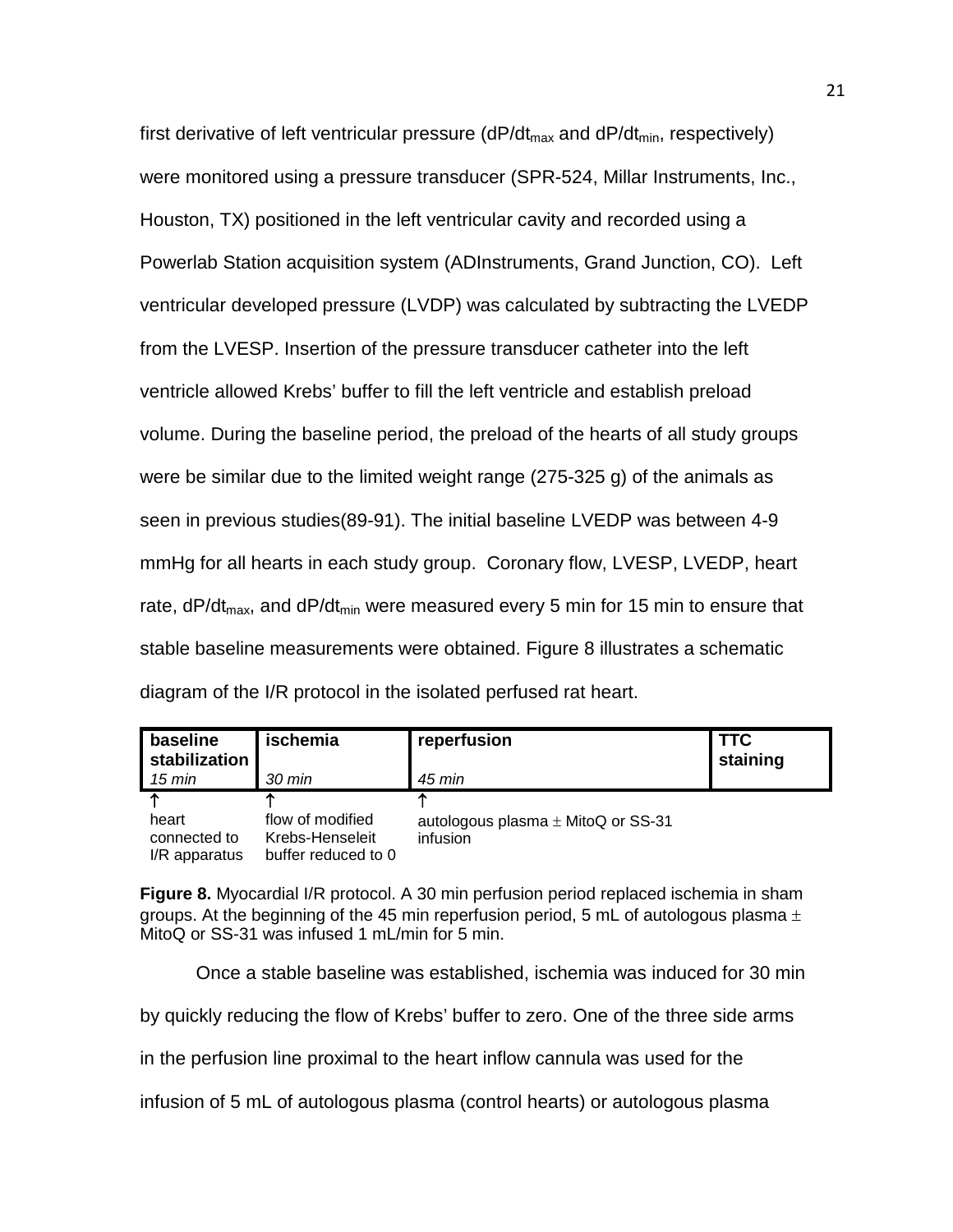containing MitoQ (1, 10, 20 μM) or SS-31 (25, 50, 100 μM). After 30 min of ischemia, the flow of Krebs' buffer was restored simultaneously with an infusion of either 5 mL of plasma (control I/R) or 5 mL of plasma containing MitoQ or SS-31 at a rate of 1 mL/min for 5 min. Sham hearts were not subjected to ischemia and were given the 5 mL infusion of plasma at a rate of 1 mL/min for 5 min following 30 minutes of continuous perfusion in lieu of ischemia. Beginning at the infusion of plasma, cardiac function parameters were recorded every 5 min for 45 min.

At the end of the experimental protocol, the right and left ventricles were separated from each heart. Three sections of the left ventricle were used for 2,3,5- triphenyltetrazolium chloride (TTC) staining.

# **Groups of Isolated Perfused Hearts**

The 9 groups of isolated perfused rat hearts used in the study are shown in Table 1. Two types of control groups were used in the study based on previously established myocardial I/R models. Sham hearts were continuously perfused with the modified Krebs-Henseleit buffer for a 30 min period in lieu of the 30 min ischemia period and infused with 5 mL of plasma (1 mL/min) immediately following the 30 min perfusion period (i.e., the same time point that all I/R hearts would be given 5 mL of plasma). This group was utilized to show that cardiac function (i.e., LVDP,  $dP/dt_{max}$ ,  $dP/dt_{min}$ , coronary flow,, and heart rate) is maintained with no significant changes over a 90 min isolated perfused heart protocol, suggesting that any damage or cadiac dysfunction is due to injury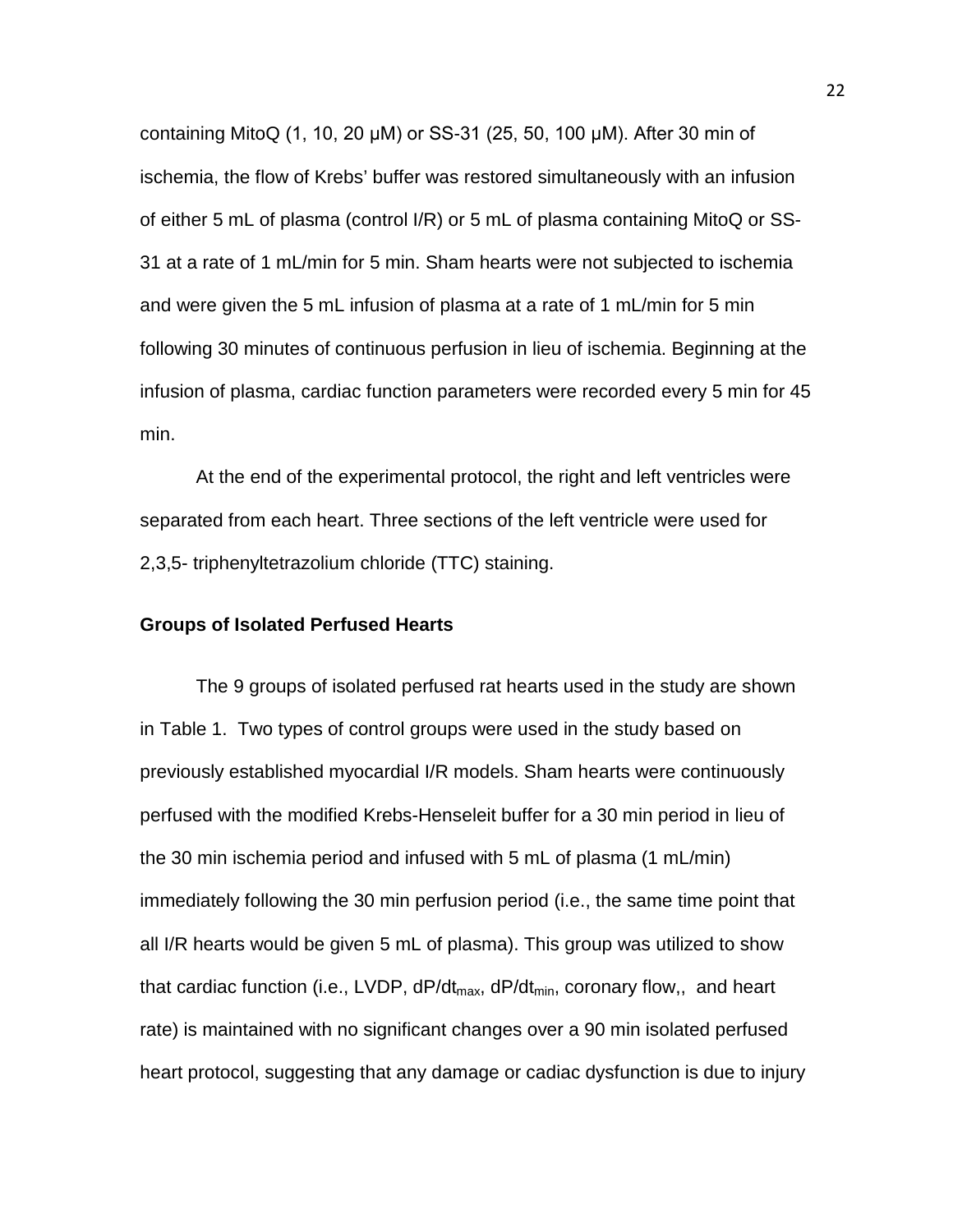associated with ischemia and reperfusion. Control I/R hearts were subjected to a 30 min period of ischemia followed by 45 min of reperfusion including an infusion of 5 mL of plasma (1 mL/min) in the first 5 min of reperfusion immediately following ischemia. This group was used to show the compromised postreperfused heart function after 30 min ischemia and 45 min reperfusion in the absence of any drugs compared to the baseline measurements of cardiac function. The drug treated I/R groups consist of I/R  $+$  MitoQ and I/R  $+$  SS-31 as shown in Table 1.

Table 1. Isolated Perfused Rat Heart Treatment Groups

| Control I/R<br>MitoQ |          | <b>SS-31</b> |            |            |            |       |        |
|----------------------|----------|--------------|------------|------------|------------|-------|--------|
|                      |          | 1 µM         | $10 \mu M$ | $20 \mu M$ | $25 \mu M$ | 50 µM | 100 µM |
| Sham                 | $n=6$    |              |            |            |            |       |        |
| $\sqrt{R}$           | $n = 14$ | $n=6$        | $n=7$      | $n=6$      | $n=6$      | $n=6$ | n=6    |

## **Isolation of Plasma**

Blood was collected in 1 mL of citrate phosphate dextrose buffer (Sigma Chemical Co., St. Louis, MO) from the abdominal aorta of the same rat from which the heart was isolated for each myocardial I/R experiment to simulate *in vivo* conditions. The blood was centrifuged at 10,000 x g for 10 min at 4 °C. The plasma was decanted from the blood, and 5 mL of the plasma collected from each rat was used for its corresponding isolated perfused heart during the infusion period at the beginning of reperfusion in all myocardial I/R groups.

# **TTC Staining**

Once the 45 min reperfusion period was complete, the right ventricle was separated from the left ventricle and placed in liquid nitrogen. The apex and two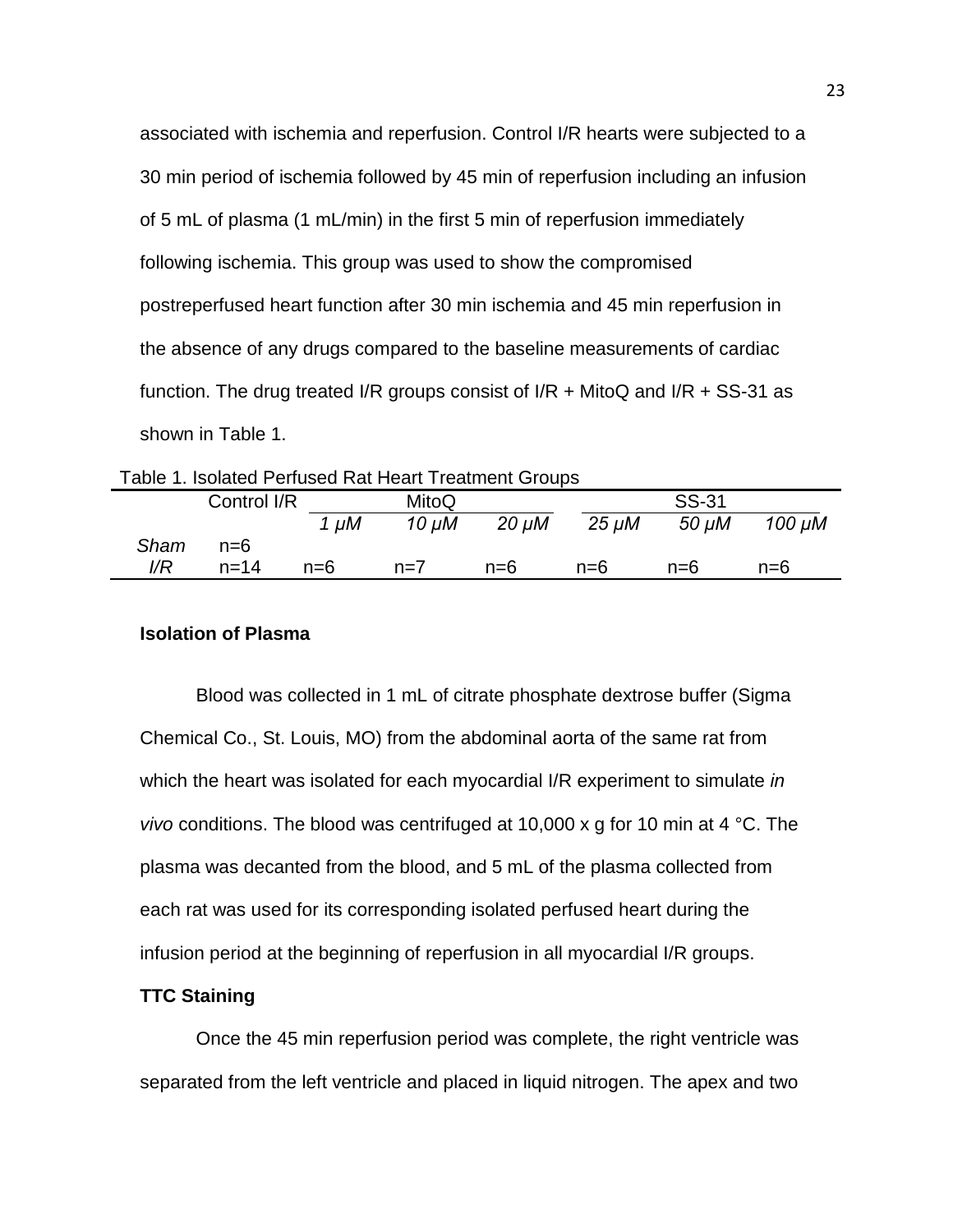middle sections were isolated from the base of the left ventricle, and the base of the left ventricle was placed in liquid nitrogen. The apex and two middle sections were each placed in 1 mL of TTC for 15 min to visualize infarcted tissue areas. TTC is a salt that can be reduced by dehydrogenases to triphenylformazan, a fat soluble, light-sensitive compound which stains viable tissue bright red. Areas deficient in dehydrogenase activity remain the pale white color of the TTC salt. Previous studies have shown that the differentiation between viable and infarcted tissue by TTC staining correlates with loss of dehydrogenase activity and is therefore a reliable tool to measure infarct size(92-94). The weight ratio of infarcted cardiac tissue to the total area of tissue at risk was calculated and statistically analyzed.

# **Statistical Analysis**

All data in the text and figures were presented as means  $\pm$  SEM. The cardiac function and TTC staining data were analyzed by ANOVA using post hoc analysis with the Student-Newman-Keuls test. Probability values of <0.05 were considered to be statistically significant.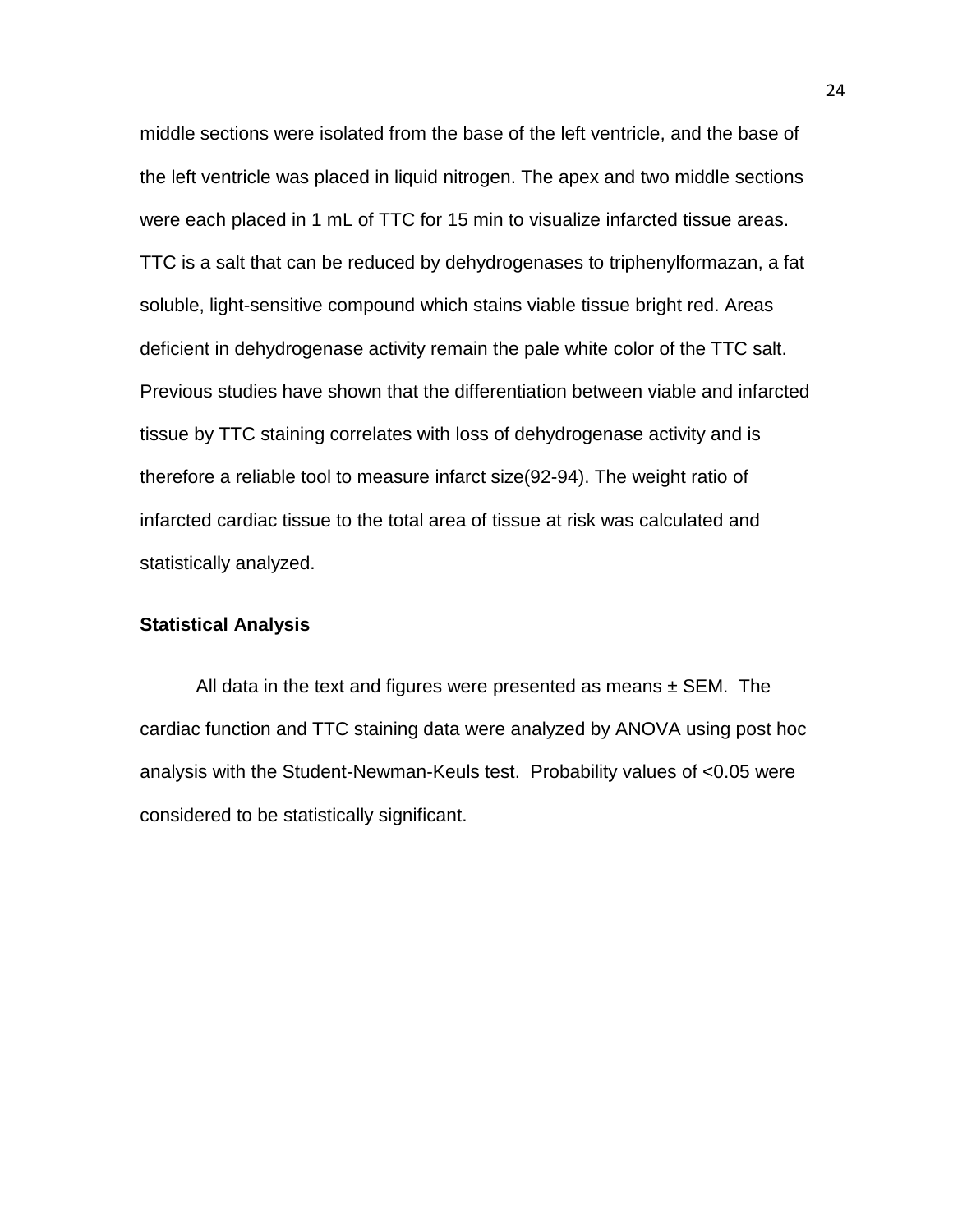#### **RESULTS**

#### **I/R + MitoQ (1 μM, 10 μM, 20 μM)**

### *Cardiac Function*

Sham hearts, which were not subjected to ischemia, are shown in all cardiac function graphs as reference points to illustrate the impact of I/R on cardiac function. Table 2 expresses the percent recovery, a comparison of the final to initial values, and Figures 9, 10, and 11 show the initial and final values of LVDP,  $dP/dt_{max}$ , and  $dP/dt_{min}$  from each experimental group, respectively.

Table 2. Infarct Size (%) and LVDP,  $dP/dt_{max}$ , and  $dP/dt_{max}$  Percent Recovery

|                | Control I/R    |                | MitoQ             |                             |                   | <b>SS-31</b>      |                  |
|----------------|----------------|----------------|-------------------|-----------------------------|-------------------|-------------------|------------------|
|                |                | 1 µM           | 10 µM             | $20 \mu M$                  | $25 \mu M$        | 50 µM             | $100 \mu M$      |
| <b>Infarct</b> | $45.0 \pm 2.1$ | $53.9+6.3$     | $26.7 \pm 3.2$ ** | $23.3 \pm 2.1$ **           | $25.2 \pm 3.8$ ** | $18.9 \pm 2.0$ ** | $20.6 \pm 1.9**$ |
| <b>Size</b>    |                |                |                   |                             |                   |                   |                  |
| <b>LVDP</b>    | $47.6 \pm 3.0$ | $58.9 + 9.2$   | $76.7 + 4.0*$     | $69.5 \pm 7.8$ <sup>*</sup> | $47.3 \pm 5.9$    | $80.6 \pm 3.4$ ** | $62.1 \pm 6.4$   |
| $dP/dt_{max}$  | $37.7 \pm 3.0$ | $40.9 \pm 7.4$ | $62.0 \pm 3.3^*$  | $55.2 + 5.4*$               | $42.6 \pm 3.1$    | $70.5 \pm 5.8$ ** | $49.0 + 2.6$     |
| $dP/dt_{min}$  | $48.7 \pm 1.3$ | $59.4 + 8.8$   | $72.1 \pm 8.2$    | $63.5 \pm 10.4$             | $43.1 \pm 5.2$    | $81.4 + 4.1*$     | $61.7 + 7.9$     |

*All data were analyzed using ANOVA with the Student Newman Keuls test (\*p<0.05, \*\*p<0.01 compared to control I/R)*

There was no statistically significant difference initially between the baseline values between any of the experimental groups. Additionally, there was no statistically significant difference between the initial and final values of LVDP,  $dP/dt_{max}$ , or  $dP/dt_{min}$  in the sham hearts. The sham hearts showed that there is not a significant decrease in cardiac function due to the experimental protocol in lieu of ischemia. In contrast, cardiac function of the control I/R hearts was significantly compromised by 45 min postreperfusion compared to baseline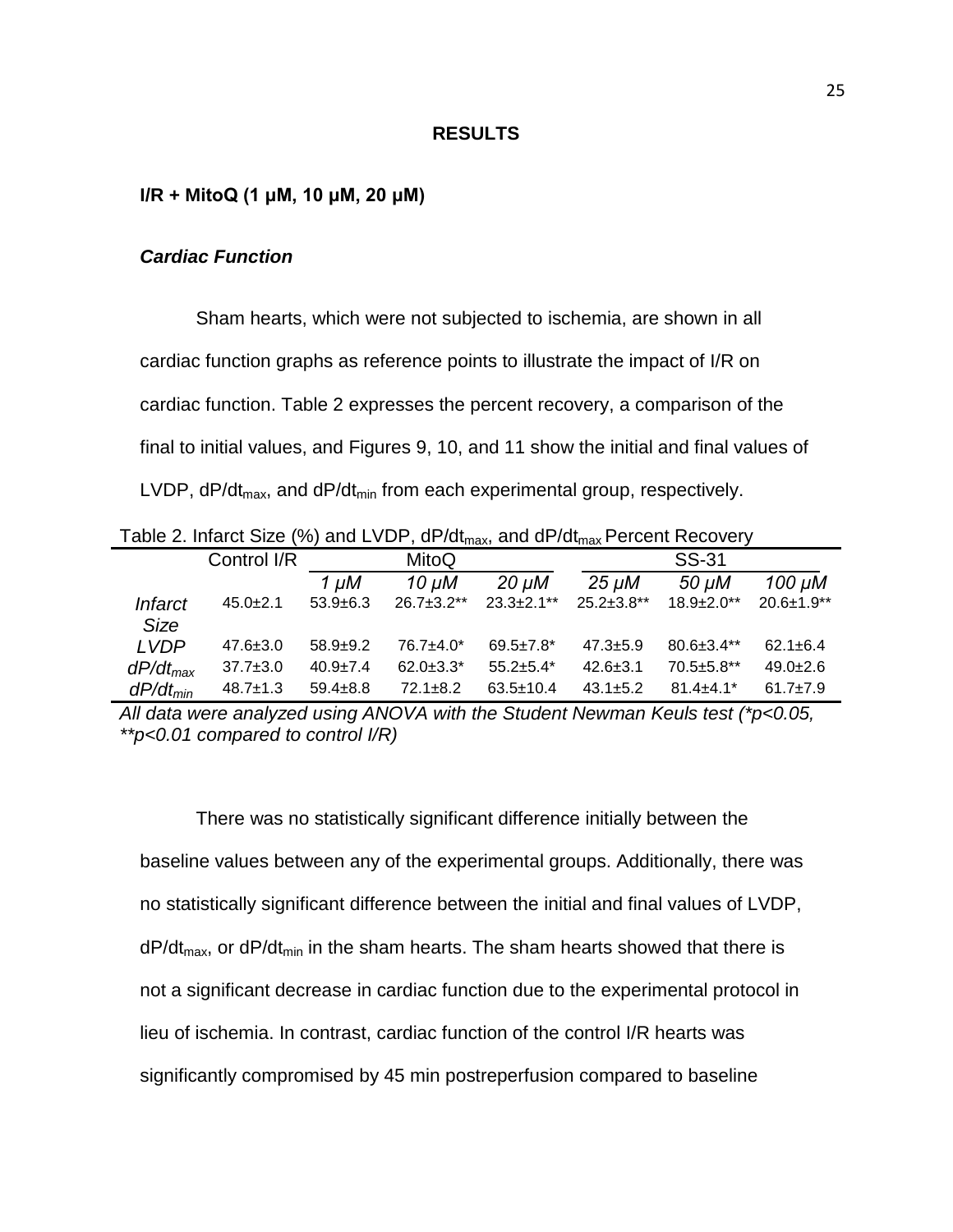cardiac function (P<0.01). At the end of each experiment, control I/R hearts recovered to 47.6  $\pm$  3.0 % of initial LVDP, 37.7  $\pm$  3.0 % of initial dP/dt<sub>max</sub>, and 48.7  $\pm$  1.3 % dP/dt<sub>min</sub> (Table 2, Figs. 9-11). I/R hearts treated with MitoQ (10, 20  $\mu$ M) significantly recovered in LVDP and dP/dt<sub>max</sub> (P<0.05 compared to control I/R; Table 2, Figs. 9 and 10); whereas lower dose (1  $\mu$ M) MitoQ was not statistically different from the I/R control (Table 2, Figs. 9 and 10). Interestingly, even though MitoQ (10, 20  $\mu$ M) was able to improve postreperfused dP/dt<sub>max</sub>, there was not a significant difference in the postreperfused  $dP/dt_{min}$  between the MitoQ (10, 20 μM) treated I/R hearts and untreated I/R hearts (Table 2, Fig. 11). Overall, these results suggest that the infusion of MitoQ (10, 20 μM) at reperfusion improves postreperfused cardiac contractile function compared to I/R control hearts (P<0.05).



**Figure 9.** Initial (before ischemia) and final (at 45 min reperfusion) measurements from isolated perfused rat hearts of left ventricular developed pressure (LVDP), expressed in mmHg. (\*P<0.05 compared to control). All values are expressed as  $mean \pm SEM$ . The number of hearts in each experimental group is shown in the box at the base of each bar.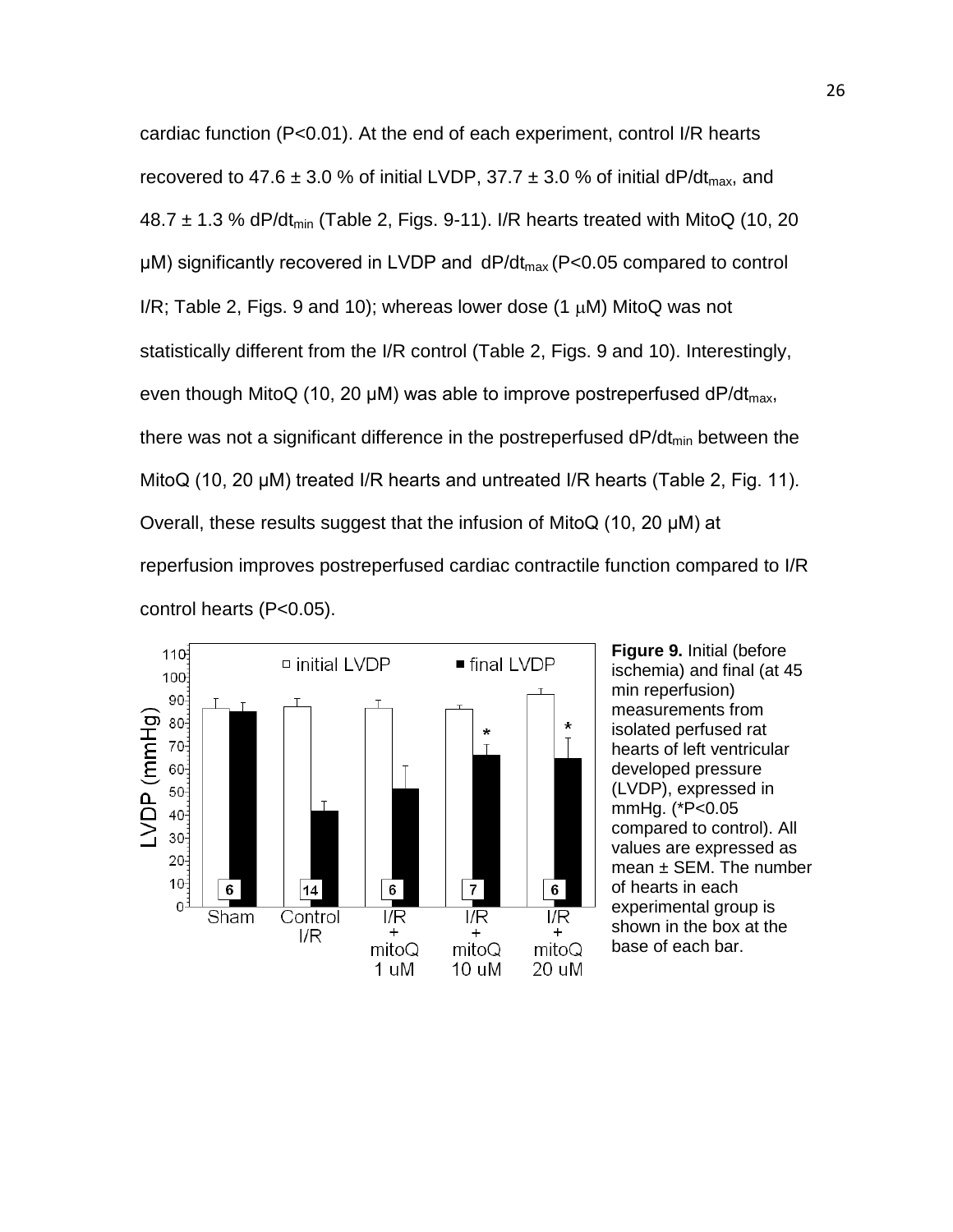



**Figure 11.** Initial (before ischemia) and final (at 45 min reperfusion) measurements from isolated perfused rat hearts of the minimal rate of left ventricular systolic pressure in the first derivative (dP/dt<sub>min</sub>), expressed in mmHg/s. (\*P<0.05 compared to control). All values are expressed as mean ± SEM. The number of hearts in each experimental group is shown in the box at the base of each bar.

Moreover, the time courses of LVDP,  $dP/dt_{max}$ , and  $dP/dt_{min}$  show that the I/R control group exhibited sustained contractile dysfunction throughout the 45 min period of reperfusion following ischemia compared to the sham hearts that did not experience ischemia (P<0.01). However, the I/R hearts treated with 10 μM MitoQ showed significantly recovered LVDP by the 20 min time point and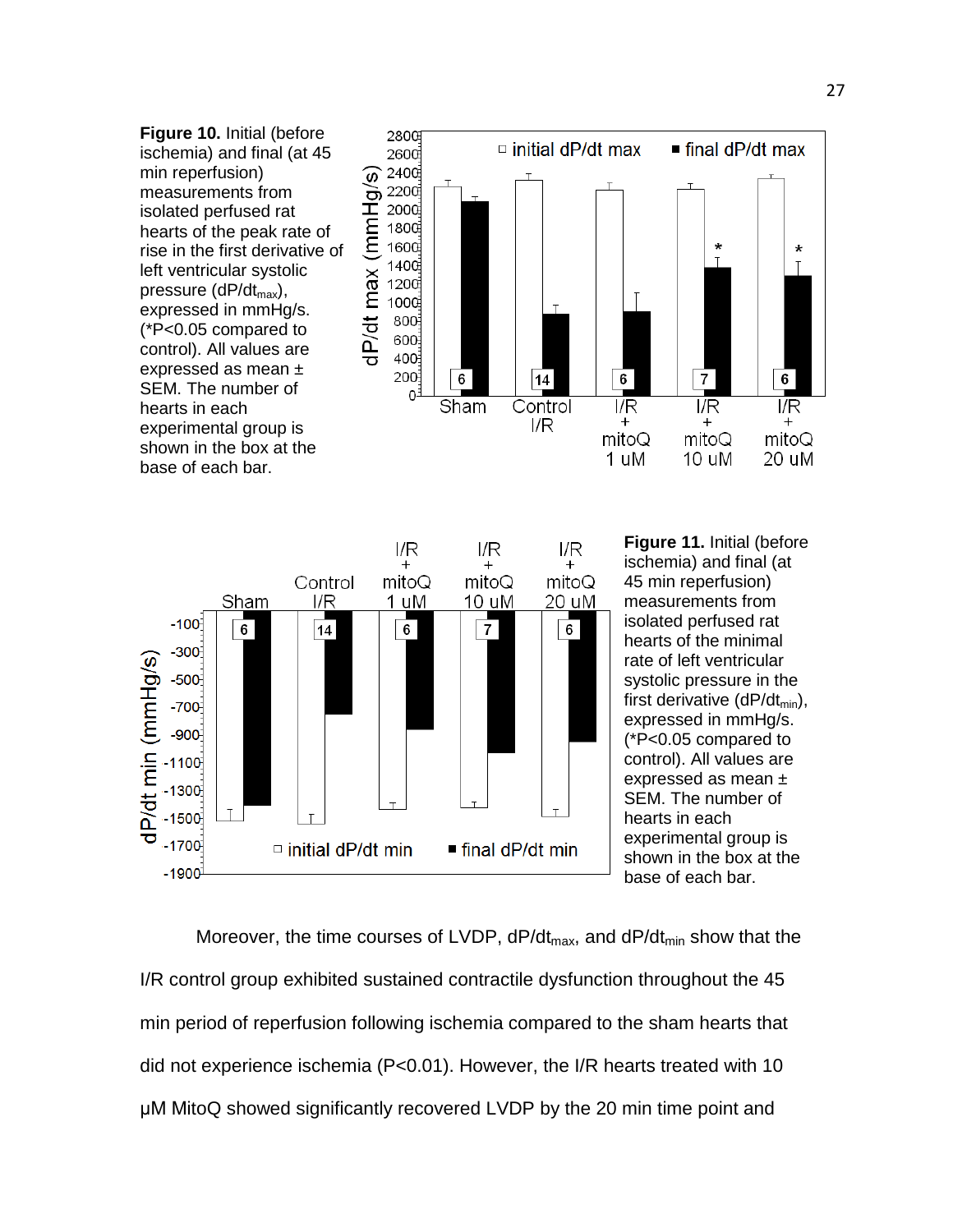significantly recovered  $dP/dt_{max}$  by the 30 min time point, suggesting that cardiac contractile function can recover more quickly after an infusion of MitoQ (10 μM) and sustain better contractile function by 45 min of reperfusion compared to untreated I/R controls (Figs. 12 and 13, both P<0.05). Additionally, I/R hearts treated with 20  $\mu$ M MitoQ showed significant improvement in LVDP and dP/dt<sub>max</sub> by 40 min reperfusion compared to untreated I/R controls (Figs. 12 and 13, both P<0.05). However, MitoQ (10, 20 μM) was not able to significantly restore  $dP/dt_{min}$  compared to untreated I/R control hearts (Fig. 14). The I/R hearts treated with a 1 μM dose of MitoQ did not show any significant changes in LVDP,  $dP/dt_{max}$ , or  $dP/dt_{min}$  throughout the I/R timecourse (Figs. 12-14).



**Figure 12.** Time course of measurements of left ventricular developed pressure (LVDP) expressed in mmHg from initial baseline period (before ischemia) to the final recording time point (at 45 min reperfusion) from isolated perfused rat hearts (\*P<0.05, \*\*P<0.01 compared to control I/R;  $\textsuperscript{†}P$ <0.05 compared to MitoQ 20  $\mu$ M). All values are expressed as mean ± SEM.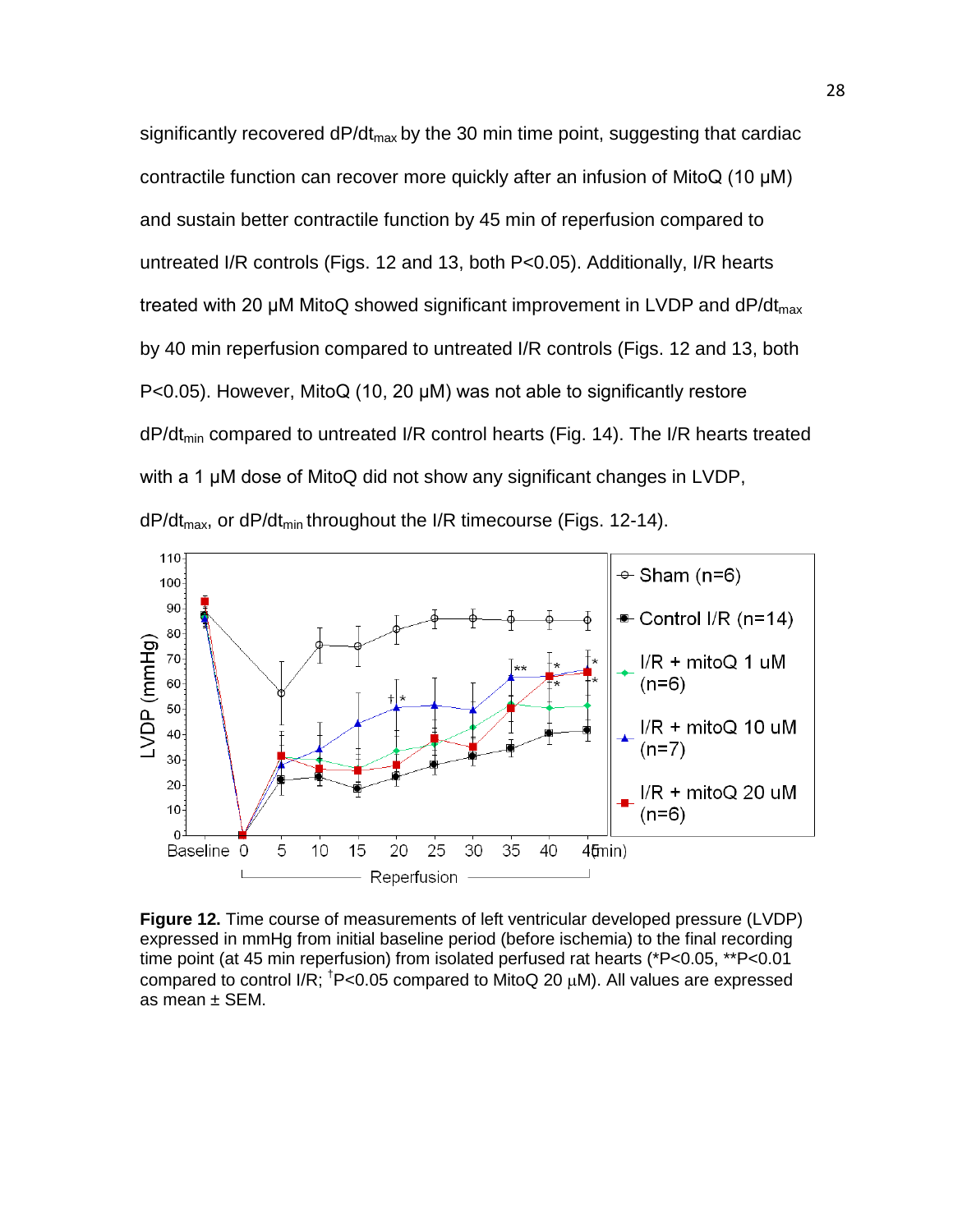

**Figure 13.** Time course of measurements of the peak rate of rise in the first derivative of left ventricular systolic pressure ( $dP/dt_{max}$ ) expressed in mmHg/s from initial baseline period (before ischemia) to the final recording time point (at 45 min reperfusion) from isolated perfused rat hearts. (\*P<0.05, \*\*P<0.01 compared to control I/R;





**Figure 14.** Time course of measurements of the minimal rate of left ventricular systolic pressure in the first derivative ( $dP/dt_{min}$ ) expressed in mmHg/s from initial baseline period (before ischemia) to the final recording time point (at 45 min reperfusion) from isolated perfused rat hearts. All values are expressed as mean ± SEM.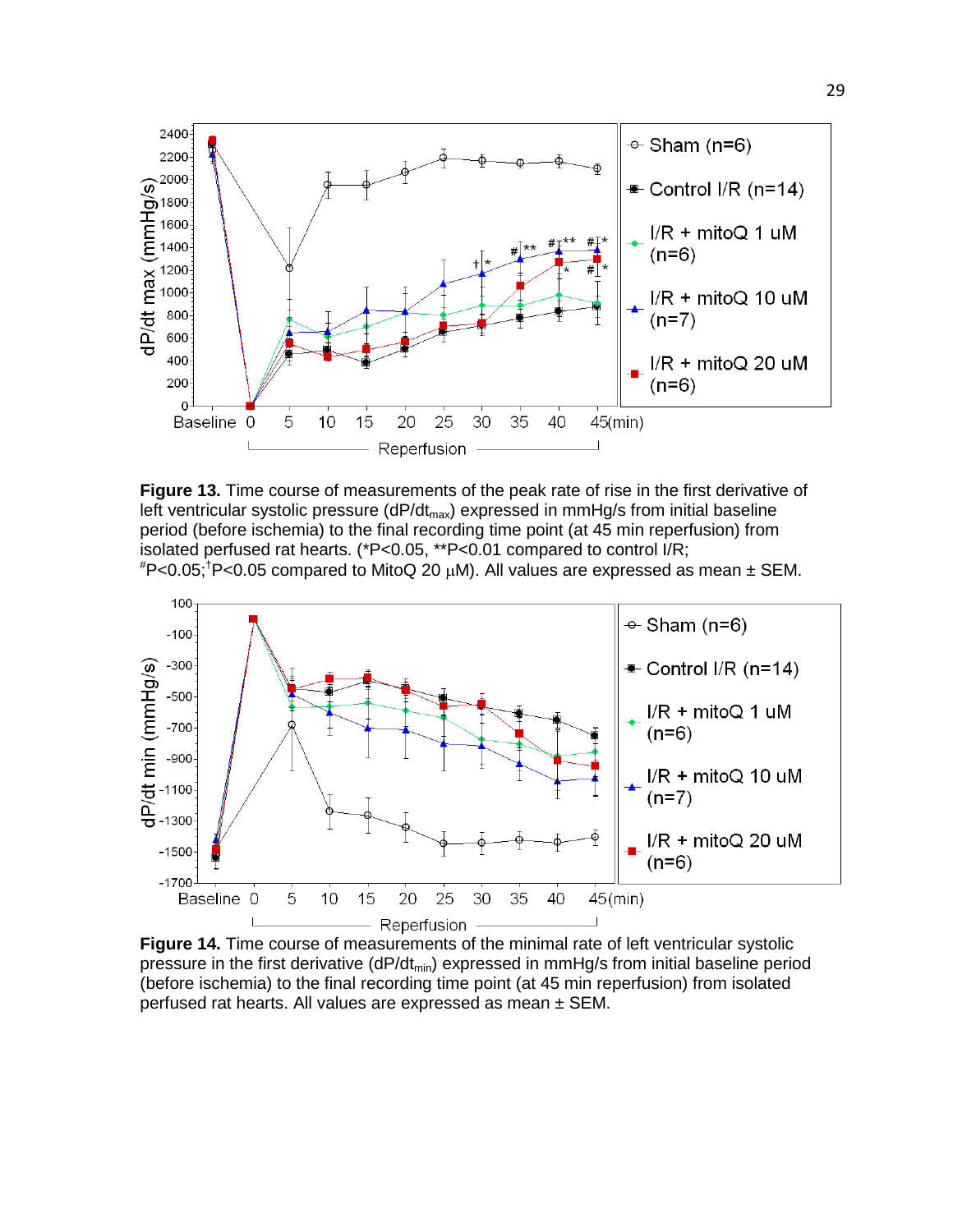#### **I/R + SS-31 (25 μM, 50 μM, 100 μM)**

#### *Cardiac Function*

Figures 15, 16, and 17 show the initial and final values of LVDP,  $dP/dt_{max}$ , and dP/dt<sub>min</sub> from each experimental group, respectively. There was no statistically significant difference initially between the baseline values between any of the experimental groups. I/R hearts treated with SS-31 50 μM significantly recovered in LVDP,  $dP/dt_{max}$ , and  $dP/dt_{min}$  compared to untreated control I/R (P<0.01 compared to untreated control I/R, Table 2, Figs. 15-17); whereas SS-31 (25, 100 µM) treatment did not show statistical difference from the untreated I/R control (Table 2, Figs. 15-17).



**Figure 15.** Initial (before ischemia) and final (at 45 min reperfusion) measurements from isolated perfused rat hearts of left ventricular developed pressure (LVDP), expressed in mmHg. (\*\*P<0.01 compared to control I/R). All values are expressed as mean ± SEM. The number of hearts in each experimental group is shown in the box at the base of each bar.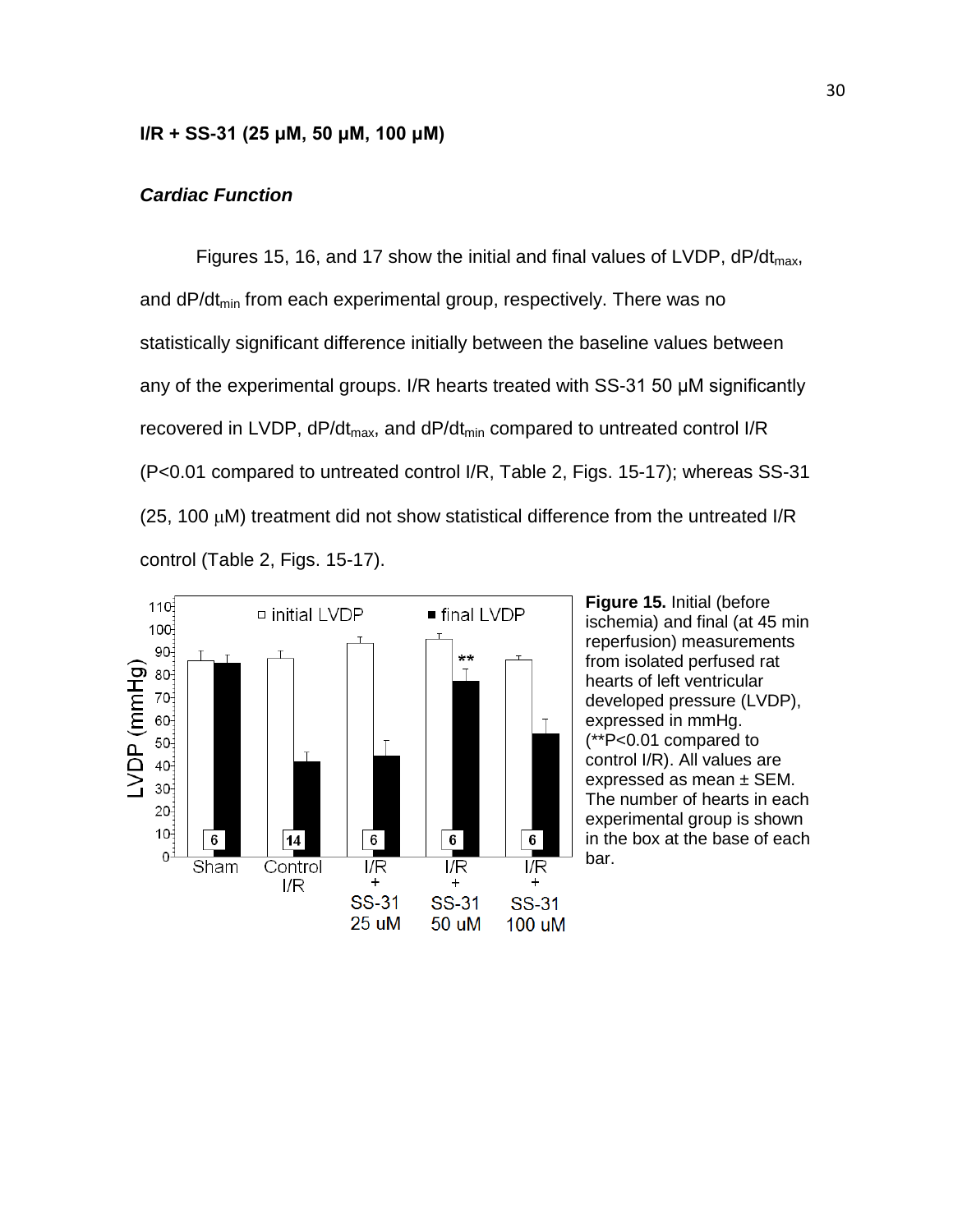**Figure 16.** Initial (before ischemia) and final (at 45 min reperfusion) measurements from isolated perfused rat hearts of the peak rate of rise in the first derivative of left ventricular systolic pressure  $(dP/dt_{max})$ , expressed in mmHg/s. (\*\*P<0.01 compared to control I/R). All values are expressed as mean  $\pm$  SEM. The number of hearts in each experimental group is shown in the box at the base of each bar.





**Figure 17.** Initial (before ischemia) and final (at 45 min reperfusion) measurements from isolated perfused rat hearts of the minimal rate of left ventricular systolic pressure in the first derivative  $(dP/dt_{min})$ expressed in mmHg/s. (\*\*P<0.01 compared to control I/R). All values are expressed as mean ± SEM. The number of hearts in each experimental group is shown in the box at the base of each bar.

Moreover, the time courses of LVDP,  $dP/dt_{max}$ , and  $dP/dt_{min}$  show that the I/R control group exhibited sustained contractile dysfunction throughout the 45 min period of reperfusion following ischemia compared to the sham hearts that did not experience ischemia (P<0.01). However, the I/R hearts treated with 50 μM SS-31 showed significantly recovered LVDP,  $dP/dt_{max}$  and  $dP/dt_{min}$  by the 15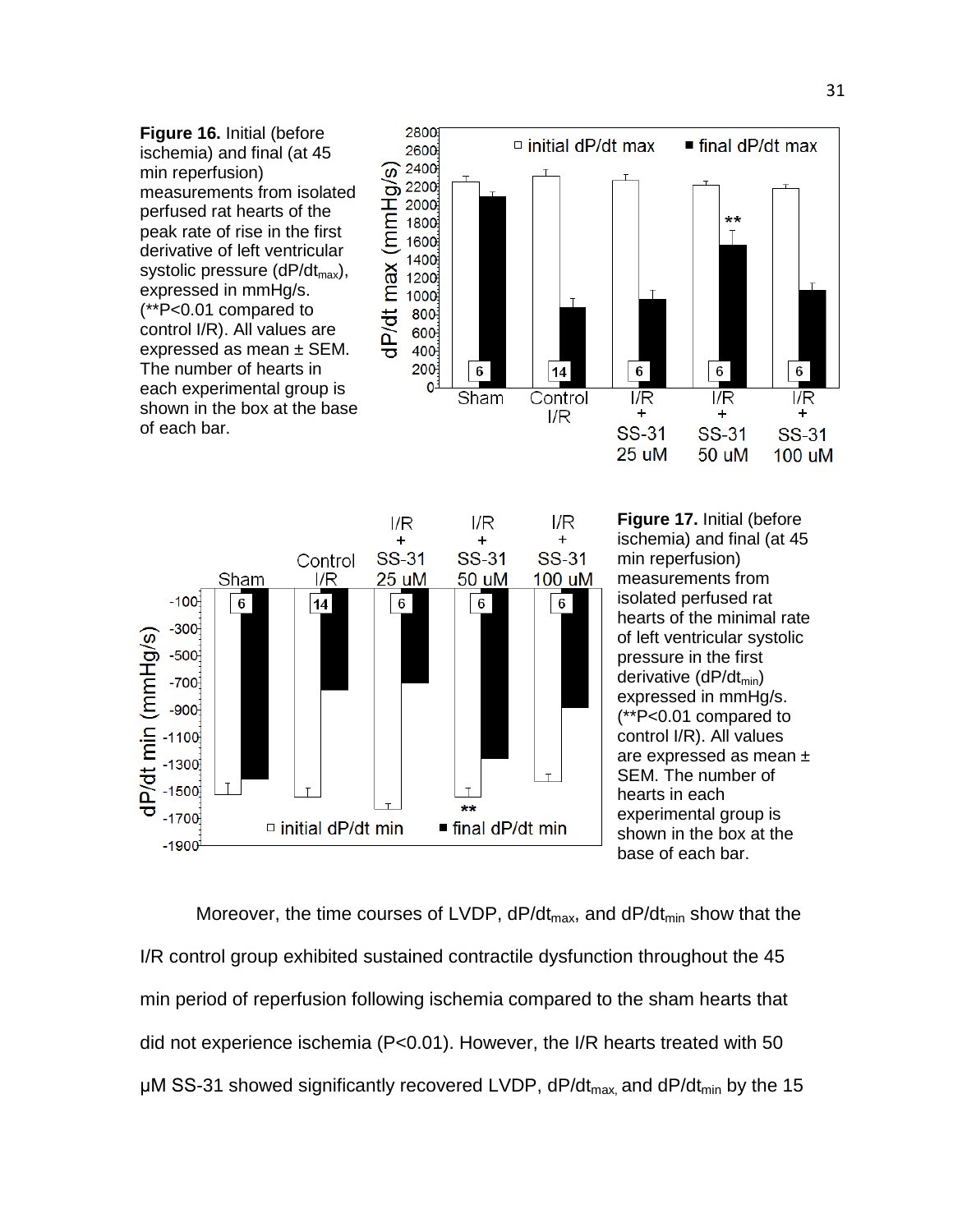min time point, suggesting that cardiac contractile function can recover more quickly after an infusion of SS-31 (50 μM) and sustain better contractile function by 45 min of reperfusion compared to untreated I/R controls (Figs. 18-20, all P<0.01).



**Figure 18.** Time course of measurements of left ventricular developed pressure (LVDP) expressed in mmHg from initial baseline period (before ischemia) to the final recording time point (at 45 min reperfusion) from isolated perfused rat hearts. Infusion of SS-31 at reperfusion attenuated cardiac contractile dysfunction by allowing LVDP to recover closer to baseline values throughout the time course of the experiment (\*\*P<0.01 compared to control I/R;  $H$ P<0.05,  $H$ P<0.01 compared to SS-31 25  $\mu$ M;<sup>†</sup>P<0.05 compared to SS-31 100  $\mu$ M). All values are expressed as mean  $\pm$  SEM.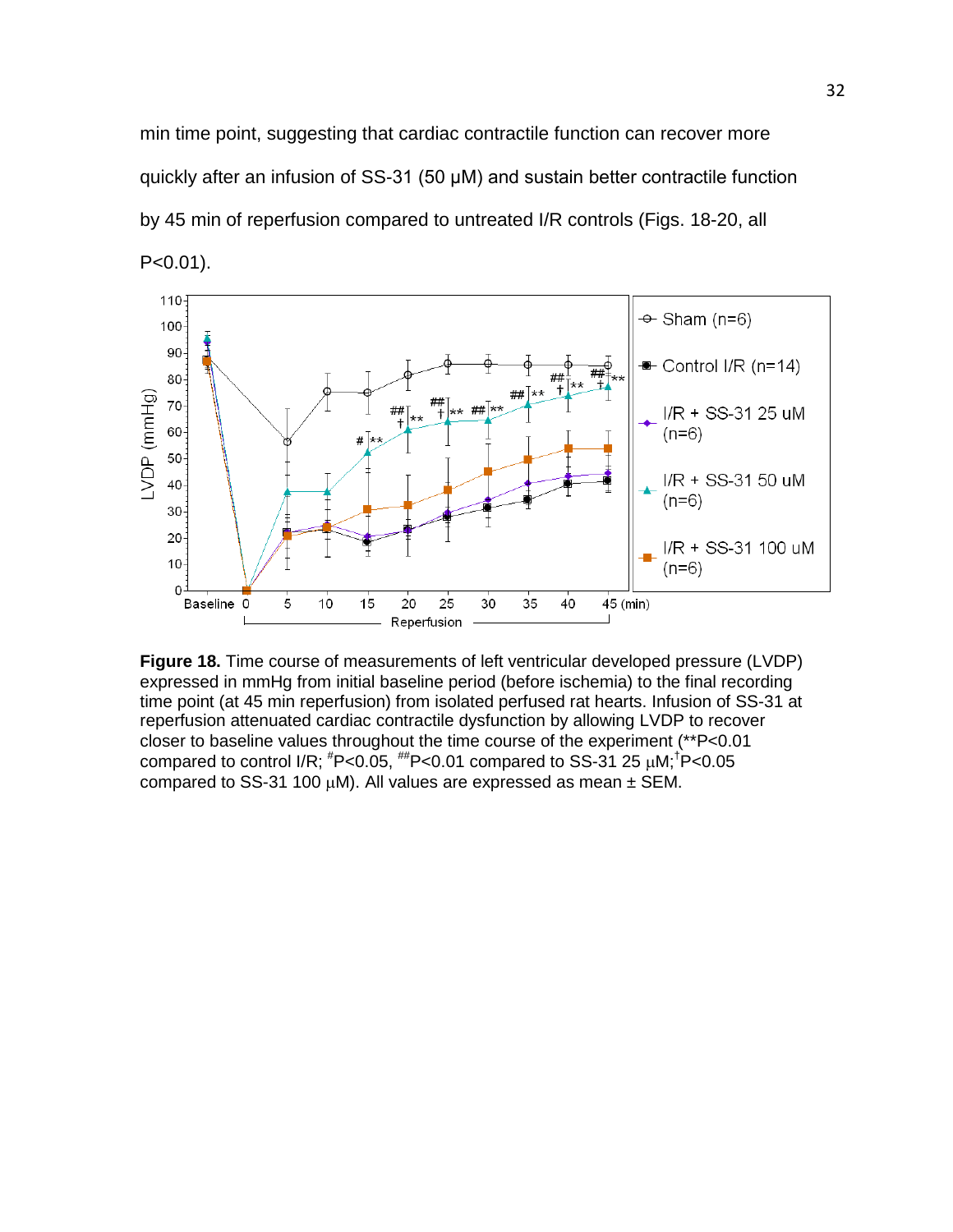

**Figure 19.** Time course of measurements of the peak rate of rise in the first derivative of left ventricular systolic pressure (dP/dt<sub>max</sub>) expressed in mmHg/s from initial baseline period (before ischemia) to the final recording time point (at 45 min reperfusion) from isolated perfused rat hearts. Infusion of SS-31 at reperfusion attenuated cardiac contractile dysfunction by allowing  $dP/dt_{max}$  to recover closer to baseline values throughout the time course of the experiment (\*\*P<0.01 compared to control I/R; # P<0.05, ##P<0.01 compared to SS-31 25 µM;† P<0.05,††P<0.01 compared to SS-31 100  $\mu$ M). All values are expressed as mean  $\pm$  SEM.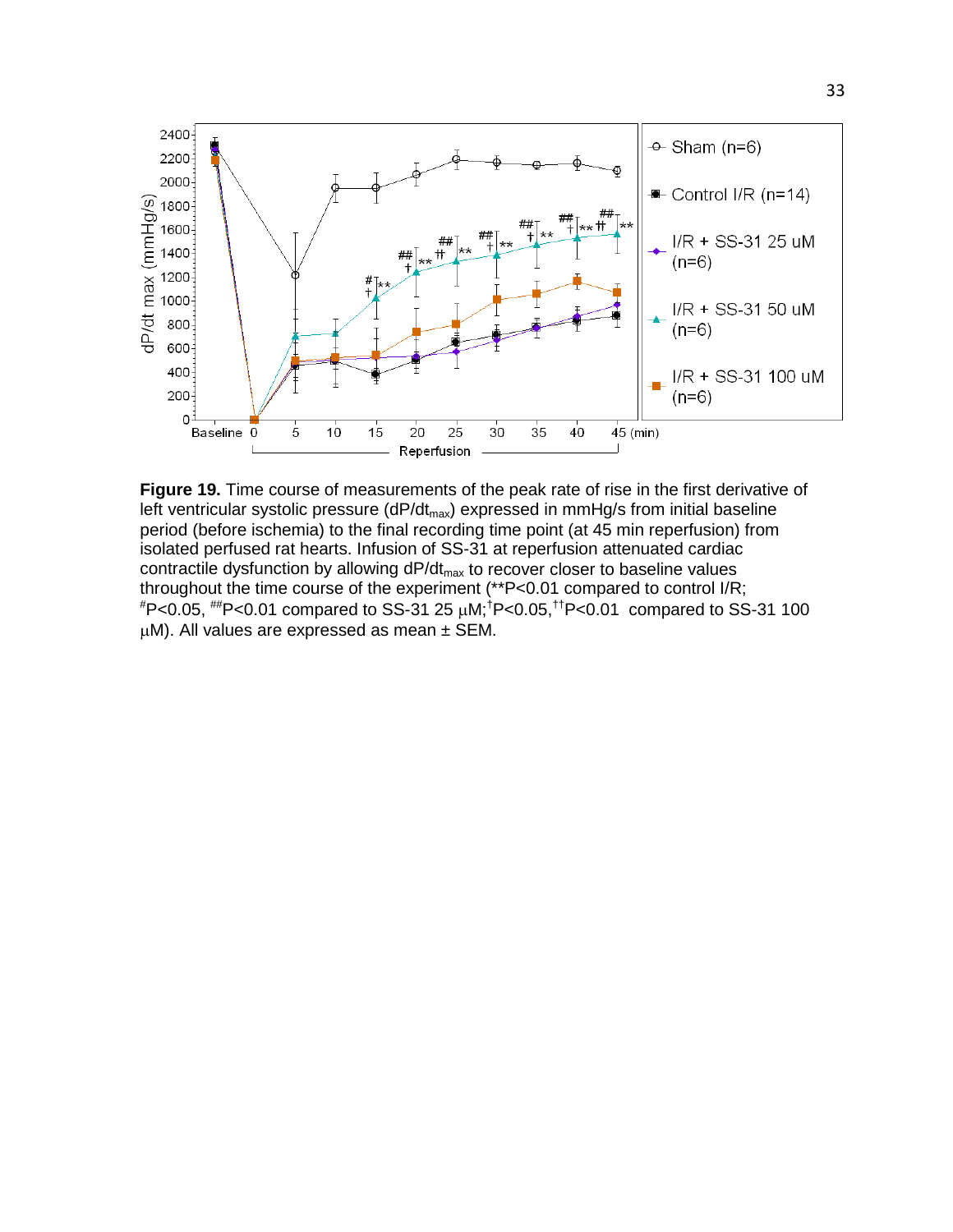

**Figure 20.** Time course of measurements of the minimal rate of left ventricular systolic pressure in the first derivative  $(dP/dt_{min})$  expressed in mmHg/s from initial baseline period (before ischemia) to the final recording time point (at 45 min reperfusion) from isolated perfused rat hearts. Infusion of SS-31 at reperfusion attenuated cardiac contractile dysfunction by allowing  $dP/dt_{min}$  to recover closer to baseline values throughout the time course of the experiment (\*P<0.05, \*\*P<0.01 compared to control I/R;  $^{\#}P$ <0.05,  $^{\#}P$ <0.01 compared to SS-31 25  $\mu$ M;<sup>†</sup>P<0.05 compared to SS-31 100  $\mu$ M)All values are expressed as mean ± SEM.

# **I/R + MitoQ (1 μM, 10 μM, 20 μM) and I/R + SS-31 (25 μM, 50 μM, 100 μM)**

#### *Infarct Size*

Figure 21 illustrates cross sections of left ventricular tissue stained with

1% TTC to detect infarct size.



**Figure 21.** Representative cross sections of I/R left ventricles subjected to TTC staining. Viable tissue stained red while the areas of infarction stained white.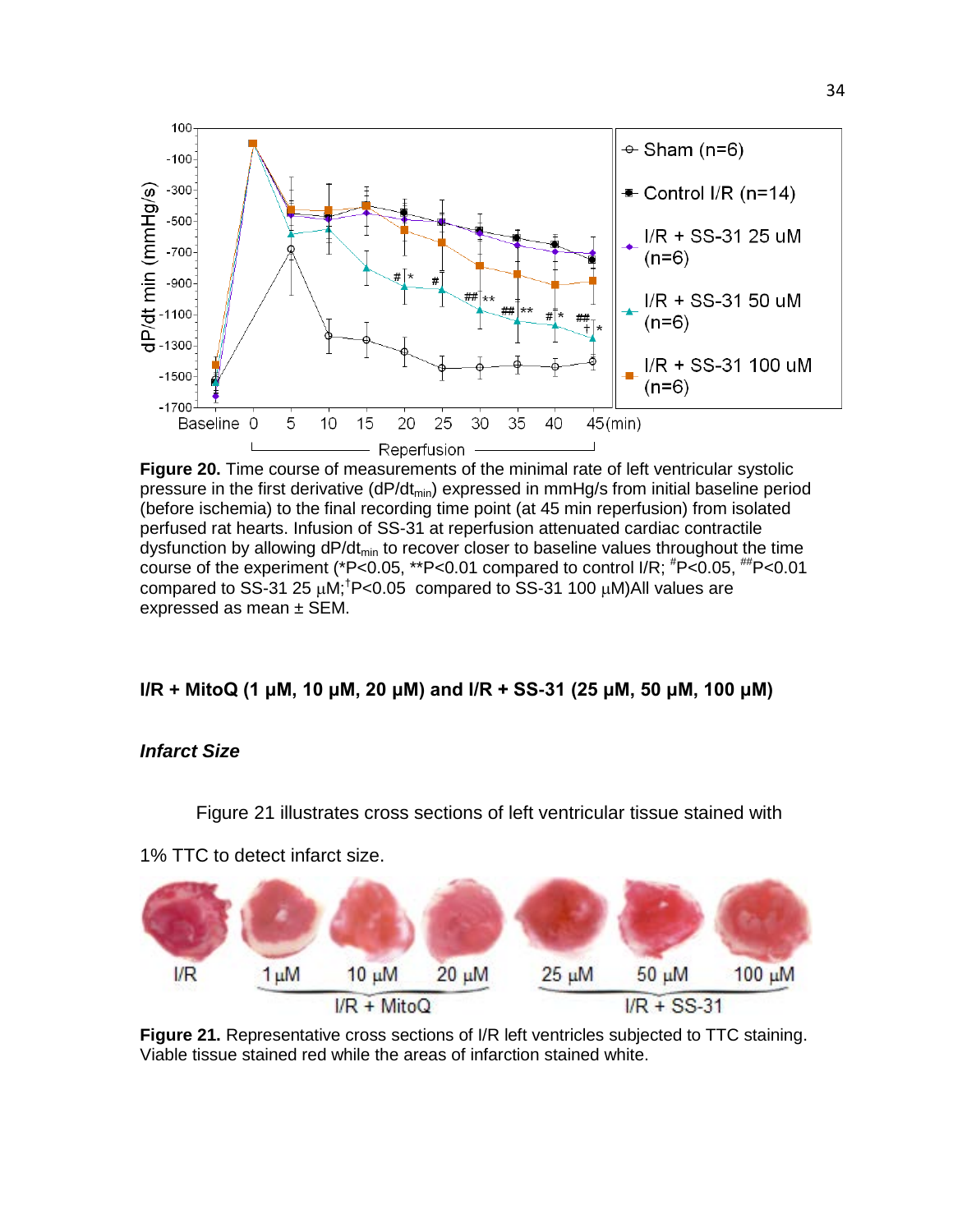The weight ratio of cardiac tissue infarct to the total area at risk was calculated and statistically analyzed. The I/R hearts treated with MitoQ (10 μM and 20 μM) or SS-31 (25, 50, 100 μM) showed a significantly smaller infarct size compared to untreated I/R controls (P<0.01 compared to control I/R; Table 2, Fig. 22). These results suggest that the infusion of MitoQ or SS-31 at reperfusion significantly reduces the amount of cardiac tissue death following I/R. However, the I/R hearts treated with 1 μM MitoQ did not show a significant difference in infarct size compared to untreated I/R hearts, suggesting that there is no cardioprotective effect at this dose (Fig. 22).



**Figure 22.** Ratio of infarct size to total cardiac tissue at risk as determined by TTC staining. Infusion of MitoQ (10, 20 μM) or SS-31 (25, 50, 100 μM) at reperfusion attenuated cardiac tissue death compared to untreated I/R hearts (\*P<0.05, \*\*P<0.01). All values are expressed as mean  $\pm$  SEM.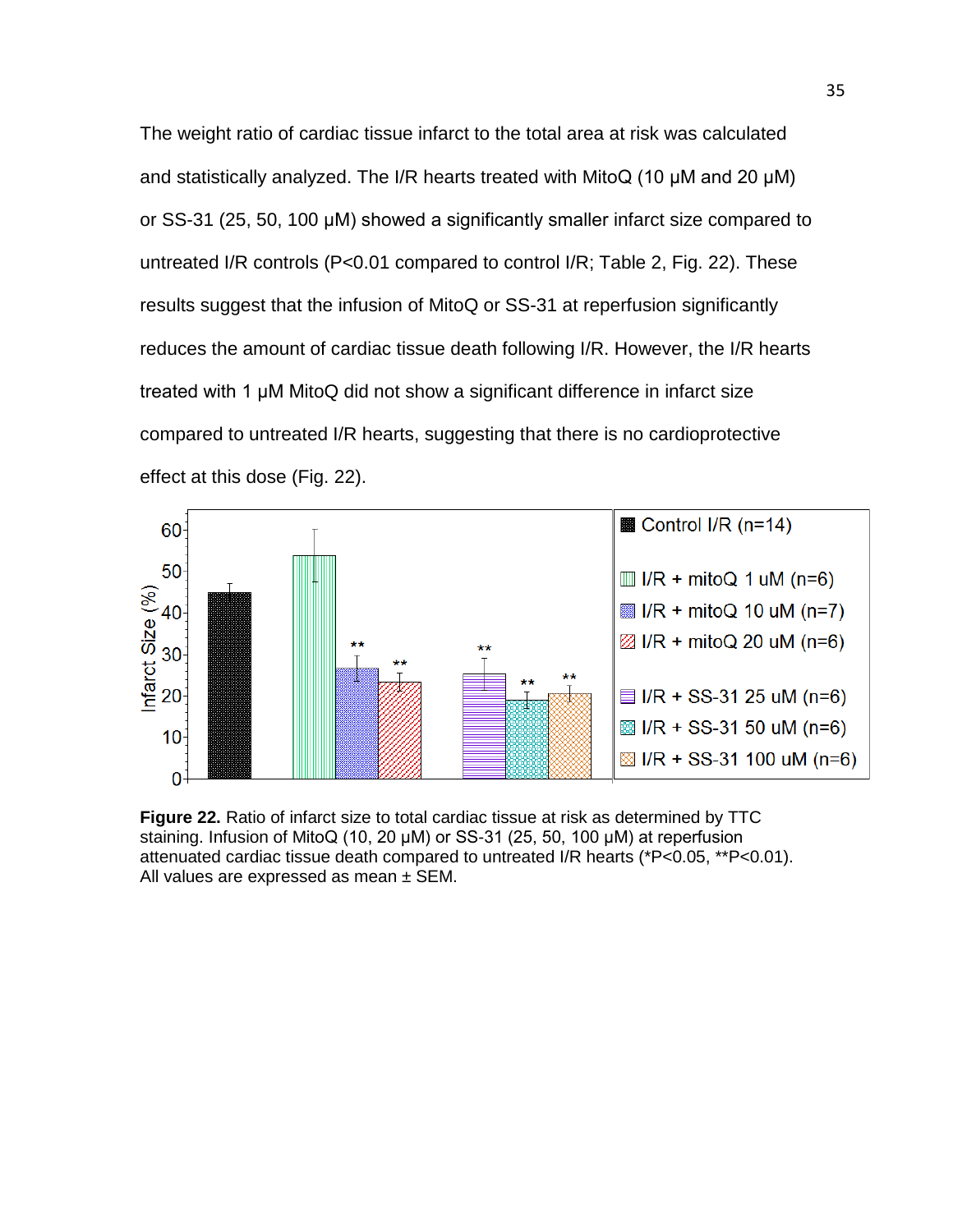#### **DISCUSSION**

#### **Summary of major findings**

The results of this study suggest the infusion of MitoQ (10, 20 μM) at reperfusion improves postreperfused cardiac contractile function compared to I/R control hearts. The effect of MitoQ on cardiac function correlates with the infarct size data, suggesting the effects of the infusion of MitoQ at reperfusion can range from 1 to 20 μM. By contrast, all SS-31 treated I/R hearts showed a reduction in infarct size compared to the untreated control I/R hearts, but only the 50 μM dose of SS-31 elicited improvement in cardiac function within the 45 minute reperfusion period. This result is consistent with a previous myocardial I/R study in which a SS-31 analog (i.e., Bendavia) showed a reduction in infarct size but no significant improvement in cardiac function(95). Kloner et al. suggest SS peptides can reduce infarct size in I/R but may not improve post-reperfused cardiac function because the myocardium may be reversibly stunned and require more time to improve. Similarly, in this myocardial I/R study, SS-31 significantly reduced infarct size compared to the untreated control I/R hearts, yet the 25 and 100 μM doses of SS-31 could not restore cardiac function within the 45 minute reperfusion period as quickly as the 50 μM dose of SS-31. Since it has been suggested that most I/R-induced damage occurs within the first 5 minutes of reperfusion, it is important to discover agents that can work rapidly and effectively to reduce the amount of I/R injury(8, 9).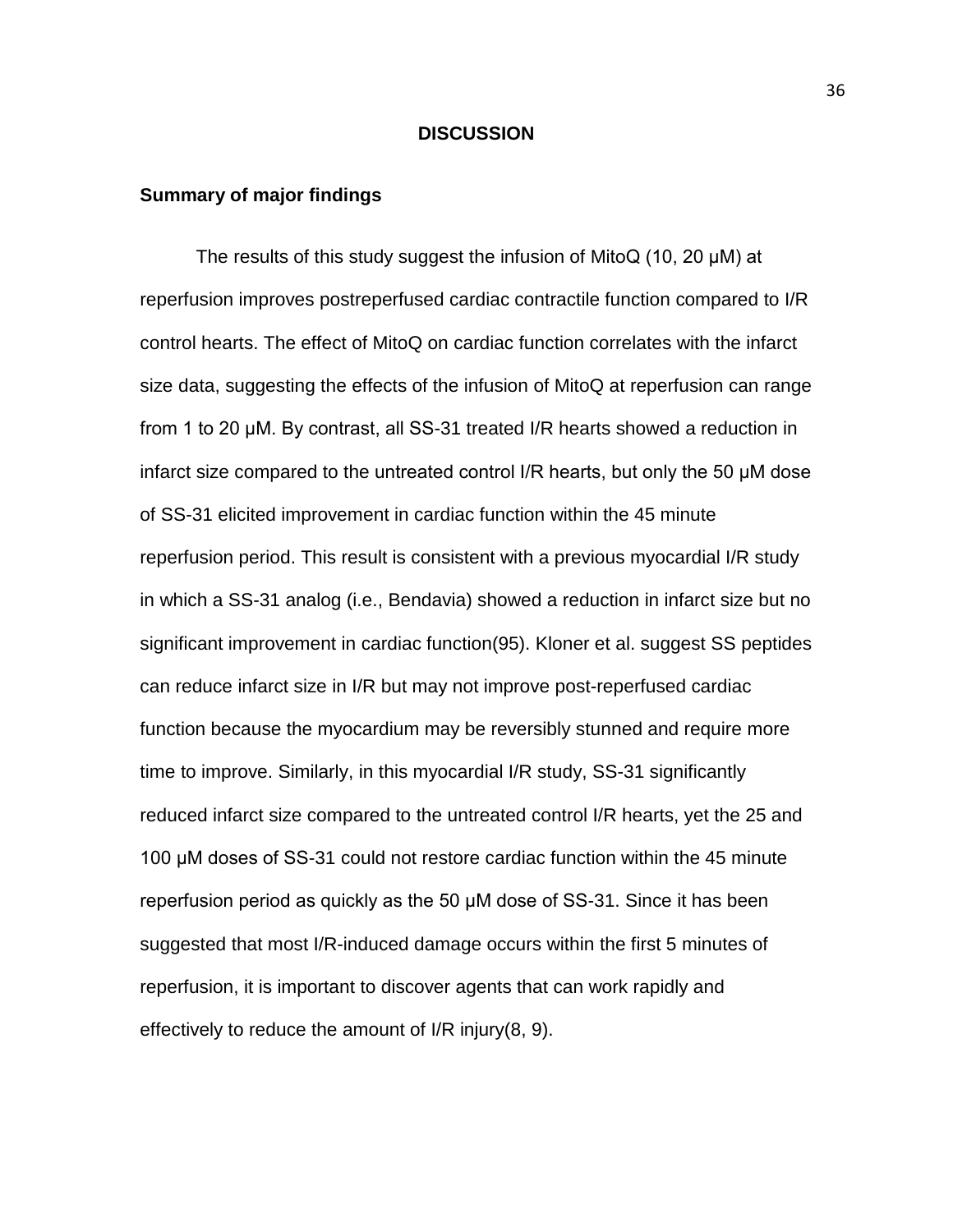These results suggest that mitochondrial ROS may be a significant contributor to myocardial I/R injury and are consistent with the hypothesis that inhibiting the release and accumulation of excess mitochondrial ROS with MitoQ or SS-31 attenuates myocardial I/R injury and subsequent cardiac contractile dysfunction and tissue death.

#### **The effects of MitoQ on cardiac contractile function and infarct size in I/R**

The administration of MitoQ (10, 20 μM) at reperfusion significantly restored postreperfused LVDP and dP/dt<sub>max</sub> closer to baseline levels and reduced infarct size in comparison to untreated I/R hearts. Although the 10 and 20  $\mu$ M doses of MitoQ significantly restored LVDP and dP/dt<sub>max</sub> (P<0.05), none of the doses of MitoQ significantly restored postreperfused  $dP/dt_{min}$  in comparison to I/R controls. This finding suggests that postreperfused MitoQ treated hearts reach maximum contractility quickly but relax at a rate comparable to that of postreperfused untreated I/R hearts. MitoQ (10, 20 μM) administered at reperfusion was able to allow LVDP to recover more closely to baseline values after 45 min reperfusion than untreated I/R hearts. Although there was no significant difference in LVEDP between the experimental groups at the final time point in these experiments, lower post-I/R LVEDP could possibly contribute to the improved LVDP recovery in MitoQ-treated hearts. Although the I/R hearts treated with 20 μM of MitoQ reached final contractile function measurements similar to those of the I/R hearts treated with 10 μM, the time course of the I/R hearts treated with 20 μM showed that these hearts did not significantly differ from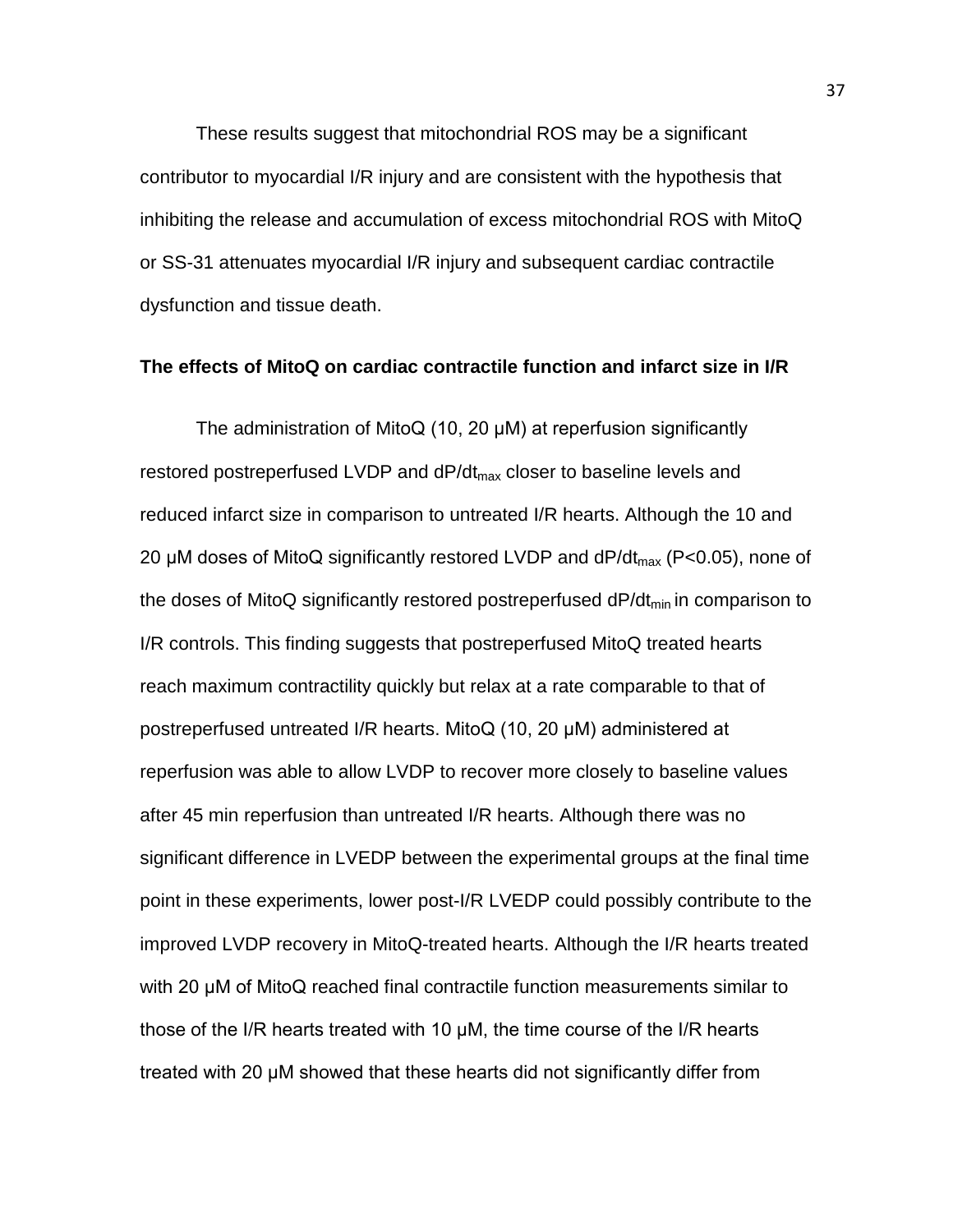untreated control I/R hearts in the 5-35 min period of reperfusion. In contrast, the I/R hearts treated with 10 μM of MitoQ significantly improved in LVDP by the 15 min time point and in  $dP/dt_{max}$  by the 30 min time point. This delay in effect of the 20 μM dose of MitoQ could possibly be attributed to reversible dysfunction in viable cells since these hearts significantly recovered LVDP and  $dP/dt_{max}$  by 45 min reperfusion and also had a significantly smaller infarct size compared to untreated control I/R hearts. There was no statistical significance between MitoQ (1, 10, 20 μM) and untreated I/R hearts in the heart rate, coronary flow, LVESP, or LVEDP final values. While it would be expected that a decrease in infarct size would correlate with an increase in coronary flow, such an effect was not evident in this study(89, 95-97). In summary, postreperfused MitoQ-treated I/R hearts display significantly restored cardiac contractile function and smaller infarct size than untreated I/R hearts. These results suggest that mitochondrial ROS may be a significant contributor to myocardial I/R injury, and inhibiting the release of mitochondrial ROS with selective mitochondria-targeted antioxidants attenuates myocardial I/R injury and subsequent cardiac contractile dysfunction.

These results are consistent with the findings of other studies in which MitoQ attenuated tissue damage and dysfunction in I/R models. The Adlam et al. 2005 study reported that a pretreatment of MitoQ (500μM) in drinking water given to rats for two weeks prior to I(30min)/R(60min) improved postreperfused cardiac function in isolated rat hearts compared to I/R control hearts. Specifically, MitoQtreated rat hearts achieved a significantly improved recovery of postreperfused LVDP in comparision to treatment with untargeted antioxidant compounds(16). A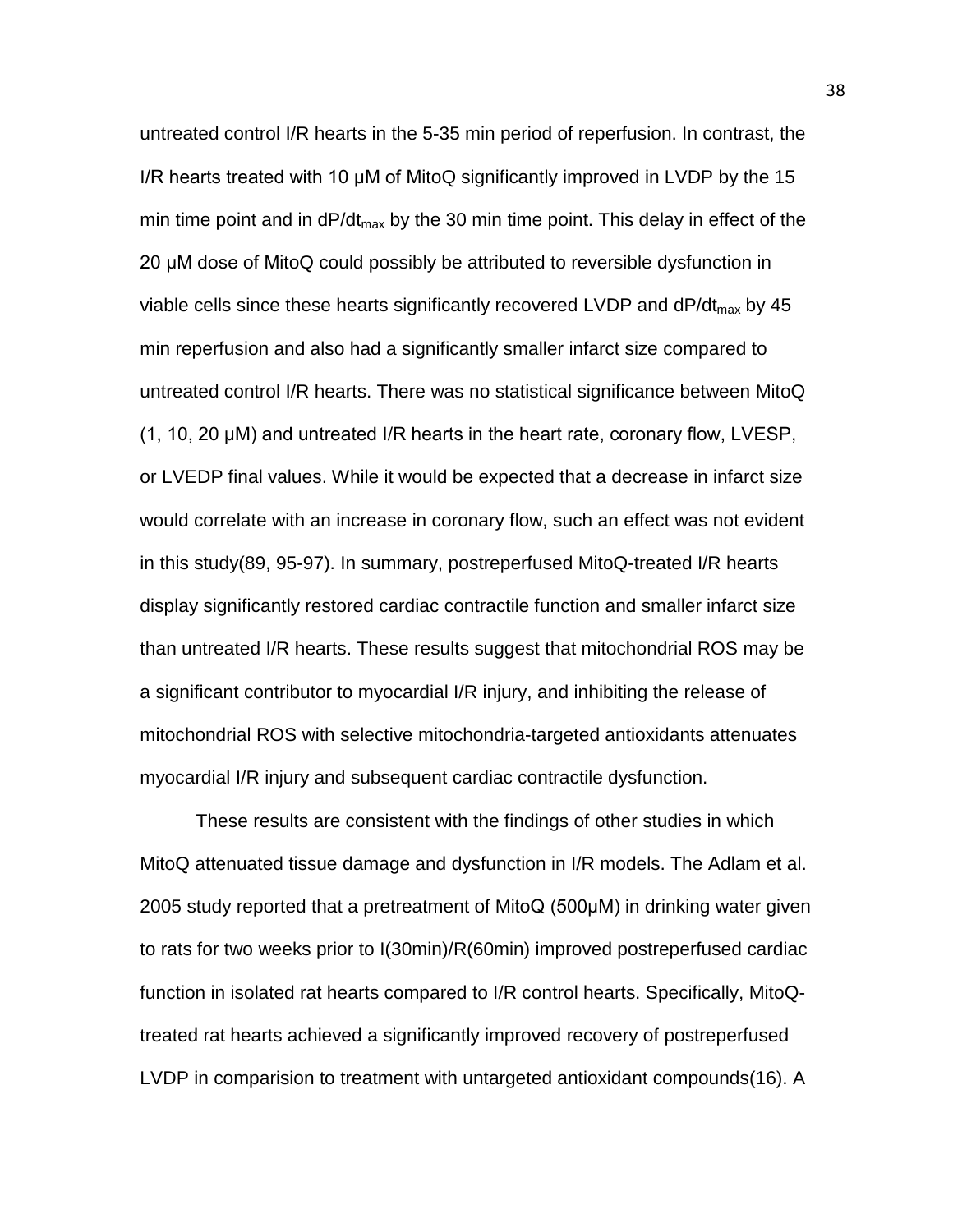similar study using pretreatment with MitoQ (500 μM) in drinking water for 10 days prior to I(20min)/R(90min) in isolated perfused rat hearts showed an improvement in LVDP by 20% compared to I/R control hearts(74). The response to myocardial I/R of the MitoQ pretreated isolated perfused hearts in these studies suggests that mitochondria-derived ROS is a source of oxidative stress implicated in myocardial I/R injury.

The cardioprotective effects attributed to MitoQ were also investigated in another study in which rats were treated with doxorubicin (DOX), a drug known to induce cardiomyopathy, and MitoQ. These rats were treated for 12 weeks with DOX, MitoQ, or DOX plus MitoQ. Two-dimensional echocardiography measured the left ventricular function, which decreased in DOX-treated rats but was preserved during MitoQ plus DOX treatment. In addition, cytochrome *c* oxidase function was restored in DOX plus MitoQ (2 mg/kg) rats but diminished in DOXtreated rats(98). The dose of MitoQ administered in the DOX-treated rat study is similar to the dose range used by our research group to show a reduction in rat blood  $H_2O_2$  levels when administered during reperfusion compared to untreated I/R controls(99). In a hypertensive rat model of cardiovascular disease, MitoQ reduced cardiac dysfunction, blood pressure, cardiac hypertrophy, and endothelial dysfunction(100). Bovine aortic endothelial cells pretreated with MitoQ (1  $\mu$ M) and incubated with glucose/glucose oxidase, to induce caspase activation, inhibited  $H_2O_2$ -induced apoptosis and lipid and protein peroxidation while also preserving mitochondrial membrane potential(101). Although pretreatment with MitoQ in these studies exhibited significant cardioprotective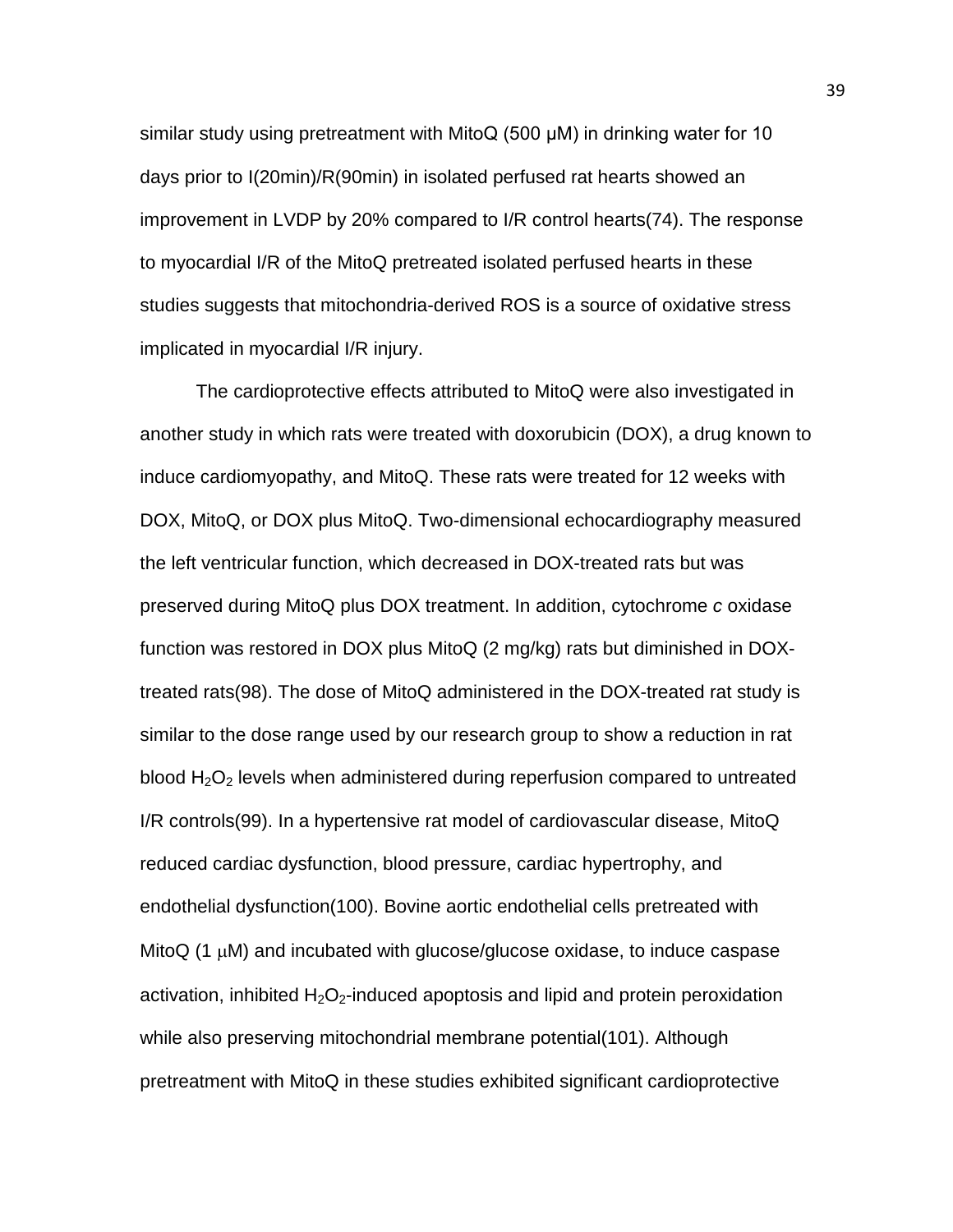effects, administering MitoQ as a pretreatment may not be a practical option in clinical occurrences of myocardial infarction. Therefore, administering MitoQ at reperfusion may prove more useful. MitoQ has exhibited protective effects when given during reperfusion following one hour ischemia in liver I/R and resulted in reduced ALT and AST liver enzymes immediately following ischemia and throughout a 24 hour reperfusion. Consequently, a smaller percentage of damaged liver tissue was found in the MitoQ treatment group(30). The concentration of MitoQ used in this liver I/R model was similar to the doses of MitoQ used in our *in vivo* hind limb I/R and *ex vivo* myocardial I/R models, which showed that MitoQ can reduce blood  $H_2O_2$  levels and infarct size, respectively, in I/R(99, 102). Antioxidants that are targeted specifically to mitochondria, especially those that work rapidly and achieve efficacy when administered upon reperfusion, may be useful clinically in reducing mitochondrial oxidative damage following the reperfusion of ischemic tissue.

#### **The effects of SS-31 on cardiac contractile function and infarct size in I/R**

SS-31 (50 μM, P<0.01) administered at reperfusion also significantly restored postreperfused cardiac contractile function parameters,  $LVDP$ ,  $dP/dt_{max}$ , and dP/dt<sub>min</sub>, significantly compared to untreated I/R hearts. There was no statistical significance between SS-31 (25, 50, 100 μM) and untreated I/R hearts in the heart rate, coronary flow, LVESP, or LVEDP final values. Administration of SS-31 (25, 50, 100 μM; P<0.01) at reperfusion significantly reduced infarct size compared to untreated I/R hearts. Unexpectedly, the administration of the 25 and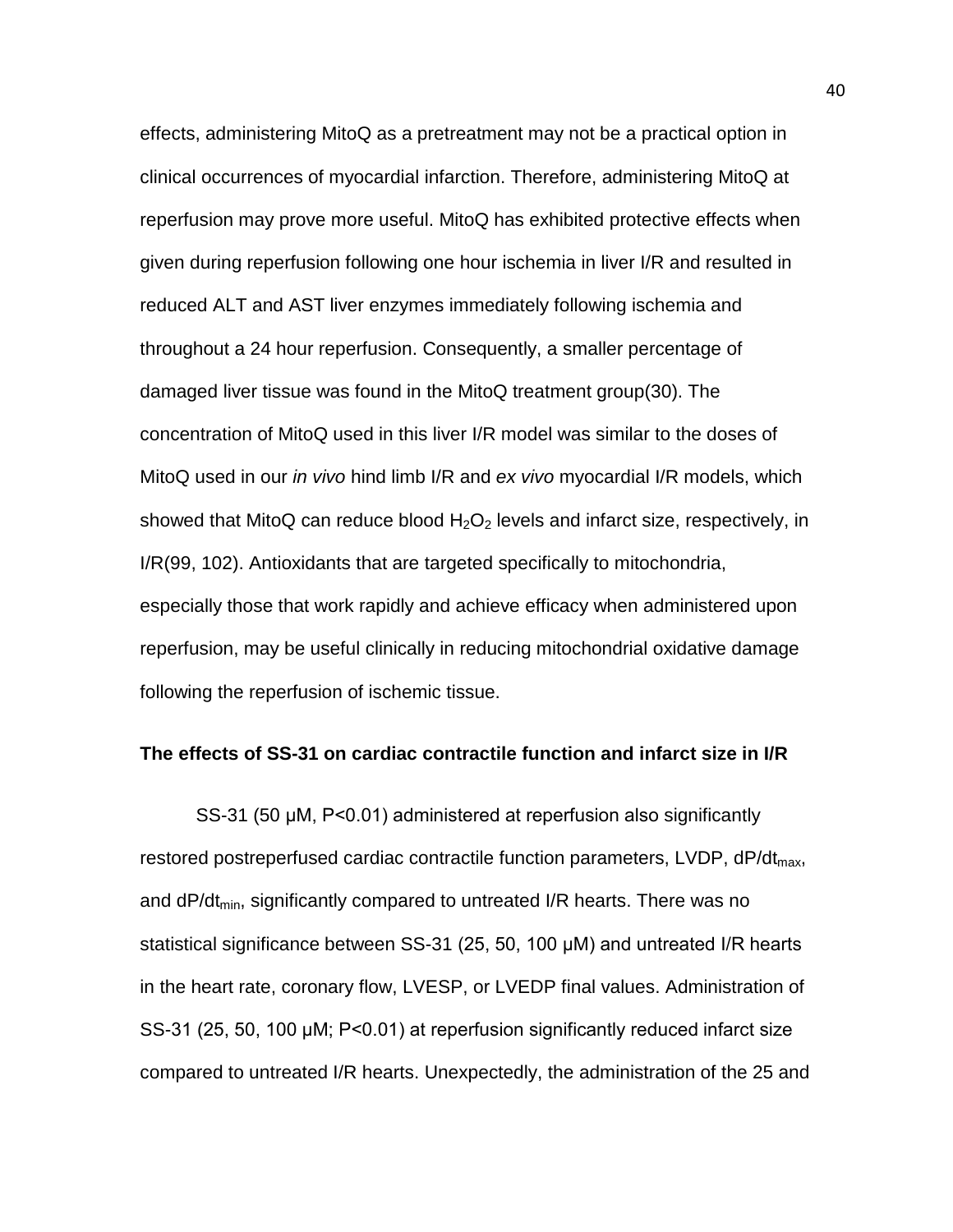100 μM doses of SS-31 at reperfusion did not have significant restoration in cardiac function compared to untreated I/R hearts, but there was a significant decrease in infarct size in these I/R hearts (P<0.01). This anomaly could potentially be attributed to reversible I/R-induced myocardial stunning. Reversibly stunned myocardium is mechanically arrhythmic but could possibly regain function at a later time. Dysfunction in viable cells could potentially be reversed, whereas infarction is irreversible. Therefore, it is possible that cardiac function could improve or decline at a time point beyond the time course recorded in this study. This anomaly is consistent with the findings of a study investigating the cardioprotective effects of Bendavia, an analogue of SS-31 and SS-02, in myocardial I/R. The study found that treatment with Bendavia reduced infarct size in guinea pig and sheep myocardial I/R models. However, there was no effect on left ventricular output or arrhythmia score compared to untreated I/R animals. It has been suggested that the surviving myocardium surrounding an infarct may remain stunned for days to weeks following I/R(95). This explanation may account for why the 25 and 100  $\mu$ M doses of SS-31 did not significantly improve post-reperfused cardiac function despite significantly decreasing infarct size compared to untreated I/R controls(102). The results of the present study suggest that mitochondrial ROS may be a significant contributor to myocardial I/R injury, and inhibiting the release of mitochondrial ROS with selective mitochondria-targeted antioxidants attenuates myocardial I/R injury and may have a beneficial effect on subsequent cardiac contractile dysfunction.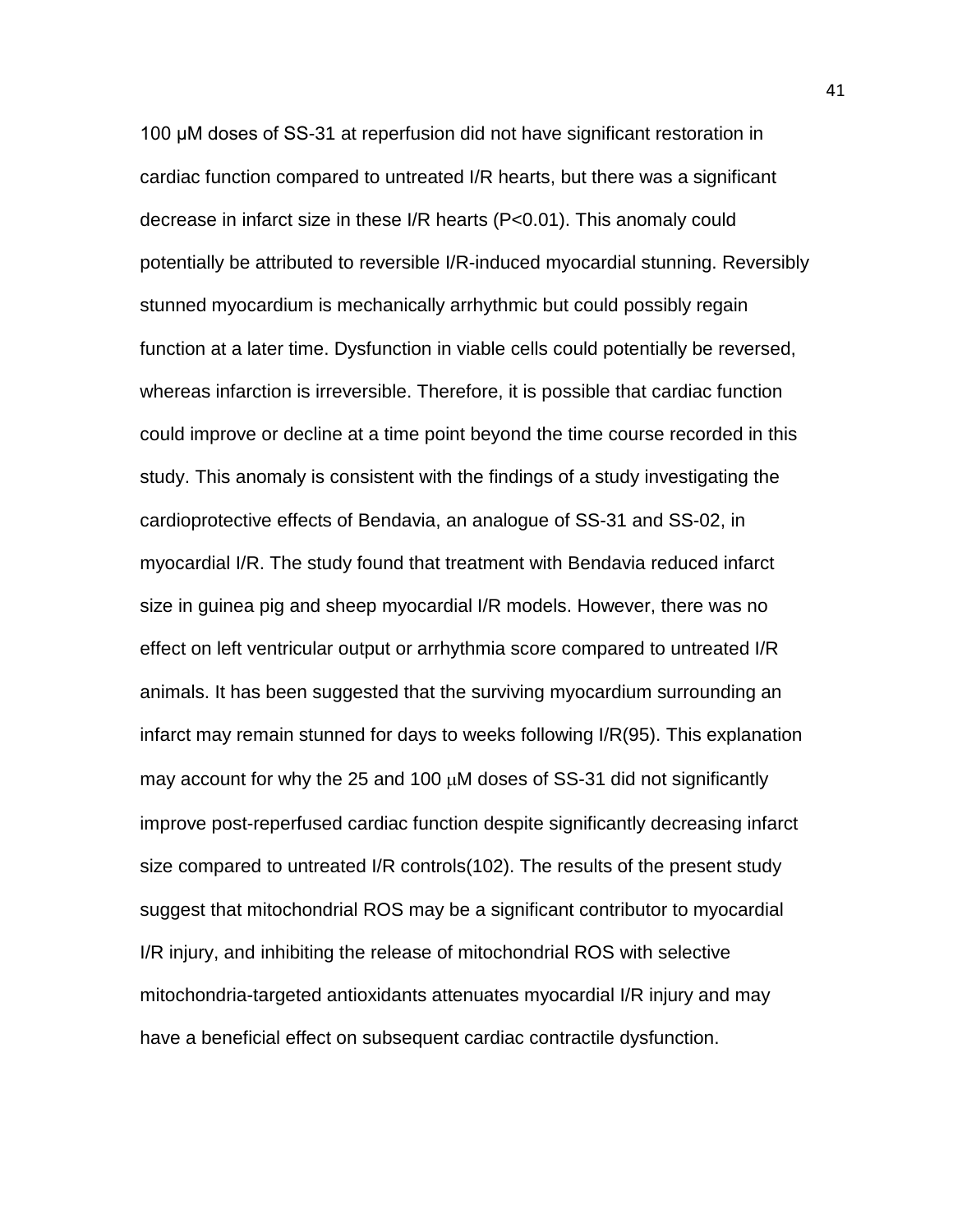The efficacy of SS-31 has been attributed to its ability to become selectively concentrated within mitochondria to scavenge ROS, whereas SS-20 is targeted to mitochondria but unable to scavenge ROS because lacks a Dmt amino acid residue(18, 26, 103). Administration as a pretreatment followed by a second treatment at reperfusion with SS-31 (i.p.), similar in dosage to the SS-31 that reduced blood  $H_2O_2$  in an *in vivo* hind limb I/R model, was able to significantly reduce infarct size, ventricular arrhythmias, and lipid peroxidation in a rat myocardial I(60min)/R(60min) model *in vivo*(75, 99). A study using an *ex vivo* guinea pig global myocardial I(30min)/R(90) model showed SS-31 is able to prevent myocardial stunning when given throughout the experiment effectively, and these results were later obtained with an SS-31 analog using an in vivo myocardial I/R model(8, 73, 82, 104). The results from this study are unique in that SS-31 was administered exclusively at reperfusion and still able to improve infarct size and post-reperfused cardiac function; administration at the time of reperfusion may be more clinically relevant in cases of patients experiencing myocardial infarction(102). These results suggest that mitochondrial-derived ROS is a significant contributing factor to myocardial stunning, and reduction in mitochondrial ROS is cardioprotective. Similarly, SS-31 (2 mg/kg, i.p.) administered at reperfusion in a mouse cerebral I(30min)/R(72h) model significantly reduced infarct size compared to the untreated I/R brains(87, 105). The activity of tert-butyl hydroperoxide, known to induce mitochondrial depolarization and apoptosis by lipid peroxidation, was reduced in neuronal cell lines also treated with SS-31. SS-31 also exhibited ROS-scavenging activity in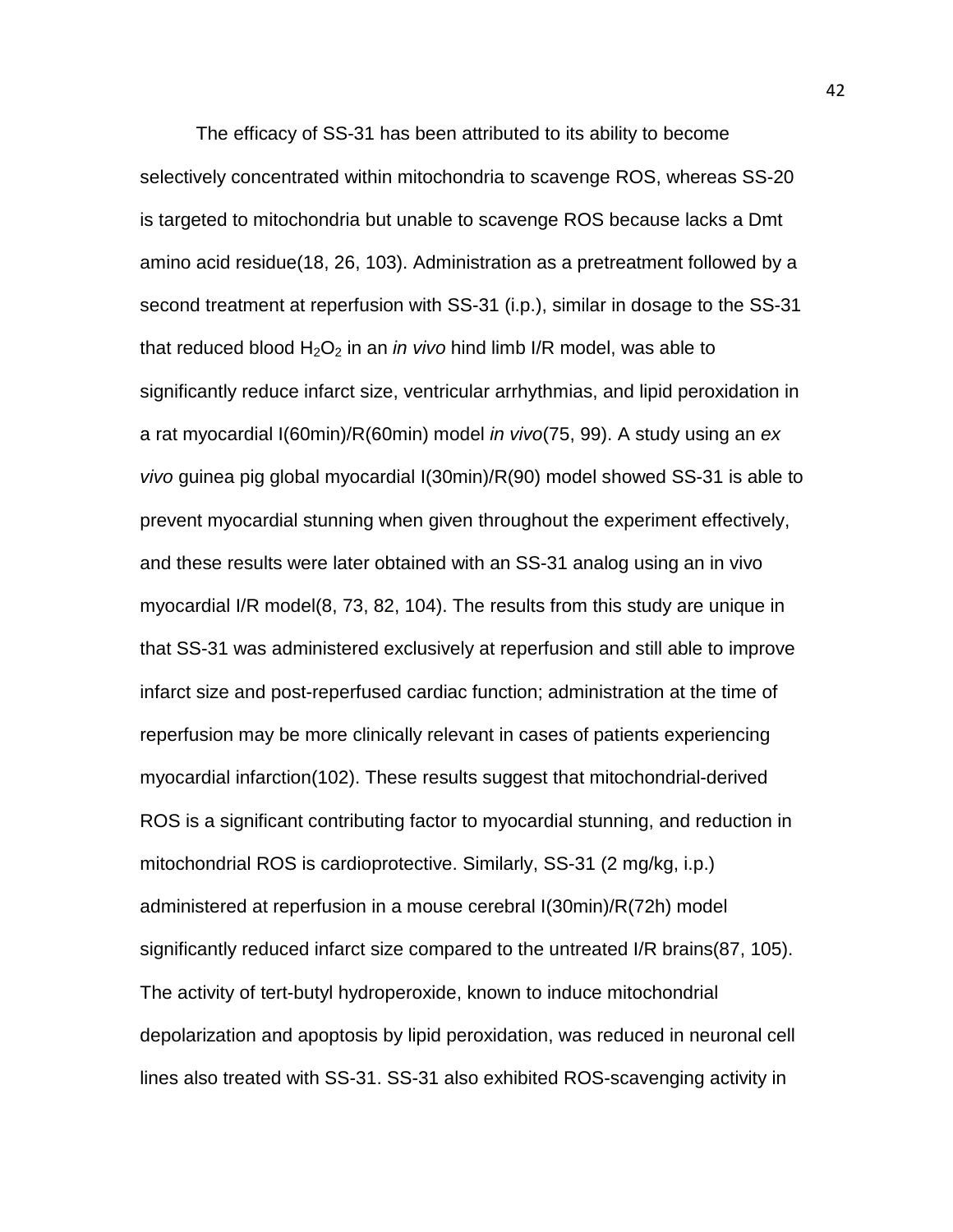the same neuronal cell lines(26). A subcuteaneous pretreatment, treatment at reperfusion, and post treatment with SS-31 in a rat kidney I(30-45min)/R(24h) model resulted in preserved mitochondrial structure and function as well as reduced oxidative stress and inflammation following I/R(18). In hepatocytes treated with hypochlorous acid, SS-31 was able to prevent cell death by inhibiting an increase in mitochondrial SO and mitochondrial depolarization(106). SS-31 was also able to prevent an increase in mitochondrial SO due to induced shear stress in endothelial cells(107). SS-31 has also been effective in a chronic model of cardiac dysfunction by alleviating hypertensive cardiomyopathy. In the study, SS-31 was able to significantly reduce angiotensin II-induced mitochondrial oxidative stress, apoptosis signaling, and fibrosis(22). Furthermore, SS-31 is also able to promote the activity of mitochondrial respiration and synthesis of ATP in addition to its ability to scavenge ROS and attenuate ROS production and mitochondrial swelling(108, 109).

# **Future Studies**

To more clearly understand the role of mitochondrial-derived ROS in contributing to myocardial I/R injury, direct measurements of mitochondrial ROS at various I/R time points may allow clarification of the correlation between the amount of ROS release and tissue damage in myocardial I/R. These types of measurements may also quantify the efficacy of selectively mitochondrialtargeted antioxidants in reducing mitochondrial ROS release. In a similar way, infarct size could be measured at more than one time point to confirm the ratio of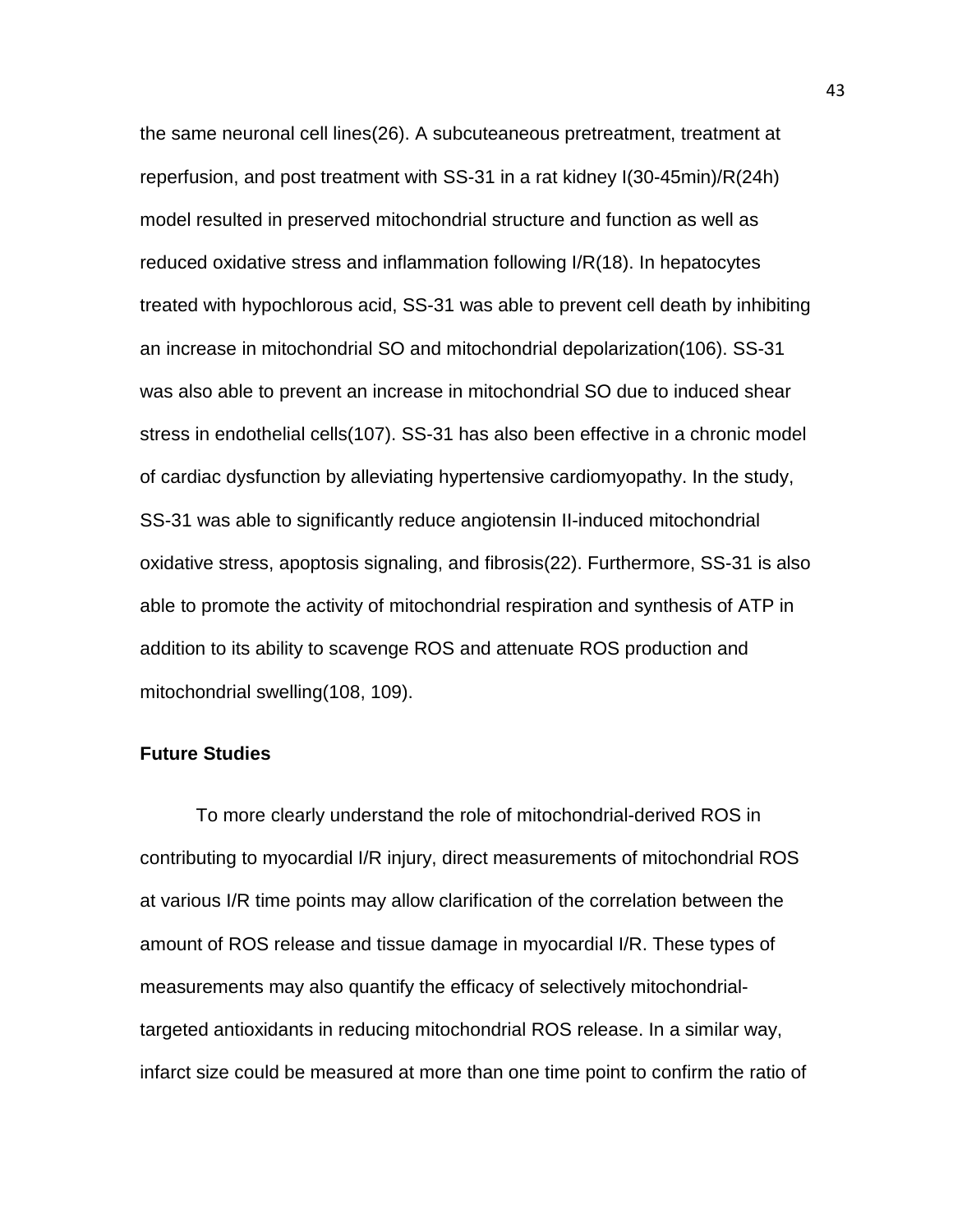tissue death that occurs during the reperfusion phase to the ischemic phase of I/R. To supplement the infarct size data, histological staining for apoptosis markers may be useful to confirm areas of cell death. No sham hearts in this study were given SS-31 treatment, which may be a useful way to confirm whether or not SS-31 itself alters cardiac function independently from I/R. Other selectively mitochondrial-targeted antioxidants may also be used in a similar myocardial I/R model. Additionally, eNOS uncoupling has been shown to contribute to I/R injury by initiating endothelial dysfunction and increased ROS release within 5-10 min of reperfusion(52, 53). Measurements of the eNOS dimer to monomer ratio via western blotting of left ventricular tissue or high performance liquid chromatography to detect the  $BH<sub>4</sub>$  to  $BH<sub>2</sub>$  ratio may be useful in monitoring the degree of eNOS activity in myocardial I/R and understanding the relationship between endothelial dysfunction and myocardial I/R injury.

For more effective translation into the clinical setting, the cardioprotective effects of agents given at reperfusion need to be reproducible in multiple laboratories, models, and species. One of the limitations of the isolated perfused heart model is that there is a limited time course. Measurements of infarct size and cardiac function at time points 24 hours or longer may be better predictors of morbidity and mortality following acute myocardial infarction. I/R-induced myocardial stunning may mask the potential function of postreperfused cardiac tissue since stunning can be reversible. An in vivo regional I/R model could also be used to confirm the results of a global ischemia model and obtain measurements at later time points. Most studies of myocardial I/R use healthy,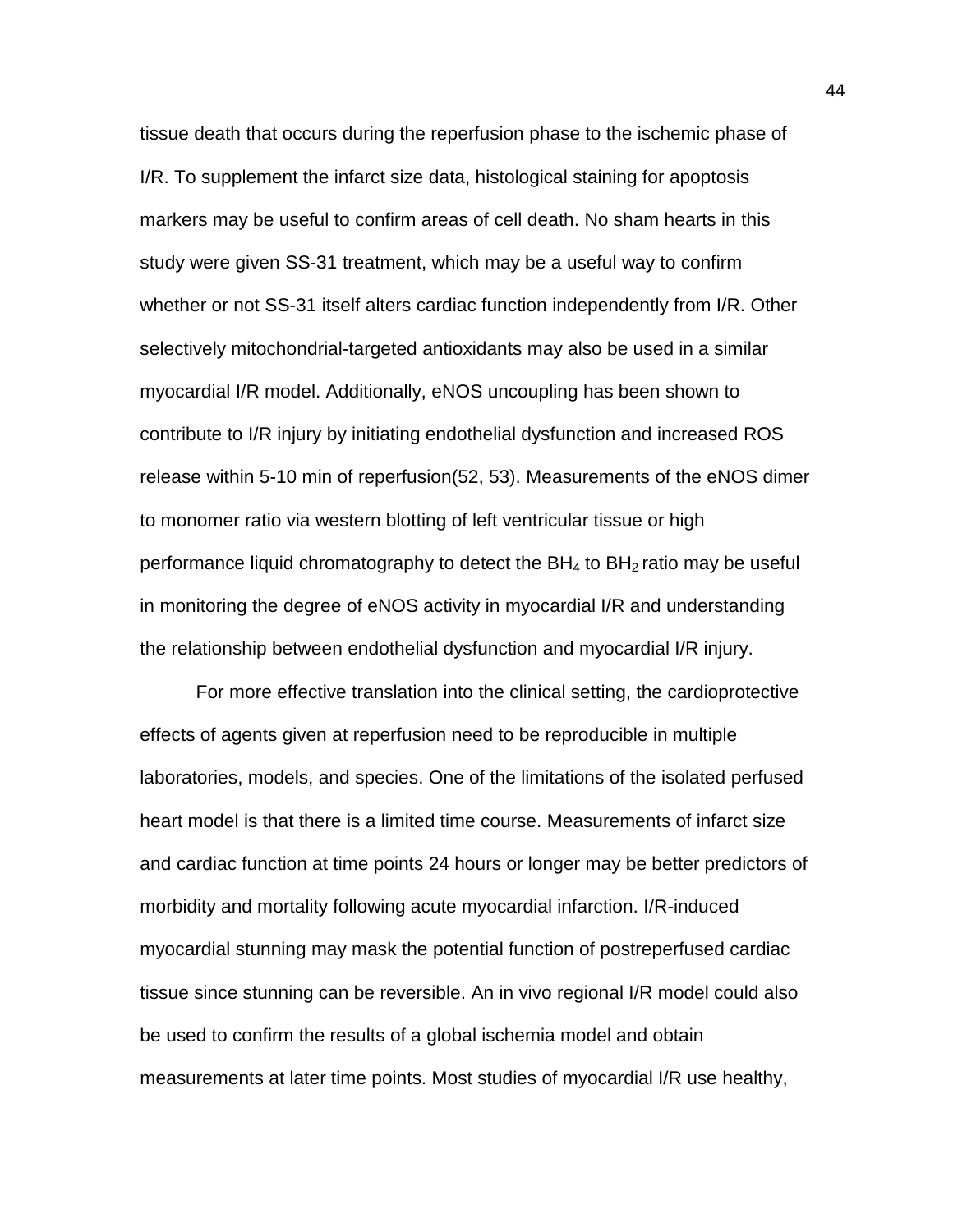juvenile animals without comorbid conditions or varying nutritional or hormonal status(5). Comorbid conditions, such as diabetes, hypertension, hypercholesterolemia, and left ventricular hypertrophy, are commonly found in the clinical setting and may impact the efficacy of cardioprotective interventions(5, 110, 111). Patients in the clinical setting may also have been exposed to transient periods of angina with a preconditioning effect, which can skew the interpretation of how much of the cardioprotective effect can be contributed to an intervention(5).

# **Significance of Findings**

Selectively mitochondrial-targeted antioxidants administered at the time of reperfusion in myocardial I/R exerted cardioprotective effects in this study. MitoQ and SS-31 infused with autologous plasma at the beginning of reperfusion both, independently, expeditiously and effectively restored postreperfused cardiac contractile function and reduced infarct size. The results of this study suggest that MitoQ and SS-31 may effectively reduce I/R injury during the treatment of myocardial infarction or heart transplantation in the clinical setting, thus allowing these patients to have a better quality of life attributable to better cardiac function and more viable cardiac tissue following ischemic events.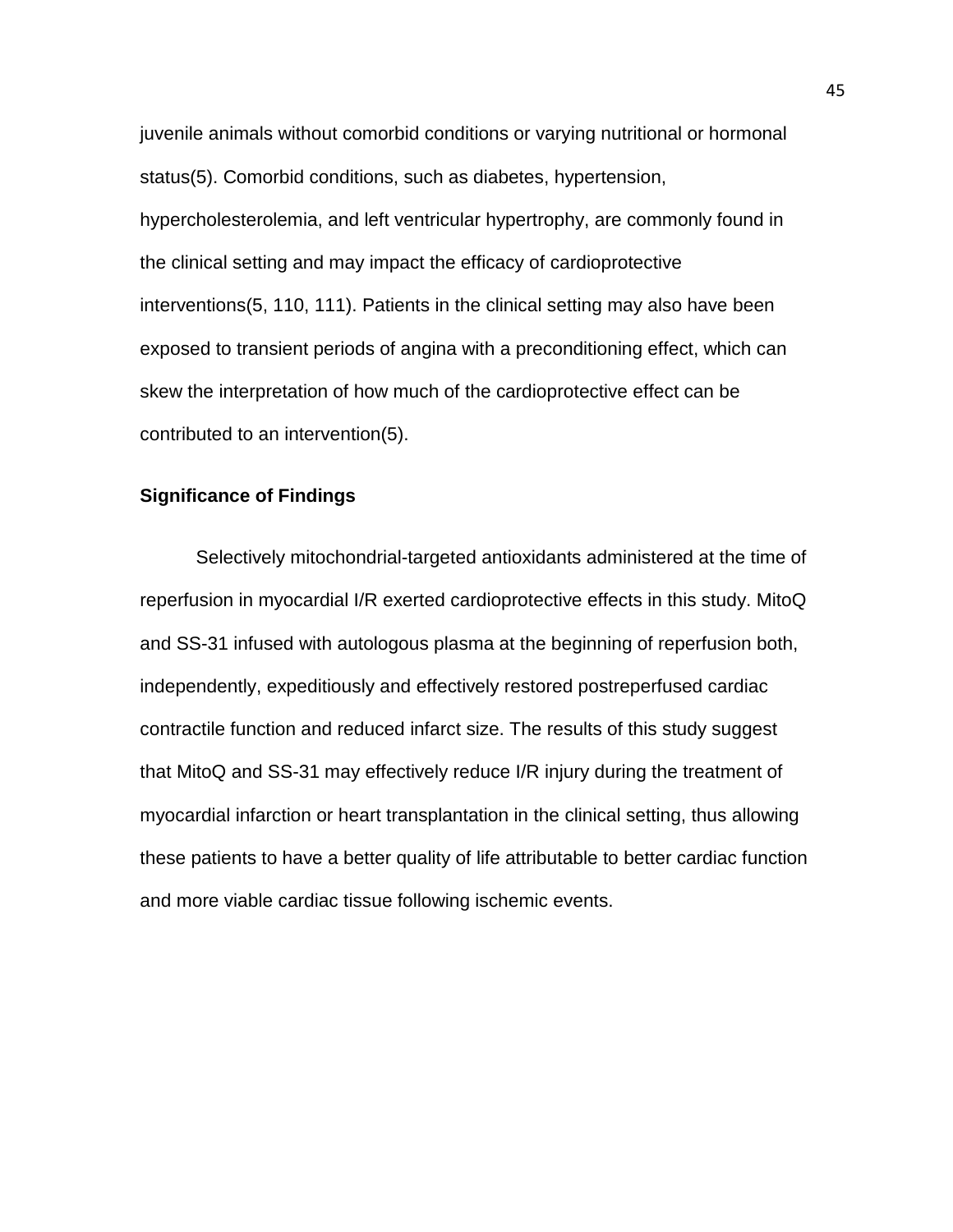# **FOOTNOTES**

This study was supported by the Department of Biomedical Sciences and the Center for Chronic Disorders of Aging (CCDA) at the Philadelphia College of Osteopathic Medicine.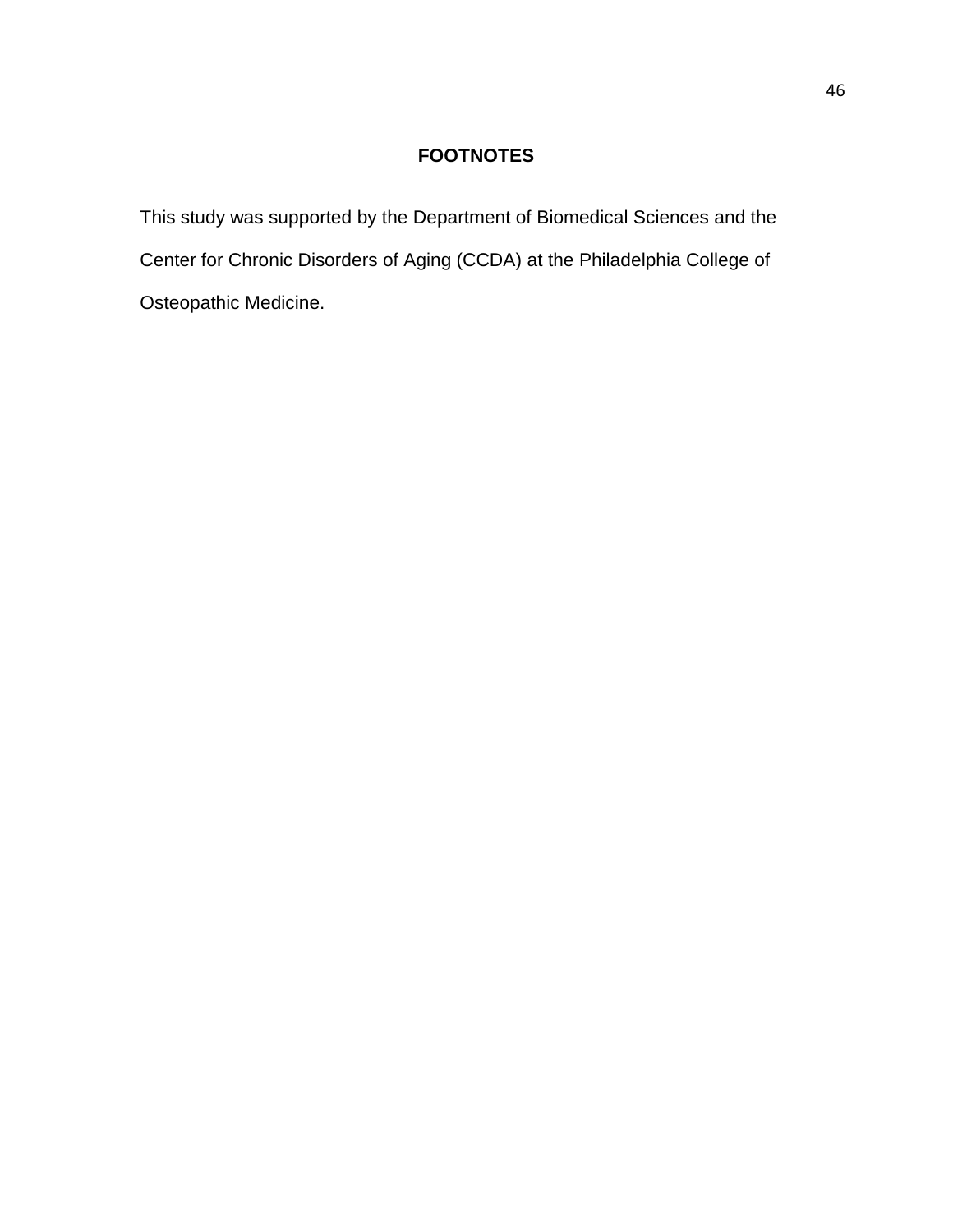### **REFERENCES**

1. Bayeva M, Gheorghiade M, Ardehali H. Mitochondria as a therapeutic target in heart failure. J Am Coll Cardiol. 2013 2/12;61(6):599-610.

2. The top 10 causes of death [Internet].; 2011 []. Available from: [<http://www.who.int/mediacentre/factsheets/fs310/en/index.html>.](http://www.who.int/mediacentre/factsheets/fs310/en/index.html%3E)

3. Hoyert DL, Xu J. Deaths: Preliminary data for 2011. National Vital Statistics Report. Hyattsville, MD: National Center for Health Statistics; 2012. Report No.: 61(6).

4. Hausenloy DJ, Yellon DM. Myocardial ischemia-reperfusion injury: A neglected therapeutic target. J Clin Invest. 2013 Jan 2;123(1):92-100.

5. Bolli R, Becker L, Gross G, Mentzer R,Jr, Balshaw D, Lathrop DA, et al. Myocardial protection at a crossroads: The need for translation into clinical therapy. Circ Res. 2004 Jul 23;95(2):125-34.

6. Ide T, Tsutsui H, Hayashidani S, Kang D, Suematsu N, Nakamura K-, et al. Mitochondrial DNA damage and dysfunction associated with oxidative stress in failing hearts after myocardial infarction. Circ Res. 2001;88(5):529-35.

7. Spinale FG, Schulte BA, Crawford FA. Demonstration of early ischemic injury in porcine right ventricular myocardium. Am J Pathol. 1989 Mar;134(3):693-704.

8. Wu D, Soong Y, Zhao GM, Szeto HH. A highly potent peptide analgesic that protects against ischemia-reperfusion-induced myocardial stunning. Am J Physiol Heart Circ Physiol. 2002 Aug;283(2):H783-91.

9. Becker LB. New concepts in reactive oxygen species and cardiovascular reperfusion physiology. Cardiovasc Res. 2004 Feb 15;61(3):461-70.

10. Yellon DM, Hausenloy DJ. Myocardial reperfusion injury. N Engl J Med. 2007;357(11):1121,1135+1074.

11. Piper HM, Garcia-Dorado D, Ovize M. A fresh look at reperfusion injury. Cardiovasc Res. 1998 May;38(2):291-300.

12. Szeto HH, Schiller PW. Novel therapies targeting inner mitochondrial membranefrom discovery to clinical development. Pharm Res. 2011;28(11):2669-79.

13. Jennings RB, Sommers HM, Smyth GA, Flack HA, Linn H. Myocardial necrosis induced by temporary occlusion of a coronary artery in the dog. Arch Pathol. 1960 Jul;70:68-78.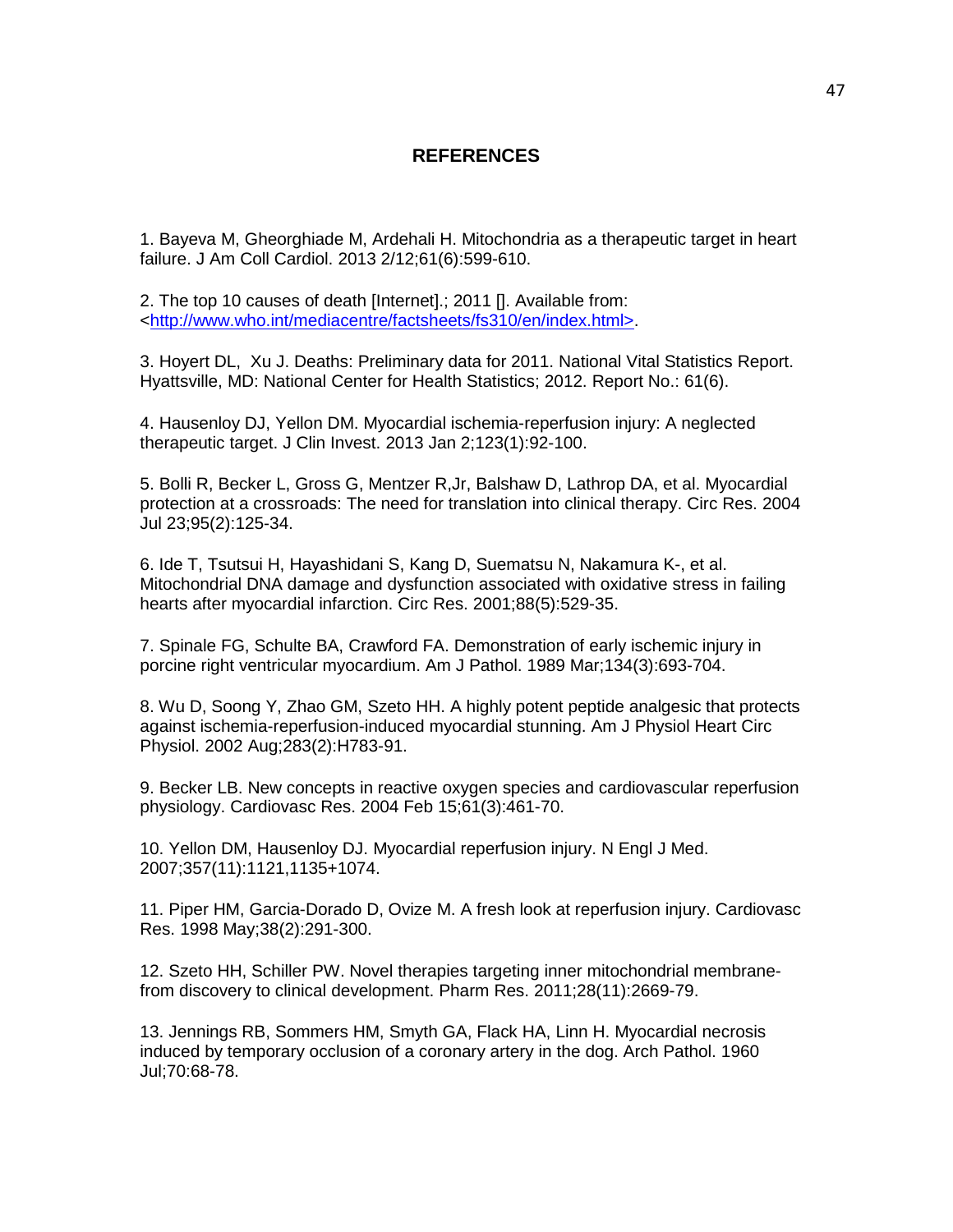14. Szeto HH. Mitochondria-targeted peptide antioxidants: Novel neuroprotective agents. AAPS Journal. 2006;8(3):521-31.

15. Szeto HH. Cell-permeable, mitochondrial-targeted, peptide antioxidants. AAPS Journal. 2006;8(2):E277-83.

16. Adlam VJ, Harrison JC, Porteous CM, James AM, Smith RAJ, Murphy MP, et al. Targeting an antioxidant to mitochondria decreases cardiac ischemia-reperfusion injury. FASEB Journal. 2005;19(9):1088-95.

17. Rodriguez-Cuenca S, Cochemé HM, Logan A, Abakumova I, Prime TA, Rose C, et al. Consequences of long-term oral administration of the mitochondria-targeted antioxidant MitoQ to wild-type mice. Free Radical Biology and Medicine. 2010;48(1):161- 72.

18. Szeto HH, Liu S, Soong Y, Wu D, Darrah SF, Cheng F-, et al. Mitochondria-targeted peptide accelerates ATP recovery and reduces ischemic kidney injury. J Am Soc Nephrol. 2011;22(6):1041-52.

19. Szeto HH. Mitochondria-targeted cytoprotective peptides for ischemia-reperfusion injury. Antioxidants and Redox Signaling. 2008;10(3):601-19.

20. Cho J, Won K, Wu D, Soong Y, Liu S, Szeto HH, et al. Potent mitochondria-targeted peptides reduce myocardial infarction in rats. Coron Artery Dis. 2007;18(3):215-20.

21. Ide T, Tsutsui H, Kinugawa S, Utsumi H, Kang D, Hattori N, et al. Mitochondrial electron transport complex I is a potential source of oxygen free radicals in the failing myocardium. Circ Res. 1999;85(4):357-63.

22. Dai D-, Chen T, Szeto H, Nieves-Cintrón M, Kutyavin V, Santana LF, et al. Mitochondrial targeted antioxidant peptide ameliorates hypertensive cardiomyopathy. J Am Coll Cardiol. 2011;58(1):73-82.

23. Ide T, Tsutsui H, Hayashidani S, Kang D, Suematsu N, Nakamura K-, et al. Mitochondrial DNA damage and dysfunction associated with oxidative stress in failing hearts after myocardial infarction. Circ Res. 2001;88(5):529-35.

24. Siwik DA, Colucci WS. Regulation of matrix metalloproteinases by cytokines and reactive oxygen/nitrogen species in the myocardium. Heart Fail Rev. 2004;9(1):43-51.

25. Czerski LW, Szweda PA, Szweda LI. Dissociation of cytochrome c from the inner mitochondrial membrane during cardiac ischemia. J Biol Chem. 2003;278(36):34499- 504.

26. Zhao K, Luo G, Giannelli S, Szeto HH. Mitochondria-targeted peptide prevents mitochondrial depolarization and apoptosis induced by tert-butyl hydroperoxide in neuronal cell lines. Biochem Pharmacol. 2005 Dec 5;70(12):1796-806.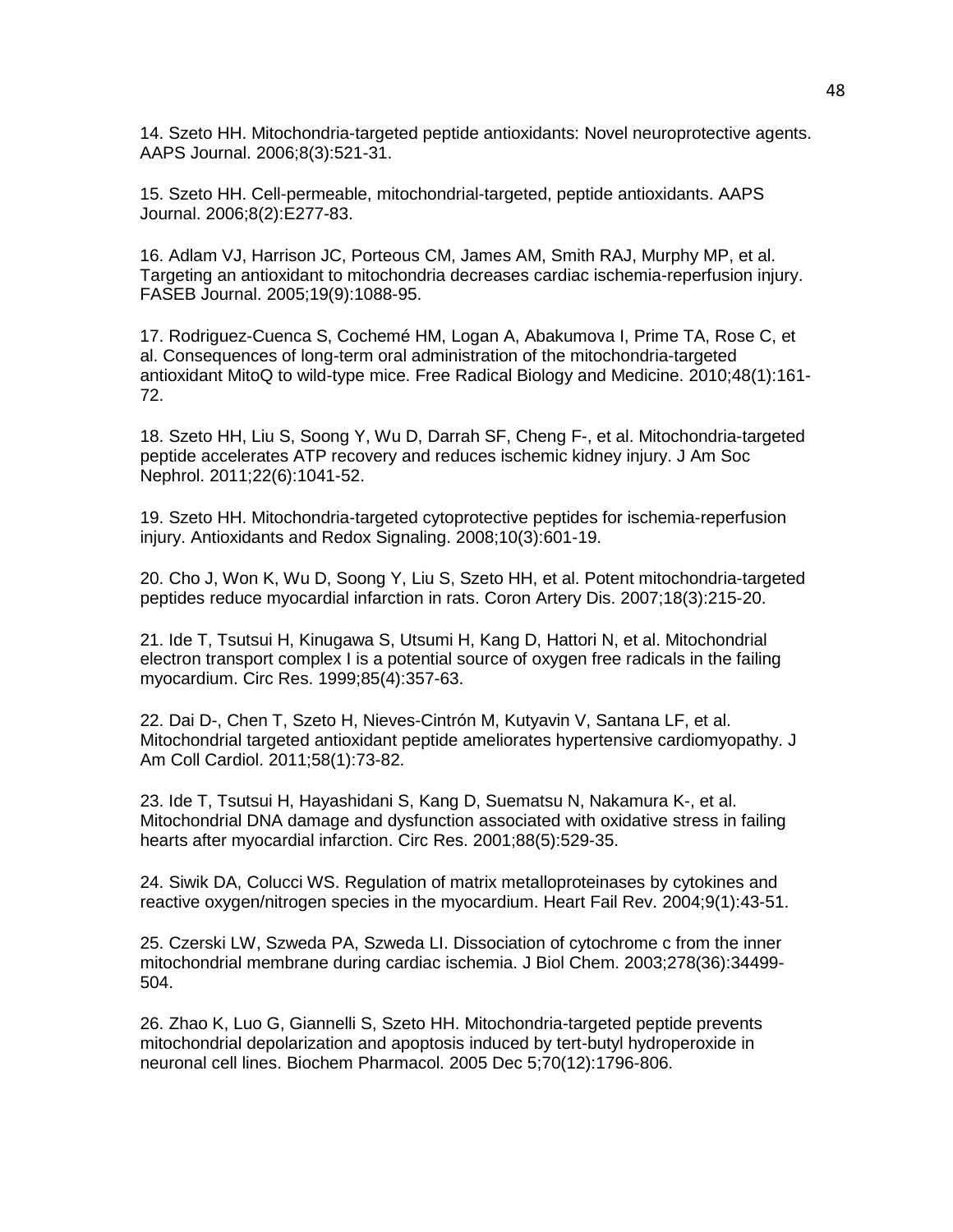27. Lemasters JJ, Bond JM, Chacon E, Harper IS, Kaplan SH, Ohata H, et al. The pH paradox in ischemia-reperfusion injury to cardiac myocytes. EXS. 1996;76:99-114.

28. Ide T, Tsutsui H, Kinugawa S, Utsumi H, Kang D, Hattori N, et al. Mitochondrial electron transport complex I is a potential source of oxygen free radicals in the failing myocardium. Circ Res. 1999;85(4):357-63.

29. Schmidt TS, Alp NJ. Mechanisms for the role of tetrahydrobiopterin in endothelial function and vascular disease. Clin Sci. 2007;113(1-2):47-63.

30. Mukhopadhyay P, Horváth B, Zsengeller Z, Bátkai S, Cao Z, Kechrid M, et al. Mitochondrial reactive oxygen species generation triggers inflammatory response and tissue injury associated with hepatic ischemiareperfusion: Therapeutic potential of mitochondrially targeted antioxidants. Free Radical Biology and Medicine. 2012;53(5):1123-38.

31. Kwon SH, Pimentel DR, Remondino A, Sawyer DB, Colucci WS. H2O2 regulates cardiac myocyte phenotype via concentration-dependent activation of distinct kinase pathways. J Mol Cell Cardiol. 2003;35(6):615-21.

32. Sawyer DB, Siwik DA, Xiao L, Pimentel DR, Singh K, Colucci WS. Role of oxidative stress in myocardial hypertrophy and failure. J Mol Cell Cardiol. 2002 Apr;34(4):379-88.

33. Finkel T. Redox-dependent signal transduction. FEBS Lett. 2000 Jun 30;476(1- 2):52-4.

34. Chiu HY, Tsao LY, Yang RC. Heat-shock response protects peripheral blood mononuclear cells (PBMCs) from hydrogen peroxide-induced mitochondrial disturbance. Cell Stress Chaperones. 2009 Mar;14(2):207-17.

35. Wei S, Rothstein EC, Fliegel L, Dell'Italia LJ, Lucchesi PA. Differential MAP kinase activation and na(+)/H(+) exchanger phosphorylation by  $H(2)O(2)$  in rat cardiac myocytes. Am J Physiol Cell Physiol. 2001 Nov;281(5):C1542-50.

36. Sugden PH, Clerk A. "Stress-responsive" mitogen-activated protein kinases (c-jun Nterminal kinases and p38 mitogen-activated protein kinases) in the myocardium. Circ Res. 1998 Aug 24;83(4):345-52.

37. Siwik DA, Tzortzis JD, Pimental DR, Chang DL, Pagano PJ, Singh K, et al. Inhibition of copper-zinc superoxide dismutase induces cell growth, hypertrophic phenotype, and apoptosis in neonatal rat cardiac myocytes in vitro. Circ Res. 1999 Jul 23;85(2):147-53.

38. Pimentel DR, Amin JK, Xiao L, Miller T, Viereck J, Oliver-Krasinski J, et al. Reactive oxygen species mediate amplitude-dependent hypertrophic and apoptotic responses to mechanical stretch in cardiac myocytes. Circ Res. 2001 Aug 31;89(5):453-60.

39. von Harsdorf R, Li PF, Dietz R. Signaling pathways in reactive oxygen speciesinduced cardiomyocyte apoptosis. Circulation. 1999 Jun 8;99(22):2934-41.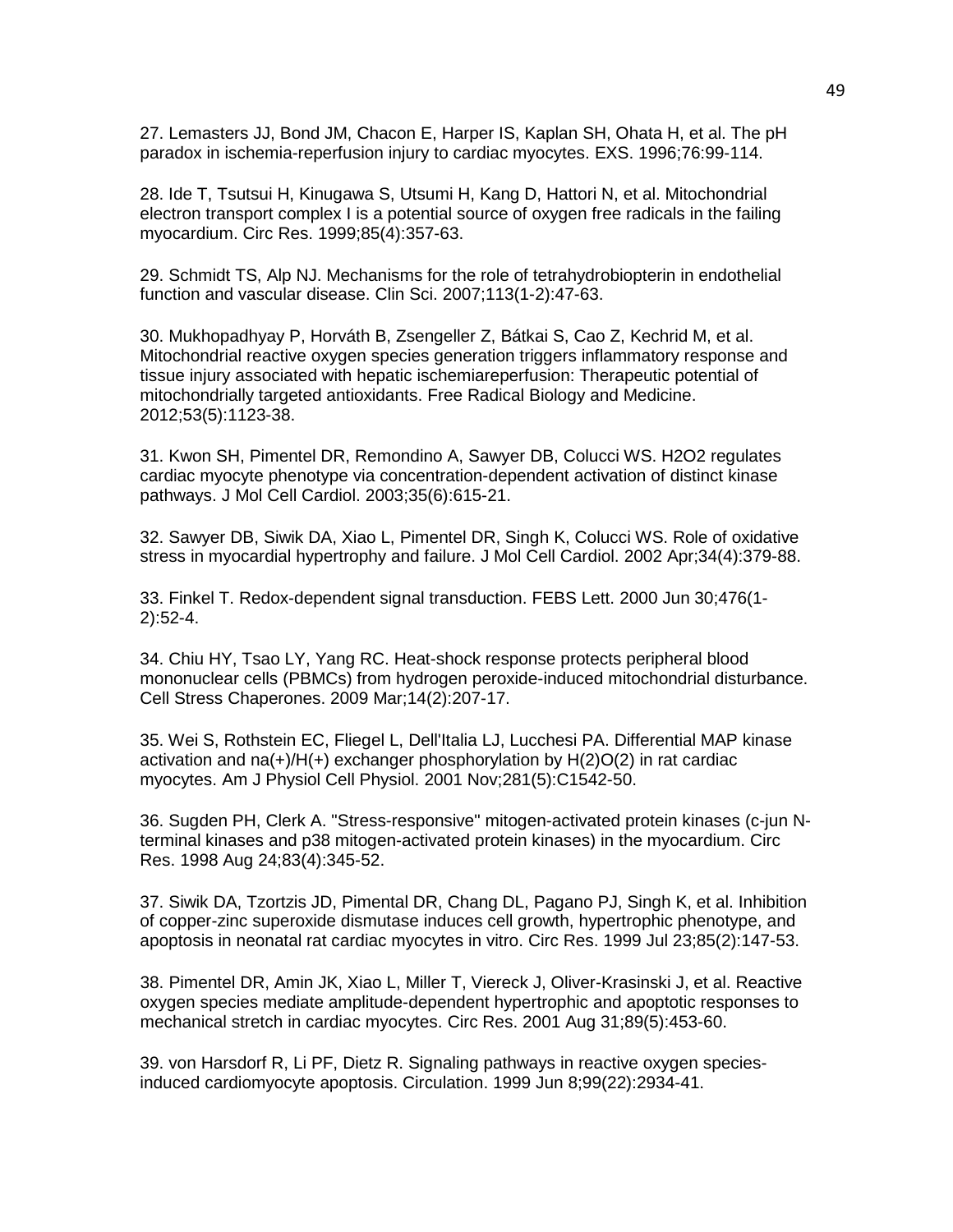40. Chen QM, Tu VC, Wu Y, Bahl JJ. Hydrogen peroxide dose dependent induction of cell death or hypertrophy in cardiomyocytes. Arch Biochem Biophys. 2000 Jan 1;373(1):242-8.

41. Vieira HLA, Belzacq A-, Haouzi D, Bernassola F, Cohen I, Jacotot E, et al. The adenine nucleotide translocator: A target of nitric oxide, peroxynitrite, and 4 hydroxynonenal. Oncogene. 2001;20(32):4305-16.

42. Vieira HLA, Belzacq A-, Haouzi D, Bernassola F, Cohen I, Jacotot E, et al. The adenine nucleotide translocator: A target of nitric oxide, peroxynitrite, and 4 hydroxynonenal. Oncogene. 2001;20(32):4305-16.

43. Shen W, Tian R, Saupe KW, Spindler M, Ingwall JS. Endogenous nitric oxide enhances coupling between O2 consumption and ATP synthesis in guinea pig hearts. Am J Physiol Heart Circ Physiol. 2001 Aug;281(2):H838-46.

44. Lambeth JD. NOX enzymes and the biology of reactive oxygen. Nature Reviews Immunology. 2004;4(3):181-9.

45. Ago T, Kuroda J, Pain J, Fu C, Li H, Sadoshima J. Upregulation of Nox4 by hypertrophic stimuli promotes apoptosis and mitochondrial dysfunction in cardiac myocytes. Circ Res. 2010;106(7):1253-64.

46. Kuroda J, Ago T, Matsushima S, Zhai P, Schneider MD, Sadoshima J. NADPH oxidase 4 (Nox4) is a major source of oxidative stress in the failing heart. Proc Natl Acad Sci U S A. 2010;107(35):15565-70.

47. Heymes C, Bendall JK, Ratajczak P, Cave AC, Samuel J-, Hasenfuss G, et al. Increased myocardial NADPH oxidase activity in human heart failure. J Am Coll Cardiol. 2003;41(12):2164-71.

48. Doerries C, Grote K, Hilfiker-Kleiner D, Luchtefeld M, Schaefer A, Holland SM, et al. Critical role of the NAD(P)H oxidase subunit p47phox for left ventricular remodeling/dysfunction and survival after myocardial infarction. Circ Res. 2007;100(6):894-903.

49. Ago T, Kuroda J, Pain J, Fu C, Li H, Sadoshima J. Upregulation of Nox4 by hypertrophic stimuli promotes apoptosis and mitochondrial dysfunction in cardiac myocytes. Circ Res. 2010;106(7):1253-64.

50. Montgomery M, Adams J, Teng J, Tekelehaymanot B, Ondrasik R, Devine I, et al. Myristoylated protein kinase C epsilon peptide inhibitor exerts cardioprotective effects in rat and procine myocardial ischemia/reperfusion: A translational research study. Peptides Across the Pacific: The Proceedings of the Twenty-Third American and Sixth International Peptide Symposium. 2013:178-9.

51. Schuh A, Liehn EA, Sasse A, Schneider R, Neuss S, Weber C, et al. Improved left ventricular function after transplantation of microspheres and fibroblasts in a rat model of myocardial infarction. Basic Res Cardiol. 2009;104(4):403-11.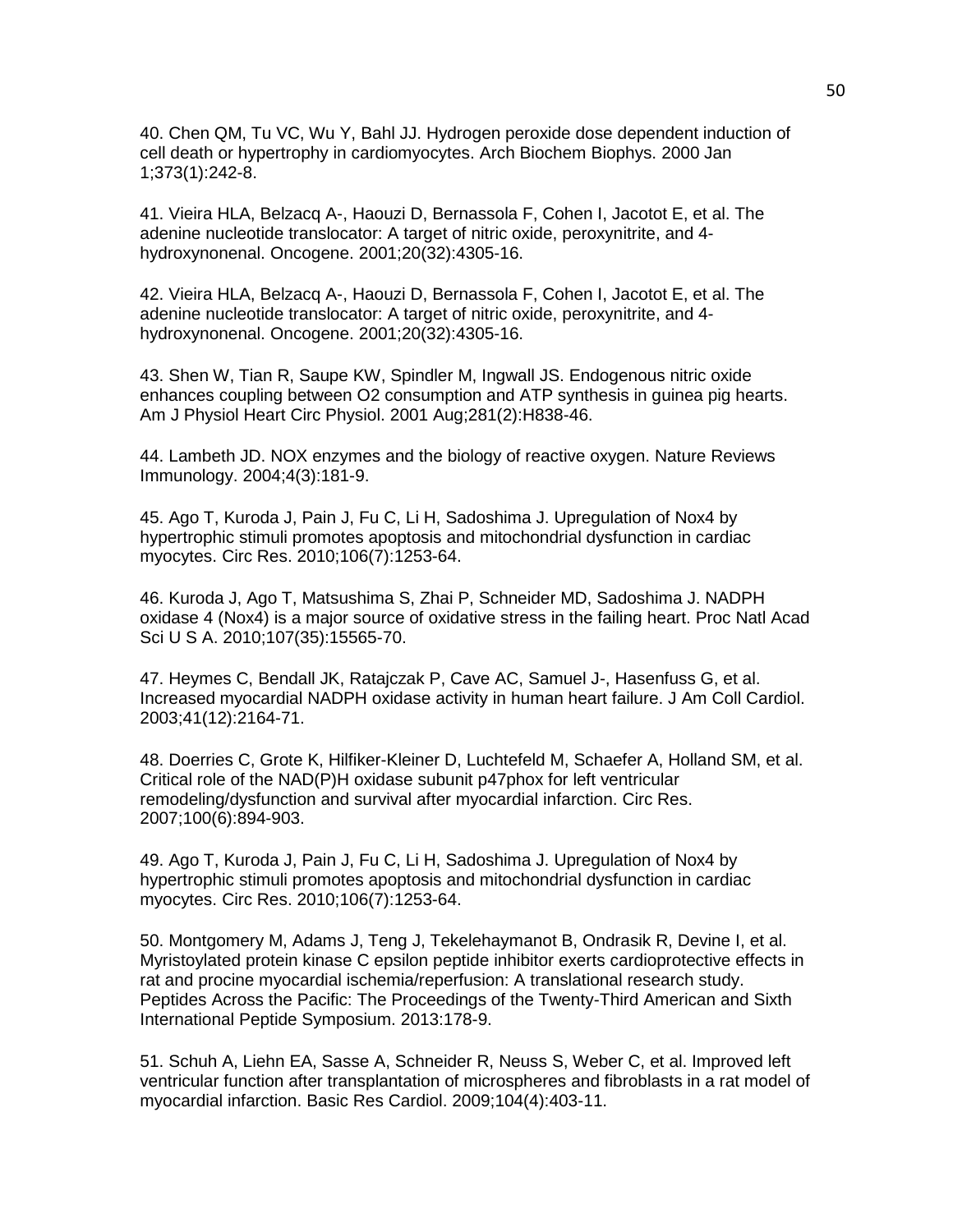52. Perkins K-A, Pershad S, Chen Q, McGraw S, Adams JS, Zambrano C, et al. The effects of modulating eNOS activity and coupling in ischemia/reperfusion (I/R). Naunyn Schmiedebergs Arch Pharmacol. 2012;385(1):27-38.

53. Lefer AM, Lefer DJ. The role of nitric oxide and cell adhesion molecules on the microcirculation in ischaemia-reperfusion. Cardiovasc Res. 1996;32(4):743-51.

54. Moens AL, Takimoto E, Tocchetti CG, Chakir K, Bedja D, Cormaci G, et al. Reversal of cardiac hypertrophy and fibrosis from pressure overload by tetrahydrobiopterin efficacy of recoupling nitric oxide synthase as a therapeutic strategy. Circulation. 2008;117(20):2626-36.

55. Moens AL, Champion HC, Claeys MJ, Tavazzi B, Kaminski PM, Wolin MS, et al. High-dose folic acid pretreatment blunts cardiac dysfunction during ischemia coupled to maintenance of high-energy phosphates and reduces postreperfusion injury. Circulation. 2008;117(14):1810-9.

56. Clementi E, Nisoli E. Nitric oxide and mitochondrial biogenesis: A key to long-term regulation of cellular metabolism. Comparative Biochemistry and Physiology - A Molecular and Integrative Physiology. 2005;142(2):102-10.

57. Brown GC. Nitric oxide and mitochondria. Frontiers in Bioscience. 2007;12(3):1024- 33.

58. Garnier A, Fortin D, Deloménie C, Momken I, Veksler V, Ventura-Clapier R. Depressed mitochondrial transcription factors and oxidative capacity in rat failing cardiac and skeletal muscles. J Physiol (Lond ). 2003;551(2):491-501.

59. Witt H, Schubert C, Jaekel J, Fliegner D, Penkalla A, Tiemann K, et al. Sex-specific pathways in early cardiac response to pressure overload in mice. Journal of Molecular Medicine. 2008;86(9):1013-24.

60. Faerber G, Barreto-Perreia F, Schoepe M, Gilsbach R, Schrepper A, Schwarzer M, et al. Induction of heart failure by minimally invasive aortic constriction in mice: Reduced peroxisome proliferator-activated receptor γ coactivator levels and mitochondrial dysfunction. J Thorac Cardiovasc Surg. 2011;141(2):492-500.

61. Marín-García J, Goldenthal MJ, Damle S, Pi Y, Moe GW. Regional distribution of mitochondrial dysfunction and apoptotic remodeling in pacing-induced heart failure. J Card Fail. 2009;15(8):700-8.

62. Sebastiani M, Giordano C, Nediani C, Travaglini C, Borchi E, Zani M, et al. Induction of mitochondrial biogenesis is a maladaptive mechanism in mitochondrial cardiomyopathies. J Am Coll Cardiol. 2007;50(14):1362-9.

63. Zweier JL, Talukder MA. The role of oxidants and free radicals in reperfusion injury. Cardiovasc Res. 2006 May 1;70(2):181-90.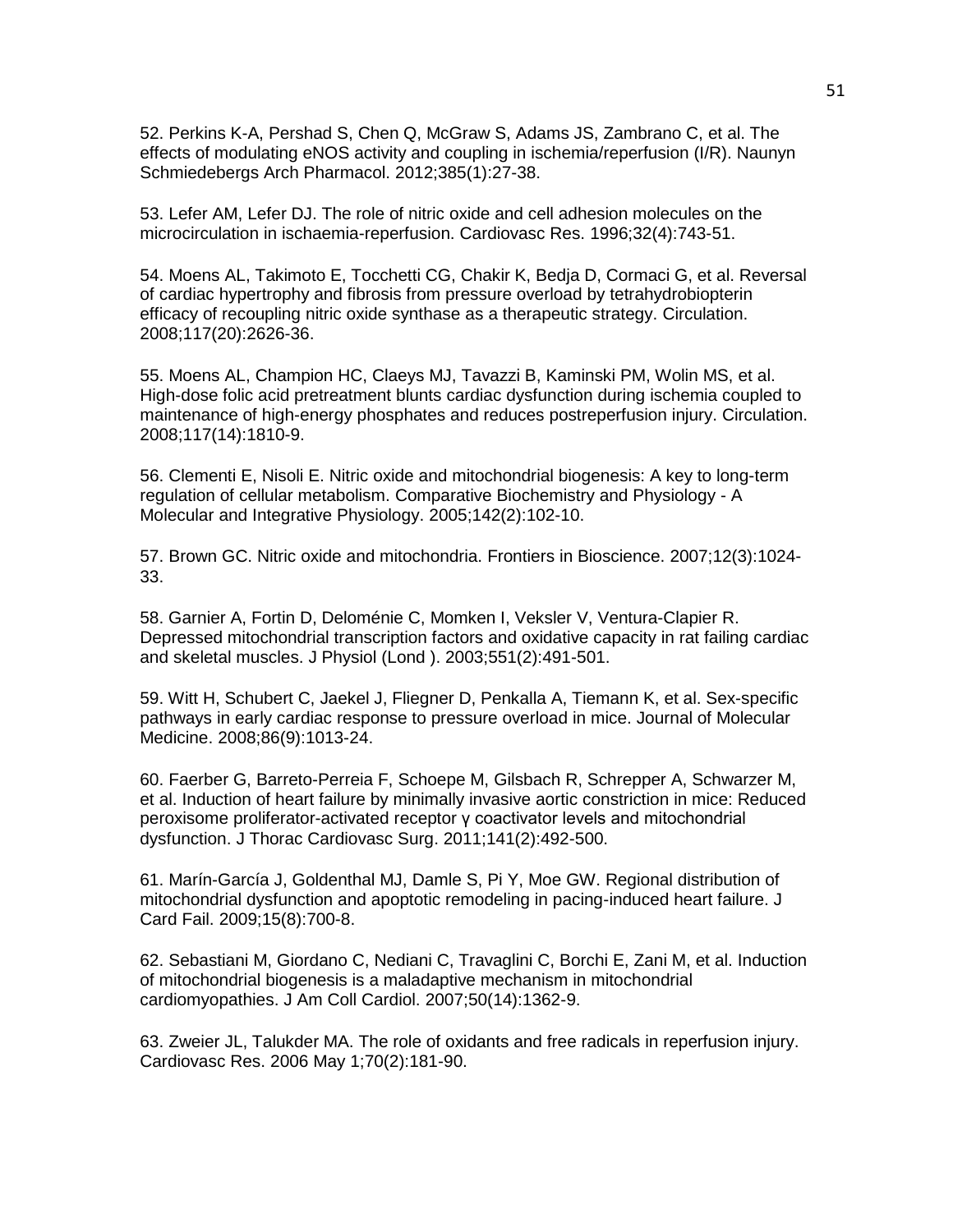64. Bak MI, Ingwall JS. NMR-invisible ATP in heart: Fact or fiction? Am J Physiol. 1992 Jun;262(6 Pt 1):E943-7.

65. Shen W, Xu X, Ochoa M, Zhao G, Wolin MS, Hintze TH. Role of nitric oxide in the regulation of oxygen consumption in conscious dogs. Circ Res. 1994 Dec;75(6):1086-95.

66. Brown GC. Nanomolar concentrations of nitric oxide reversibly inhibit synaptosomal respiration by competing with oxygen at cytochrome oxidase. FEBS Lett. 1994;356(2- 3):295-8.

67. Melino G, Bernassola F, Knight RA, Corasaniti MT, Nistico G, Finazzi-Agro A. Snitrosylation regulates apoptosis. Nature. 1997 Jul 31;388(6641):432-3.

68. Ghatan S, Larner S, Kinoshita Y, Hetman M, Patel L, Xia Z, et al. p38 MAP kinase mediates bax translocation in nitric oxide-induced apoptosis in neurons. J Cell Biol. 2000 Jul 24;150(2):335-47.

69. Elrod JW, Wong R, Mishra S, Vagnozzi RJ, Sakthievel B, Goonasekera SA, et al. Cyclophilin D controls mitochondrial pore - dependent ca 2+ exchange, metabolic flexibility, and propensity for heart failure in mice. J Clin Invest. 2010;120(10):3680-7.

70. Kroemer G, Galluzzi L, Brenner C. Mitochondrial membrane permeabilization in cell death. Physiol Rev. 2007 Jan;87(1):99-163.

71. Vieira HLA, Belzacq A-, Haouzi D, Bernassola F, Cohen I, Jacotot E, et al. The adenine nucleotide translocator: A target of nitric oxide, peroxynitrite, and 4 hydroxynonenal. Oncogene. 2001;20(32):4305-16.

72. Szewczyk A, Wojtczak L. Mitochondria as a pharmacological target. Pharmacological Reviews. 2002;54(1):101-127.

73. Szeto HH. Mitochondria-targeted cytoprotective peptides for ischemia-reperfusion injury. Antioxidants and Redox Signaling. 2008;10(3):601-19.

74. Neuzil J, Widén C, Gellert N, Swettenham E, Zobalova R, Dong L-, et al. Mitochondria transmit apoptosis signalling in cardiomyocyte-like cells and isolated hearts exposed to experimental ischemia-reperfusion injury. Redox Report. 2007;12(3):148-62.

75. Cho J, Won K, Wu D, Soong Y, Liu S, Szeto HH, et al. Potent mitochondria-targeted peptides reduce myocardial infarction in rats. Coron Artery Dis. 2007;18(3):215-20.

76. Gane EJ, Weilert F, Orr DW, Keogh GF, Gibson M, Lockhart MM, et al. The mitochondria-targeted anti-oxidant mitoquinone decreases liver damage in a phase II study of hepatitis C patients. Liver International. 2010;30(7):1019-26.

77. Bayeva M, Ardehali H. Mitochondrial dysfunction and oxidative damage to sarcomeric proteins. Curr Hypertens Rep. 2010;12(6):426-32.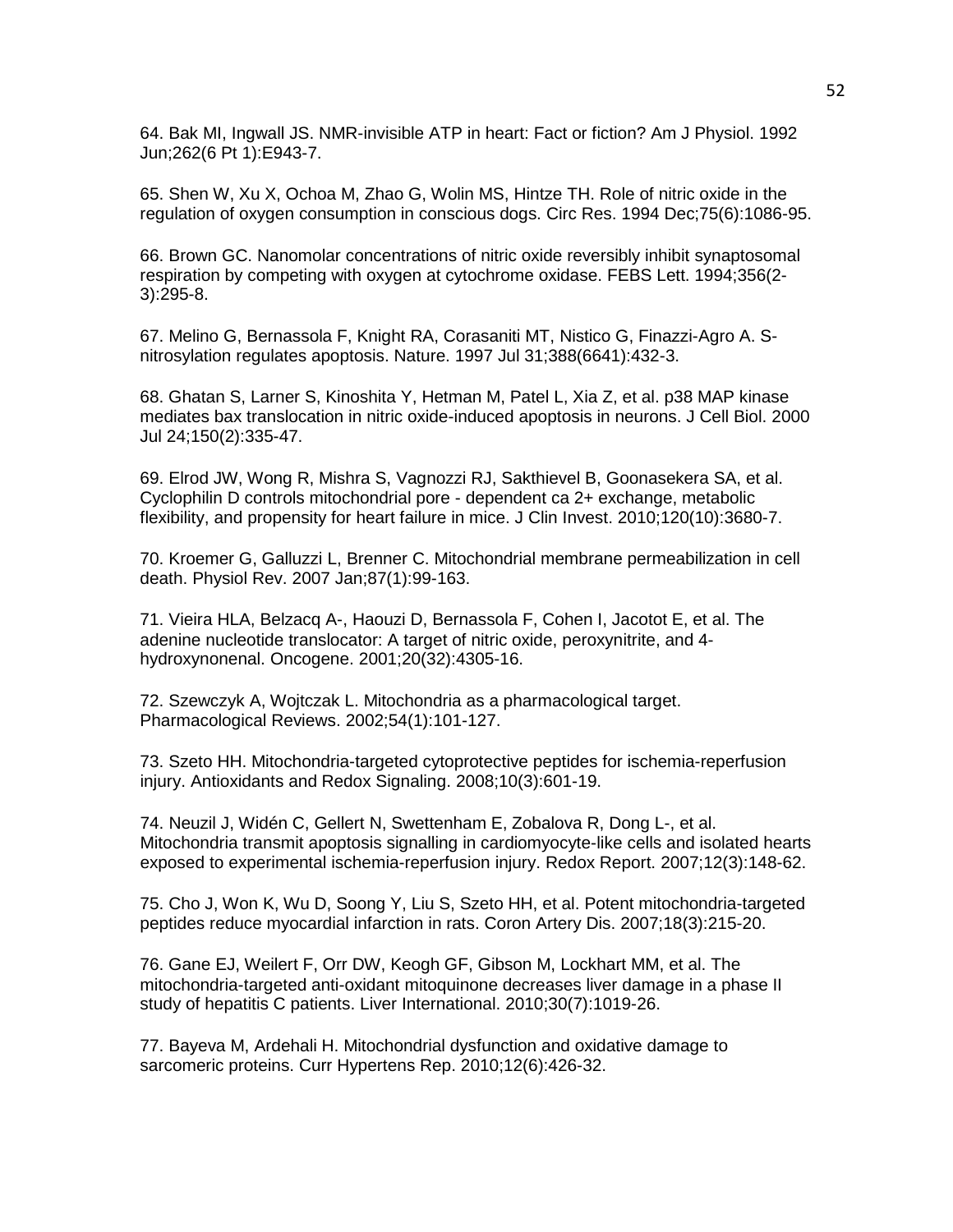78. Murphy MP, Smith RAJ. Targeting antioxidants to mitochondria by conjugation to lipophilic cations [Internet]; 2007 [cited 23 April 2013].

79. Snow BJ, Rolfe FL, Lockhart MM, Frampton CM, O'Sullivan JD, Fung V, et al. A double-blind, placebo-controlled study to assess the mitochondria- targeted antioxidant MitoQ as a disease-modifying therapy in parkinson's disease. Movement Disorders. 2010;25(11):1670-4.

80. Smith RAJ, Porteous CM, Gane AM, Murphy MP. Delivery of bioactive molecules to mitochondria in vivo. Proc Natl Acad Sci U S A. 2003;100(9):5407-12.

81. Winterbourn CC, Parsons-Mair HN, Gebicki S, Gebicki JM, Davies MJ. Requirements for superoxide-dependent tyrosine hydroperoxide formation in peptides. Biochem J. 2004 Jul 1;381(Pt 1):241-8.

82. Zhao K, Zhao G-, Wu D, Soong Y, Birk AV, Schiller PW, et al. Cell-permeable peptide antioxidants targeted to inner mitochondrial membrane inhibit mitochondrial swelling, oxidative cell death, and reperfusion injury. J Biol Chem. 2004;279(33):34682- 90.

83. Zhao K, Luo G, Zhao GM, Schiller PW, Szeto HH. Transcellular transport of a highly polar 3+ net charge opioid tetrapeptide. J Pharmacol Exp Ther. 2003 Jan;304(1):425-32.

84. Lave T, Dupin S, Schmitt C, Valles B, Ubeaud G, Chou RC, et al. The use of human hepatocytes to select compounds based on their expected hepatic extraction ratios in humans. Pharm Res. 1997 Feb;14(2):152-5.

85. Rocha M, Hernandez-Mijares A, Garcia-Malpartida K, Bañuls C, Bellod L, Victor VM. Mitochondria-targeted antioxidant peptides. Curr Pharm Des. 2010;16(28):3124-31.

86. Zhao K, Zhao GM, Wu D, Soong Y, Birk AV, Schiller PW, et al. Cell-permeable peptide antioxidants targeted to inner mitochondrial membrane inhibit mitochondrial swelling, oxidative cell death, and reperfusion injury. J Biol Chem. 2004 Aug 13;279(33):34682-90.

87. Cho S, Szeto HH, Kim E, Kim H, Tolhurst AT, Pinto JT. A novel cell-permeable antioxidant peptide, SS31, attenuates ischemic brain injury by down-regulating CD36. J Biol Chem. 2007 Feb 16;282(7):4634-42.

88. Blakeman N, Chen Q, Tolson J, Rueter B, Diaz B, Casey B, et al. Triacsin C, a fatty acyl CoA synthetase inhibitor, improves cardiac performance following global ischemia. American Journal of Biomedical Sciences. 2012;4(3):249,250-261.

89. Peterman EE, Taormina P,2nd, Harvey M, Young LH. Go 6983 exerts cardioprotective effects in myocardial ischemia/reperfusion. J Cardiovasc Pharmacol. 2004 May;43(5):645-56.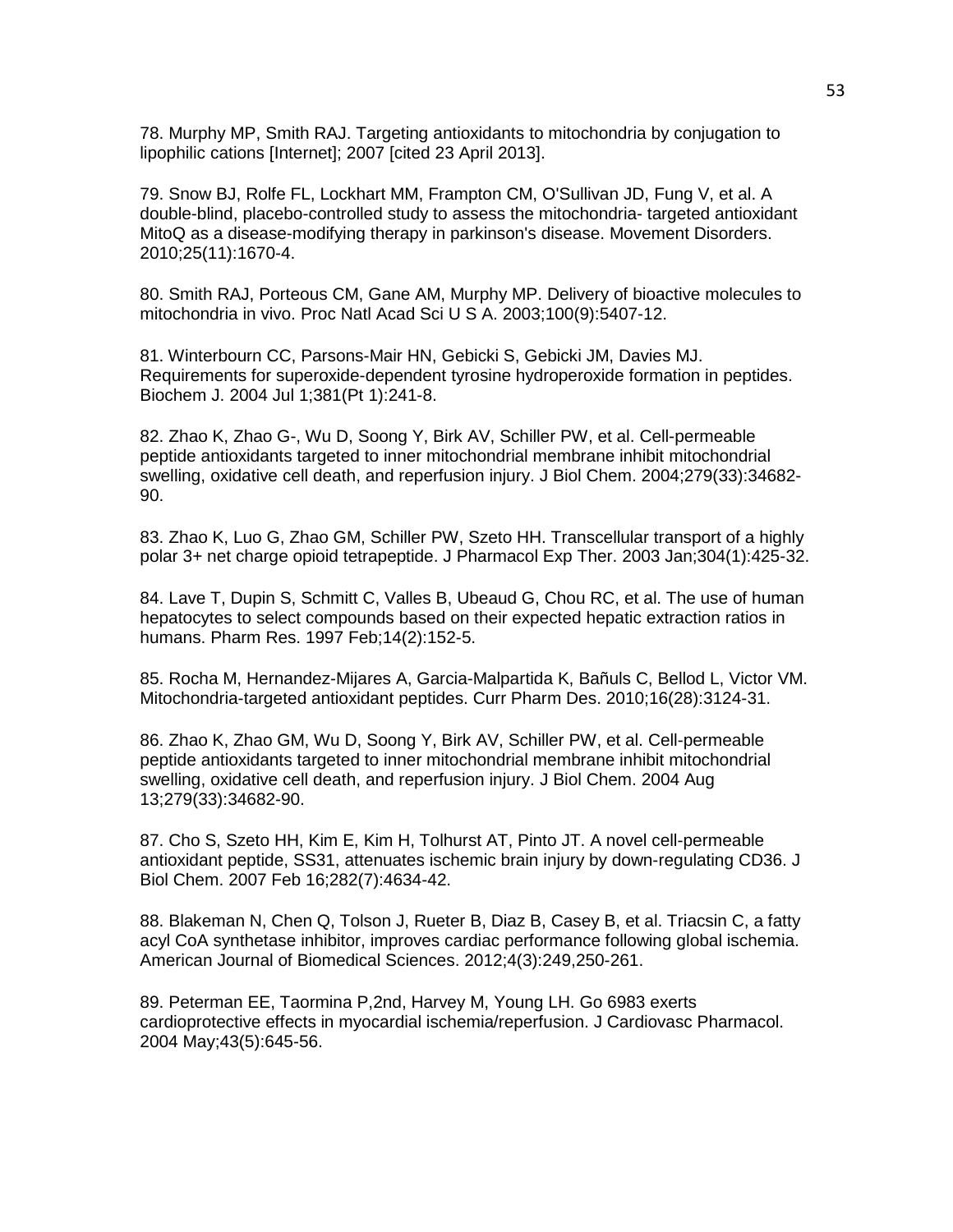90. Phillipson A, Peterman EE, Taormina P,Jr, Harvey M, Brue RJ, Atkinson N, et al. Protein kinase C-zeta inhibition exerts cardioprotective effects in ischemia-reperfusion injury. Am J Physiol Heart Circ Physiol. 2005 Aug;289(2):H898-907.

91. Omiyi D, Brue RJ, Taormina P,2nd, Harvey M, Atkinson N, Young LH. Protein kinase C betaII peptide inhibitor exerts cardioprotective effects in rat cardiac ischemia/reperfusion injury. J Pharmacol Exp Ther. 2005 Aug;314(2):542-51.

92. Bederson JB, Pitts LH, Germano SM, Nishimura MC, Davis RL, Bartkowski HM. Evaluation of 2,3,5-triphenyltetrazolium chloride as a stain for detection and quantification of experimental cerebral infarction in rats. Stroke. 1986 Nov-Dec;17(6):1304-8.

93. Adegboyega PA, Adesokan A, Haque AK, Boor PJ. Sensitivity and specificity of triphenyl tetrazolium chloride in the gross diagnosis of acute myocardial infarcts. Arch Pathol Lab Med. 1997 Oct;121(10):1063-8.

94. Li G, Dai G, Xiang B, Mark J, Tomanek B, Liu H, et al. Mapping myocardial viability using interleaved T1-T\*2 weighted imaging. Int J Card Imaging. 2004;20(2):135-43.

95. Kloner RA, Hale SL, Dai W, Gorman RC, Shuto T, Koomalsingh KJ, et al. Reduction of ischemia/reperfusion injury with bendavia, a mitochondria-targeting cytoprotective peptide. J Am Heart Assoc. 2012 Jun;1(3):e001644.

96. Inagaki K, Hahn HS, Dorn GW,2nd, Mochly-Rosen D. Additive protection of the ischemic heart ex vivo by combined treatment with delta-protein kinase C inhibitor and epsilon-protein kinase C activator. Circulation. 2003 Aug 19;108(7):869-75.

97. Savage RM, Guth B, White FC, Hagan AD, Bloor CM. Correlation of regional myocardial blood flow and function with myocardial infarct size during acute myocardial ischemia in the conscious pig. Circulation. 1981 Oct;64(4):699-707.

98. Chandran K, Aggarwal D, Migrino RQ, Joseph J, McAllister D, Konorev EA, et al. Doxorubicin inactivates myocardial cytochrome c oxidase in rats: Cardioprotection by mito-Q. Biophys J. 2009;96(4):1388-98.

99. Galbreath T, Chen Q, Ondrasik R, Bertolet M, Barsotti R, Young LH. Effects of mitochondrial-targeted antioxidants on real-time nitric oxide and hydrogen peroxide release in hind Limb Ischemia and reperfusion (I/R). Peptides Across the Pacific: The Proceedings of the Twenty-Third American and Sixth International Peptide Symposium. 2013:46-7.

100. Graham D, Huynh NN, Hamilton CA, Beattie E, Smith RAJ, Cochemé HM, et al. Mitochondria-targeted antioxidant mitoq10 improves endothelial function and attenuates cardiac hypertrophy. Hypertension. 2009;54(2):322-8.

101. Dhanasekaran A, Kotamraju S, Kalivendi SV, Matsunaga T, Shang T, Keszler A, et al. Supplementation of endothelial cells with mitochondria-targeted antioxidants inhibit